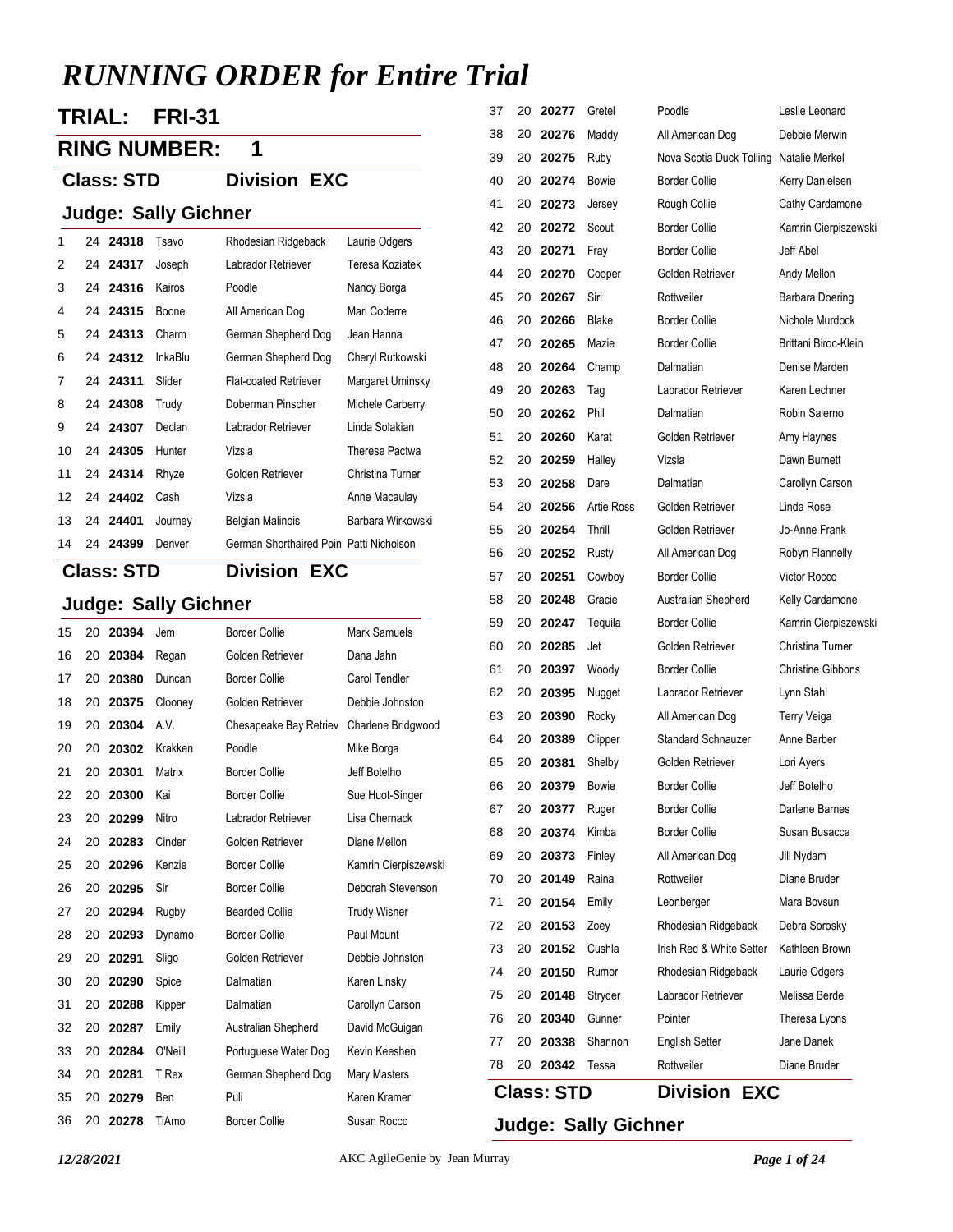| 79 |    | 16 16246            | Joey                        | Shetland Sheepdog                 | Linda Condit               |        | 123 12 12203      | Ditto                       | Shetland Sheepdog                         | Jeri Prekop            |
|----|----|---------------------|-----------------------------|-----------------------------------|----------------------------|--------|-------------------|-----------------------------|-------------------------------------------|------------------------|
| 80 |    | 16 16245            | Loa                         | Icelandic Sheepdog                | Susan Martin-Marquez       |        | 124 12 12196      | <b>Bruno</b>                | Cavalier King Charles Sp                  | Anita I. Weiss         |
| 81 | 16 | 16244               | Allie Oop                   | <b>Border Collie</b>              | Patricia Koziol            |        | 125 12 12194      | Clipper                     | Schipperke                                | Joseph Sangenito       |
| 82 |    | 16 16241            | Kip                         | Shetland Sheepdog                 | Debra Fronheiser           |        | 126 12 12193      | Jelly Bean                  | Poodle                                    | Marie Kapetanakis      |
| 83 |    | 16 16240            | Quicksilver                 | Poodle                            | Rena Dershowitz            |        | 127 12 12190      | Bailey                      | Parson Russel Terrier                     | Donna Nolan            |
| 84 |    | 16 16239            | Neutrino                    | English Cocker Spaniel            | Hannah Reichert            |        | 128 12 12189      | Lorde                       | Cocker Spaniel                            | Rita Berardino         |
| 85 |    | 16 16238            | Finn                        | All American Dog                  | <b>Beth Bruno</b>          |        | 129 12 12188      | Joy                         | Shetland Sheepdog                         | Lisa Stoddard          |
| 86 |    | 16 16237            | Si                          | Smooth Fox Terrier                | Denise Visco               |        | 130 12 12187      | Annabel                     | Shetland Sheepdog                         | Renee Shriver          |
| 87 |    | 16 16234            | Grady                       | Shetland Sheepdog                 | Scott Puro                 |        | 131 12 12186      | Zor-el                      | Poodle                                    | Jill M. Bergmann       |
| 88 |    | 16 16231            | <b>Rhys</b>                 | Shetland Sheepdog                 | Cindy Midura               |        | 132 12 12181      | Cruise                      | Shetland Sheepdog                         | Jeri Prekop            |
| 89 |    | 16 16230            | <b>Ive</b>                  | <b>Border Collie</b>              | Paula Buchma               |        | 133 12 12180      | BB                          | Smooth Fox Terrier                        | Denise Visco           |
| 90 | 16 | 16228               | Nell                        | <b>Border Collie</b>              | Jo A. Lesko                |        | 134 12 12363      | Skylar                      | Cairn Terrier                             | Kathleen A. Onorato    |
| 91 |    | 16 16227            | ReCon                       | <b>Border Collie</b>              | Tinna Brown                |        | 135 12 12360      | Katrina                     | <b>Border Terrier</b>                     | Kathy Hunter           |
| 92 |    | 16 16223            | Emphi                       | All American Dog                  | Catherine Claereboudt      |        | 136 12 12358      | Bandit                      | Cavalier King Charles Sp                  | Beth Van Handel        |
| 93 |    | 16 16222            | Harley                      | <b>Staffordshire Bull Terrier</b> | Debra Roseman              |        | 137 12 12355      | River                       | <b>Border Terrier</b>                     | Jayne Christie         |
| 94 |    | 16 16221            | Rigby                       | Poodle                            | Lisa Suttner               |        | 138 12 12131      | Lira                        | Australian Shepherd                       | Judi Schachte          |
| 95 |    | 16 16220            | Joyful                      | Brittany                          | Andrea Lee                 |        | 139 12 12130      | Emma                        | All American Dog                          | <b>Christy Wrede</b>   |
| 96 |    | 16 16219            | Cao Runn                    | <b>Bearded Collie</b>             | Ruth Bryden                |        | 140 12 12124      | Carter                      | All American Dog                          | Karina Istvan          |
| 97 |    | 16 16218            | Emma                        | Icelandic Sheepdog                | Susan Martin-Marquez       |        | 141 12 12122      | Crime                       | All American Dog                          | Debra Lazaro           |
| 98 | 16 | 16217               | Gremlin                     | Nova Scotia Duck Tolling          | Charlene Bridgwood         |        | 142 12 12120      | Mica                        | Poodle                                    | Pat Brown              |
| 99 |    | 16 16216            | Vita                        | Australian Shepherd               | Judi Schachte              |        | 143 12 12119      | Sundae                      | <b>Border Collie</b>                      | Jodi Kellar            |
|    |    | 100 16 16213        | Lila                        | Pumi                              | Nancy Bunin                |        | <b>Class: STD</b> |                             | <b>Division EXC</b>                       |                        |
|    |    | 101 16 16208        | Tucker                      | Shetland Sheepdog                 | <b>Cindy Powell</b>        |        |                   |                             |                                           |                        |
|    |    | 102 16 16372        | Skyler                      | Shetland Sheepdog                 | Donna Pollifrone           |        |                   | <b>Judge: Sally Gichner</b> |                                           |                        |
|    |    | 103 16 16370        | Sierra                      | All American Dog                  | Rena Dershowitz            |        | 144 08 08352      | Dice                        | Pembroke Welsh Corgi                      | Joanne Von Essen       |
|    |    | 104 16 16369        | Lylah                       | Poodle                            | Christi Delp               | 145 08 | 08177             | Victor                      | <b>Toy Fox Terrier</b>                    | <b>Betty Cuzzolino</b> |
|    |    | 105 16 16368        | Dudley                      | All American Dog                  | Vanessa Murray             | 146 08 | 08161             | Razzle                      | <b>Bichon Frise</b>                       | Joanne Ouchterloney    |
|    |    | 106 16 16367        | Danny                       | Shetland Sheepdog                 | Linda Condit               | 147 08 | 08174             | Fish                        | Swedish Vallhund                          | Whitney Heiken         |
|    |    | 107 16 16366        | Jingles                     | Cocker Spaniel                    | Mary Jane Monahan          | 148 08 | 08347             | Elvis                       | All American Dog                          | Regina Loper           |
|    |    | 108 16 16336        | Pepper                      | Australian Shepherd               | Joan Mruk                  |        | 149 08 08351      | llsa                        | Papillon                                  | Theresa M. Nolan       |
|    |    | 109 16 16147        | Carly                       | Golden Retriever                  | Lori Ayers                 |        | 150 08 08169      | Herbie                      | Shih Tzu                                  | Holly Rosario          |
|    |    | 110 16 16146        | Harbor                      | All American Dog                  | Jill Nydam                 |        | 151 08 08168      | Roxie                       | <b>Biewer Terrier</b>                     | Linda Thompson         |
|    |    | 111 16 16144        | Rocket                      | <b>Border Collie</b>              | Janet Ribeiro-Czaplinski   | 152 08 | 08167             | Pop-Tart                    | Poodle                                    | Karen R. Scheiner      |
|    |    | 112 16 16141        | Maewyn                      | Golden Retriever                  | Linda Rose                 |        | 153 08 08166      | <b>Buster</b>               | All American Dog                          | Jacqueline Soccodato   |
|    |    | 113 16 16140        | Bella                       | Vizsla                            | Kamila Kolb                |        | 154 08 08165      | Kirky                       | Papillon                                  | Mary Kosenski          |
|    |    | 114 16 16137        | Mackenzie                   | <b>Bearded Collie</b>             | Patsy Sullivan             |        | 155 08 08163      | Dani                        | West Highland White Terr Andi Turco-Levin |                        |
|    |    | 115 16 16136        | Dino                        | English Springer Spaniel          | Janice Grasso              |        | 156 08 08162      | Maze                        | Cardigan Welsh Corgi                      | Susan E. Stephon       |
|    |    | 116 16 16135        | Chord                       | Labrador Retriever                | Gail Greiner Wojciechowski |        | 157 08 08157      | Trixie                      | Pembroke Welsh Corgi                      | Beth Bruno             |
|    |    | 117 16 16133        | Leverage                    | <b>Border Collie</b>              | Tinna Brown                | 158 08 | 08159             | Piper                       | <b>Toy Fox Terrier</b>                    | <b>Betty Cuzzolino</b> |
|    |    | 118 16 16335 Walker |                             | Portuguese Water Dog              | Anne Williams              |        | 159 08 08346      | Kitkat                      | Poodle                                    | Nancy Borga            |
|    |    | <b>Class: STD</b>   |                             | <b>Division EXC</b>               |                            | 160 08 | 08345             | Yogi                        | All American Dog                          | Kristine Snyder        |
|    |    |                     |                             |                                   |                            |        | 161 08 08353      | Scout                       | All American Dog                          | Regina Loper           |
|    |    |                     | <b>Judge: Sally Gichner</b> |                                   |                            | 162 08 | 08329             | Junior                      | Cardigan Welsh Corgi                      | Norbert Kowal          |
|    |    | 119 12 12362 Kindle |                             | All American Dog                  | Rebecca Potosky            |        | 163 08 08328      | Hank                        | <b>Russell Terrier</b>                    | Melissa Bristol        |
|    |    |                     |                             |                                   |                            |        | 164 08 08326      | Cara                        | West Highland White Terr Marie Holman     |                        |
|    |    | 120 12 12361        | Maverick                    | French Bulldog                    | Felicia Edel               |        |                   |                             |                                           |                        |
|    |    | 121 12 12207 OBX    |                             | Beagle                            | Jodi Kellar                |        | 165 08 08114      | Cricket                     | West Highland White Terr Andi Turco-Levin |                        |

*12/28/2021* AKC AgileGenie by Jean Murray *Page 2 of 24*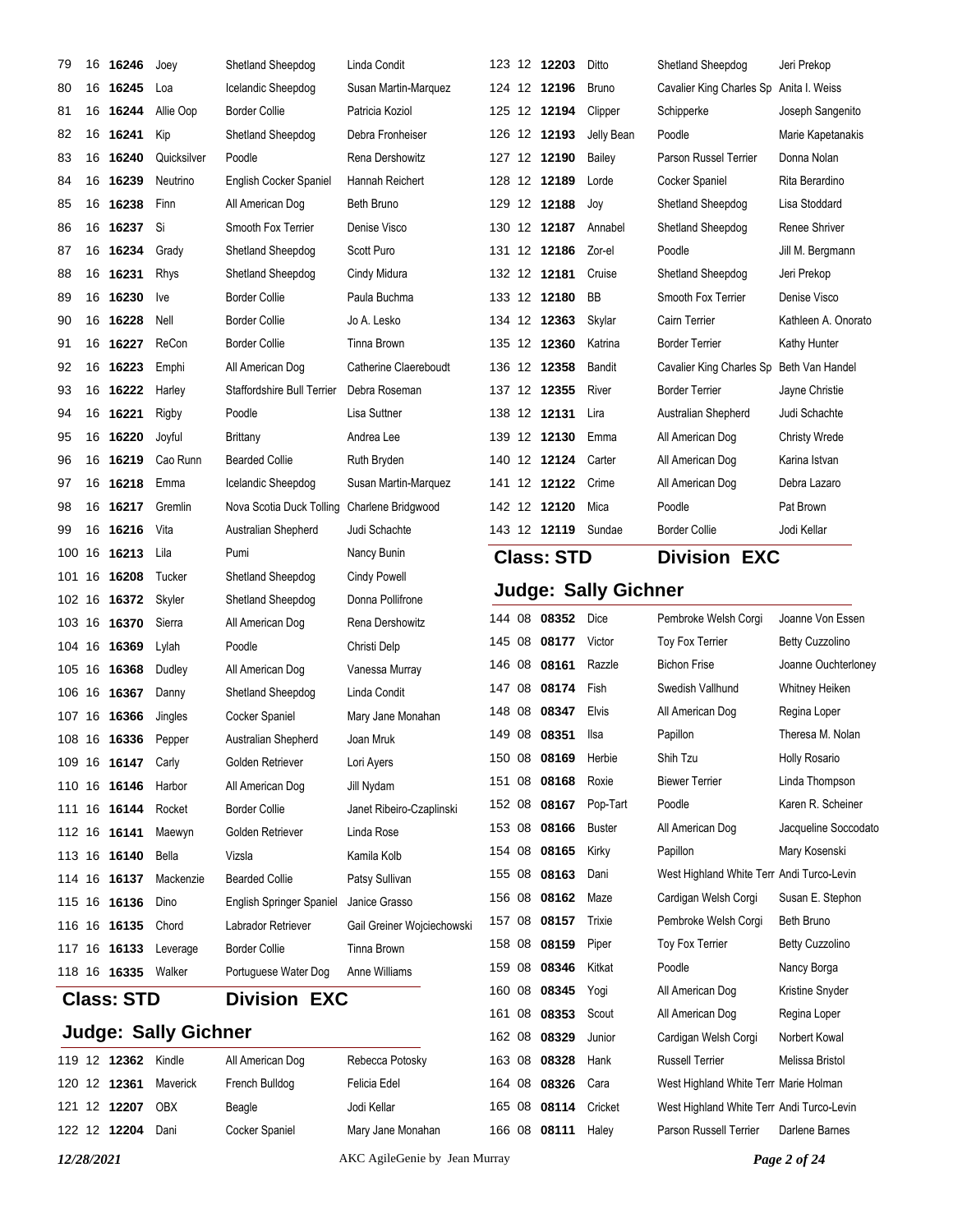|        | 167 08 08109 | Madyson      | Cocker Spaniel                           | Susan Rissmiller    |
|--------|--------------|--------------|------------------------------------------|---------------------|
| 168 08 | 08108        | <b>Boots</b> | Shetland Sheepdog                        | Marialaine Potts    |
| 169 08 | 08105        | Valkyrie     | Swedish Vallhund                         | Whitney Heiken      |
| 170 08 | 08102        | Nicky        | Cairn Terrier                            | Kathleen A. Onorato |
| 171 08 | 08324        | Moxie!       | Beagle                                   | Brenda M. Wagner    |
| 172 08 | 08327        | Beathan      | West Highland White Terr Brian Nishitani |                     |
| 173 04 | 04097        | Kendall      | Dachshund                                | Karen R. Scheiner   |
|        | 174 04 04096 | Winky        | <b>Bichon Frise</b>                      | Joanne Ouchterloney |
| 175 04 | 04095        | Robin        | Dachshund                                | Jessica Gagliardi   |
| 176 04 | 04094        | Livvie       | Cardigan Welsh Corgi                     | Susan E. Stephon    |
| 177 04 | 04323        | Teddy        | Chihuahua                                | Suzanne Bauman      |
| 178 04 | 04092        | Jasmine      | Dachshund                                | Karen R. Scheiner   |

| 177    | U4 | 04323        | <b>Teaay</b>                | Chinuanua                           | Suzanne Bauman         |          |    | 221 U8 U8174       | ⊩ısn                   | Swedish valinund           |  |
|--------|----|--------------|-----------------------------|-------------------------------------|------------------------|----------|----|--------------------|------------------------|----------------------------|--|
|        |    | 178 04 04092 | Jasmine                     | Dachshund                           | Karen R. Scheiner      |          |    |                    | <b>RING NUMBER:</b>    | $\mathbf 2$                |  |
|        |    |              | <b>Class: PMR STD</b>       | <b>Division PMR</b>                 |                        |          |    | <b>Class: FAST</b> |                        | <b>Division EXC</b>        |  |
|        |    |              | <b>Judge: Sally Gichner</b> |                                     |                        |          |    |                    | Judge: Janet Budzynski |                            |  |
|        |    | 179 24 24317 | Joseph                      | Labrador Retriever                  | Teresa Koziatek        | 1        |    | 24 24307           | Declan                 | Labrador Retriever         |  |
|        |    | 180 24 24313 | Charm                       | German Shepherd Dog                 | Jean Hanna             | 2        | 24 | 24306              | Banter                 | Golden Retriever           |  |
| 181    |    | 24 24312     | InkaBlu                     | German Shepherd Dog                 | Cheryl Rutkowski       | 3        | 20 | 20397              | Woody                  | <b>Border Collie</b>       |  |
|        |    | 182 24 24306 | Banter                      | Golden Retriever                    | Inga Hooper            | 4        | 20 | 20394              | Jem                    | <b>Border Collie</b>       |  |
|        |    | 183 20 20152 | Cushla                      | Irish Red & White Setter            | Kathleen Brown         | 5        | 20 | 20288              | Kipper                 | Dalmatian                  |  |
|        |    | 184 20 20148 | Stryder                     | Labrador Retriever                  | Melissa Berde          | 6        | 20 | 20377              | Ruger                  | <b>Border Collie</b>       |  |
|        |    | 185 20 20381 | Shelby                      | Golden Retriever                    | Lori Ayers             | 7        | 20 | 20374              | Kimba                  | <b>Border Collie</b>       |  |
| 186 20 |    | 20379        | Bowie                       | <b>Border Collie</b>                | Jeff Botelho           | 8        | 20 | 20299              | Nitro                  | Labrador Retriever         |  |
| 187    | 20 | 20302        | Krakken                     | Poodle                              | Mike Borga             | 9        | 20 | 20295              | Sir                    | <b>Border Collie</b>       |  |
|        |    | 188 20 20299 | Nitro                       | Labrador Retriever                  | Lisa Chernack          | 10       | 20 | 20294              | Rugby                  | <b>Bearded Collie</b>      |  |
|        |    | 189 20 20284 | O'Neill                     | Portuguese Water Dog                | Kevin Keeshen          | 11       | 20 | 20287              | Emily                  | Australian Shepherd        |  |
|        |    | 190 20 20267 | Siri                        | Rottweiler                          | <b>Barbara Doering</b> | 12       | 20 | 20272              | Scout                  | <b>Border Collie</b>       |  |
| 191    | 20 | 20266        | <b>Blake</b>                | <b>Border Collie</b>                | Nichole Murdock        | 13       | 20 | 20265              | Mazie                  | <b>Border Collie</b>       |  |
|        |    | 192 20 20265 | Mazie                       | <b>Border Collie</b>                | Brittani Biroc-Klein   | 14       | 20 | 20264              | Champ                  | Dalmatian                  |  |
|        |    | 193 20 20263 | Taq                         | <b>Labrador Retriever</b>           | Karen Lechner          | 15       | 20 | 20262              | Phil                   | Dalmatian                  |  |
|        |    | 194 20 20256 | <b>Artie Ross</b>           | Golden Retriever                    | Linda Rose             | 16       | 20 | 20260              | Karat                  | Golden Retriever           |  |
| 195    | 16 | 16143        | Dzsessz (Jazz Pumi          |                                     | Nancy Bunin            | 17       | 20 | 20252              | Rusty                  | All American Dog           |  |
|        |    | 196 16 16140 | Bella                       | Vizsla                              | Kamila Kolb            | 18       | 20 | 20258              | Dare                   | Dalmatian                  |  |
| 197.   |    | 16 16137     | Mackenzie                   | <b>Bearded Collie</b>               | Patsy Sullivan         | 19       | 20 | 20384              |                        | Golden Retriever           |  |
|        |    | 198 16 16245 | Loa                         | Icelandic Sheepdog                  | Susan Martin-Marquez   | 20       | 20 | 20380              | Regan<br>Duncan        | <b>Border Collie</b>       |  |
| 199    |    | 16 16241     | Kip                         | Shetland Sheepdog                   | Debra Fronheiser       | 21       | 20 | 20376              | Brehon                 | <b>Border Collie</b>       |  |
|        |    | 200 16 16239 | Neutrino                    | English Cocker Spaniel              | Hannah Reichert        |          |    | 20154              |                        |                            |  |
| 201    |    | 16 16238     | Finn                        | All American Dog                    | Beth Bruno             | 22       | 20 |                    | Emily                  | Leonberger                 |  |
|        |    | 202 16 16237 | Si                          | Smooth Fox Terrier                  | Denise Visco           | 23       | 20 | 20148              | Stryder                | Labrador Retriever         |  |
|        |    | 203 16 16235 | <b>Bowie</b>                | Shetland Sheepdog                   | dM Machuca             | 24<br>25 | 20 | 20340              | Gunner                 | Pointer                    |  |
|        |    | 204 16 16231 | Rhys                        | Shetland Sheepdog                   | Cindy Midura           |          |    | 20 20338           | Shannon                | <b>English Setter</b>      |  |
|        |    |              | Rigby                       | Poodle                              | Lisa Suttner           | 26       |    | 16 16367           | Danny                  | Shetland Sheepdog          |  |
|        |    | 206 16 16219 | Cao Runn                    | <b>Bearded Collie</b>               | Ruth Bryden            | 27       |    | 16 16244           | Allie Oop              | <b>Border Collie</b>       |  |
|        |    | 207 16 16216 | Vita                        | Australian Shepherd                 | Judi Schachte          | 28       |    | 16 16228           | Nell                   | <b>Border Collie</b>       |  |
|        |    | 208 16 16213 | Lila                        | Pumi                                | Nancy Bunin            | 29       |    | 16 16222           | Harley                 | Staffordshire Bull Terrier |  |
|        |    | 209 16 16210 | Hula                        | Miniature American Shep Lynn Ancona |                        | 30       |    | 16 16220           | Joyful                 | <b>Brittany</b>            |  |
|        |    | 210 16 16002 | Murray                      | All American Dog                    | Karina Istvan          | 31       |    | 16 16216 Vita      |                        | Australian Shepherd        |  |
|        |    |              |                             |                                     |                        |          |    |                    |                        |                            |  |

 12 **16218** Emma Icelandic Sheepdog Susan Martin-Marquez 12 **12207** OBX Beagle Jodi Kellar 213 12 12189 Lorde Cocker Spaniel Rita Berardino 12 **12187** Annabel Shetland Sheepdog Renee Shriver 12 **12180** BB Smooth Fox Terrier Denise Visco 216 08 **12185** Star Poodle Rena Dershowitz 08 **08114** Cricket West Highland White Terr Andi Turco-Levin 08 **08105** Valkyrie Swedish Vallhund Whitney Heiken 08 **08166** Buster All American Dog Jacqueline Soccodato 08 **08163** Dani West Highland White Terr Andi Turco-Levin 08 **08174** Fish Swedish Vallhund Whitney Heiken

| 1  | 24 | 24307 | Declan    | Labrador Retriever                | Linda Solakian           |
|----|----|-------|-----------|-----------------------------------|--------------------------|
| 2  | 24 | 24306 | Banter    | Golden Retriever                  | Inga Hooper              |
| 3  | 20 | 20397 | Woody     | <b>Border Collie</b>              | <b>Christine Gibbons</b> |
| 4  | 20 | 20394 | Jem       | <b>Border Collie</b>              | <b>Mark Samuels</b>      |
| 5  | 20 | 20288 | Kipper    | Dalmatian                         | Carollyn Carson          |
| 6  | 20 | 20377 | Ruger     | <b>Border Collie</b>              | Darlene Barnes           |
| 7  | 20 | 20374 | Kimba     | <b>Border Collie</b>              | Susan Busacca            |
| 8  | 20 | 20299 | Nitro     | Labrador Retriever                | Lisa Chernack            |
| 9  | 20 | 20295 | Sir       | <b>Border Collie</b>              | Deborah Stevenson        |
| 10 | 20 | 20294 | Rugby     | <b>Bearded Collie</b>             | <b>Trudy Wisner</b>      |
| 11 | 20 | 20287 | Emily     | Australian Shepherd               | David McGuigan           |
| 12 | 20 | 20272 | Scout     | <b>Border Collie</b>              | Kamrin Cierpiszewski     |
| 13 | 20 | 20265 | Mazie     | <b>Border Collie</b>              | Brittani Biroc-Klein     |
| 14 | 20 | 20264 | Champ     | Dalmatian                         | Denise Marden            |
| 15 | 20 | 20262 | Phil      | Dalmatian                         | Robin Salerno            |
| 16 | 20 | 20260 | Karat     | Golden Retriever                  | Amy Haynes               |
| 17 | 20 | 20252 | Rusty     | All American Dog                  | Robyn Flannelly          |
| 18 | 20 | 20258 | Dare      | Dalmatian                         | Carollyn Carson          |
| 19 | 20 | 20384 | Regan     | Golden Retriever                  | Dana Jahn                |
| 20 | 20 | 20380 | Duncan    | <b>Border Collie</b>              | Carol Tendler            |
| 21 | 20 | 20376 | Brehon    | <b>Border Collie</b>              | Debra Lazaro             |
| 22 | 20 | 20154 | Emily     | Leonberger                        | Mara Bovsun              |
| 23 | 20 | 20148 | Stryder   | Labrador Retriever                | Melissa Berde            |
| 24 | 20 | 20340 | Gunner    | Pointer                           | Theresa Lyons            |
| 25 | 20 | 20338 | Shannon   | <b>English Setter</b>             | Jane Danek               |
| 26 | 16 | 16367 | Danny     | Shetland Sheepdog                 | Linda Condit             |
| 27 | 16 | 16244 | Allie Oop | <b>Border Collie</b>              | Patricia Koziol          |
| 28 | 16 | 16228 | Nell      | Border Collie                     | Jo A. Lesko              |
| 29 | 16 | 16222 | Harley    | <b>Staffordshire Bull Terrier</b> | Debra Roseman            |
| 30 | 16 | 16220 | Joyful    | <b>Brittany</b>                   | Andrea Lee               |
| 31 | 16 | 16216 | Vita      | Australian Shepherd               | Judi Schachte            |
|    |    |       |           |                                   |                          |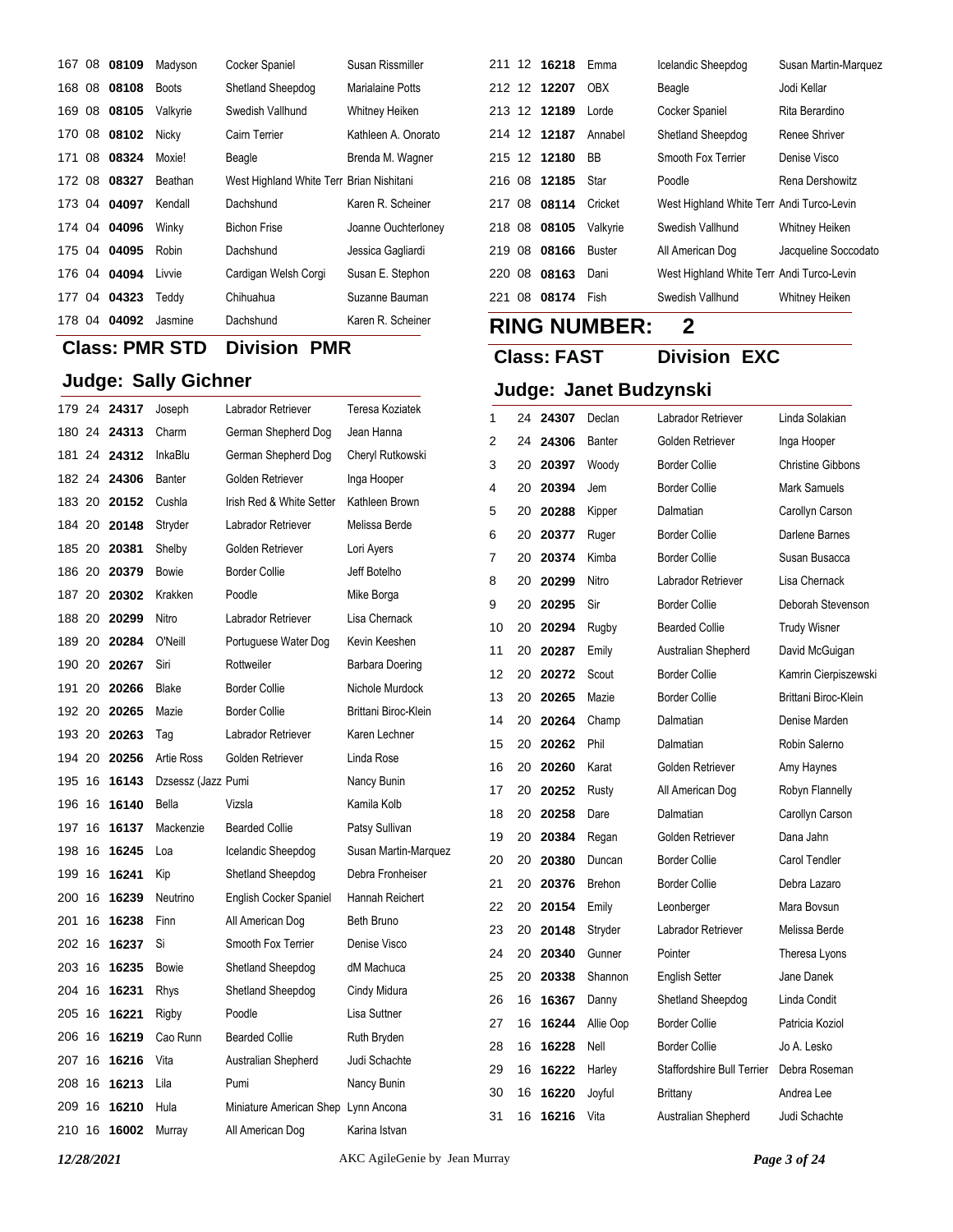| 32 | 16               | 16213    | Lila               | Pumi                                      | Nancy Bunin          | 76  | 16 | 20264        | Champ      | Dalmatian                                 | Denise Marden          |
|----|------------------|----------|--------------------|-------------------------------------------|----------------------|-----|----|--------------|------------|-------------------------------------------|------------------------|
| 33 | 16               | 16210    | Hula               | Miniature American Shep Lynn Ancona       |                      | 77  | 16 | 16140        | Bella      | Vizsla                                    | Kamila Kolb            |
| 34 | 16               | 16246    | Joey               | Shetland Sheepdog                         | Linda Condit         | 78  | 16 | 16137        | Mackenzie  | <b>Bearded Collie</b>                     | Patsy Sullivan         |
| 35 | 16               | 16143    | Dzsessz (Jazz Pumi |                                           | Nancy Bunin          | 79  | 16 | 16239        | Neutrino   | English Cocker Spaniel                    | Hannah Reichert        |
| 36 |                  | 12 12187 | Annabel            | Shetland Sheepdog                         | Renee Shriver        | 80  |    | 16 16237     | Si         | Smooth Fox Terrier                        | Denise Visco           |
| 37 |                  | 12 12194 | Clipper            | Schipperke                                | Joseph Sangenito     | 81  | 16 | 16235        | Bowie      | Shetland Sheepdog                         | dM Machuca             |
| 38 |                  | 12 12188 | Joy                | Shetland Sheepdog                         | Lisa Stoddard        | 82  | 16 | 16231        | Rhys       | Shetland Sheepdog                         | Cindy Midura           |
| 39 | 12 <sup>12</sup> | 12185    | Star               | Poodle                                    | Rena Dershowitz      | 83  | 16 | 16223        | Emphi      | All American Dog                          | Catherine Claereboud   |
| 40 |                  | 12 12180 | BB                 | Smooth Fox Terrier                        | Denise Visco         | 84  | 16 | 16221        | Rigby      | Poodle                                    | Lisa Suttner           |
| 41 |                  | 12 12131 | Lira               | Australian Shepherd                       | Judi Schachte        | 85  | 16 | 16219        | Cao Runn   | <b>Bearded Collie</b>                     | Ruth Bryden            |
| 42 |                  | 12 12130 | Emma               | All American Dog                          | <b>Christy Wrede</b> | 86  | 16 | 16216        | Vita       | <b>Australian Shepherd</b>                | Judi Schachte          |
| 43 |                  | 12 12127 | <b>Brody</b>       | Labrador Retriever                        | Linda Solakian       | 87  |    | 16 16210     | Hula       | Miniature American Shep                   | Lynn Ancona            |
| 44 |                  | 12 12132 | Melody             | Shetland Sheepdog                         | Renee Shriver        | 88  | 16 | 16002        | Murray     | All American Dog                          | Karina Istvan          |
| 45 | 08               | 08163    | Dani               | West Highland White Terr Andi Turco-Levin |                      | 89  |    | 12 12121     | Rave       | Shetland Sheepdog                         | Robin Berry            |
| 46 | 08               | 08167    | Pop-Tart           | Poodle                                    | Karen R. Scheiner    | 90  | 12 | 12120        | Mica       | Poodle                                    | Pat Brown              |
| 47 | 08               | 08353    | Scout              | All American Dog                          | Regina Loper         | 91  |    | 12 12207     | <b>OBX</b> | Beagle                                    | Jodi Kellar            |
| 48 | 08               | 08351    | Ilsa               | Papillon                                  | Theresa M. Nolan     | 92  | 12 | 12203        | Ditto      | Shetland Sheepdog                         | Jeri Prekop            |
| 49 | 08               | 08113    | Victoria           | Shetland Sheepdog                         | Lisa Stoddard        | 93  |    | 12 12190     | Bailey     | Parson Russel Terrier                     | Donna Nolan            |
| 50 | 08               | 08109    | Madyson            | Cocker Spaniel                            | Susan Rissmiller     | 94  |    | 12 12187     | Annabel    | Shetland Sheepdog                         | Renee Shriver          |
| 51 | 08               | 08329    | Junior             | Cardigan Welsh Corgi                      | Norbert Kowal        | 95  | 08 | 12185        | Star       | Poodle                                    | Rena Dershowitz        |
| 52 | 08               | 08328    | Hank               | <b>Russell Terrier</b>                    | Melissa Bristol      | 96  | 08 | 08327        | Beathan    | West Highland White Terr Brian Nishitani  |                        |
| 53 | 08               | 08327    | Beathan            | West Highland White Terr Brian Nishitani  |                      | 97  | 08 | 08326        | Cara       | West Highland White Terr Marie Holman     |                        |
| 54 | 08               | 08326    | Cara               | West Highland White Terr Marie Holman     |                      | 98  | 08 | 08114        | Cricket    | West Highland White Terr Andi Turco-Levin |                        |
| 55 | 08               | 08114    | Cricket            | West Highland White Terr Andi Turco-Levin |                      | 99  | 08 | 08105        | Valkyrie   | Swedish Vallhund                          | Whitney Heiken         |
| 56 | 04               | 04095    | Robin              | Dachshund                                 | Jessica Gagliardi    | 100 | 08 | 08177        | Victor     | <b>Toy Fox Terrier</b>                    | <b>Betty Cuzzolino</b> |
| 57 |                  | 04 04322 | Pearl              | All American Dog                          | <b>Christy Wrede</b> |     |    | 101 08 08163 | Dani       | West Highland White Terr Andi Turco-Levin |                        |

## **Class: PMR JWW Division PMR**

## **Judge: Janet Budzynski**

| 58 | 24 | 24399 | Denver         | German Shorthaired Poin Patti Nicholson |                      |
|----|----|-------|----------------|-----------------------------------------|----------------------|
| 59 | 24 | 24317 | Joseph         | Labrador Retriever                      | Teresa Koziatek      |
| 60 | 24 | 24313 | Charm          | German Shepherd Dog                     | Jean Hanna           |
| 61 | 24 | 24312 | <b>InkaBlu</b> | German Shepherd Dog                     | Cheryl Rutkowski     |
| 62 | 24 | 24306 | Banter         | Golden Retriever                        | Inga Hooper          |
| 63 | 20 | 20152 | Cushla         | Irish Red & White Setter                | Kathleen Brown       |
| 64 | 20 | 20148 | Stryder        | Labrador Retriever                      | Melissa Berde        |
| 65 | 20 | 20394 | Jem            | Border Collie                           | Mark Samuels         |
| 66 | 20 | 20391 | Dakota         | Golden Retriever                        | Vicki Alberti        |
| 67 | 20 | 20379 | <b>Bowie</b>   | <b>Border Collie</b>                    | Jeff Botelho         |
| 68 | 20 | 20302 | Krakken        | Poodle                                  | Mike Borga           |
| 69 | 20 | 20299 | Nitro          | Labrador Retriever                      | Lisa Chernack        |
| 70 | 20 | 20294 | Rugby          | <b>Bearded Collie</b>                   | <b>Trudy Wisner</b>  |
| 71 | 20 | 20284 | O'Neill        | Portuguese Water Dog                    | Kevin Keeshen        |
| 72 | 20 | 20274 | <b>Bowie</b>   | <b>Border Collie</b>                    | Kerry Danielsen      |
| 73 | 20 | 20266 | Blake          | <b>Border Collie</b>                    | Nichole Murdock      |
| 74 | 20 | 20265 | Mazie          | <b>Border Collie</b>                    | Brittani Biroc-Klein |
| 75 | 20 | 20263 | Tag            | Labrador Retriever                      | Karen Lechner        |

## **Class: JWW Division EXC**

## **Judge: Janet Budzynski**

|        | 103 24 24317 | Joseph  | Labrador Retriever           | Teresa Koziatek   |
|--------|--------------|---------|------------------------------|-------------------|
|        | 104 24 24316 | Kairos  | Poodle                       | Nancy Borga       |
|        | 105 24 24315 | Boone   | All American Dog             | Mari Coderre      |
|        | 106 24 24313 | Charm   | German Shepherd Dog          | Jean Hanna        |
|        | 107 24 24312 | InkaBlu | German Shepherd Dog          | Cheryl Rutkowski  |
|        | 108 24 24311 | Slider  | <b>Flat-coated Retriever</b> | Margaret Uminsky  |
|        | 109 24 24308 | Trudy   | Doberman Pinscher            | Michele Carberry  |
|        | 110 24 24307 | Declan  | Labrador Retriever           | Linda Solakian    |
| 111 24 | 24305        | Hunter  | Vizsla                       | Therese Pactwa    |
|        | 112 24 24314 | Rhyze   | Golden Retriever             | Christina Turner  |
| 113 24 | 24402        | Cash    | Vizsla                       | Anne Macaulay     |
|        | 114 24 24401 | Journey | <b>Belgian Malinois</b>      | Barbara Wirkowski |

08 **08174** Fish Swedish Vallhund Whitney Heiken

### **Class: JWW Division EXC**

| 115 20 20384 Regan         | Golden Retriever | Dana Jahn  |
|----------------------------|------------------|------------|
| 116 20 <b>20381</b> Shelby | Golden Retriever | Lori Ayers |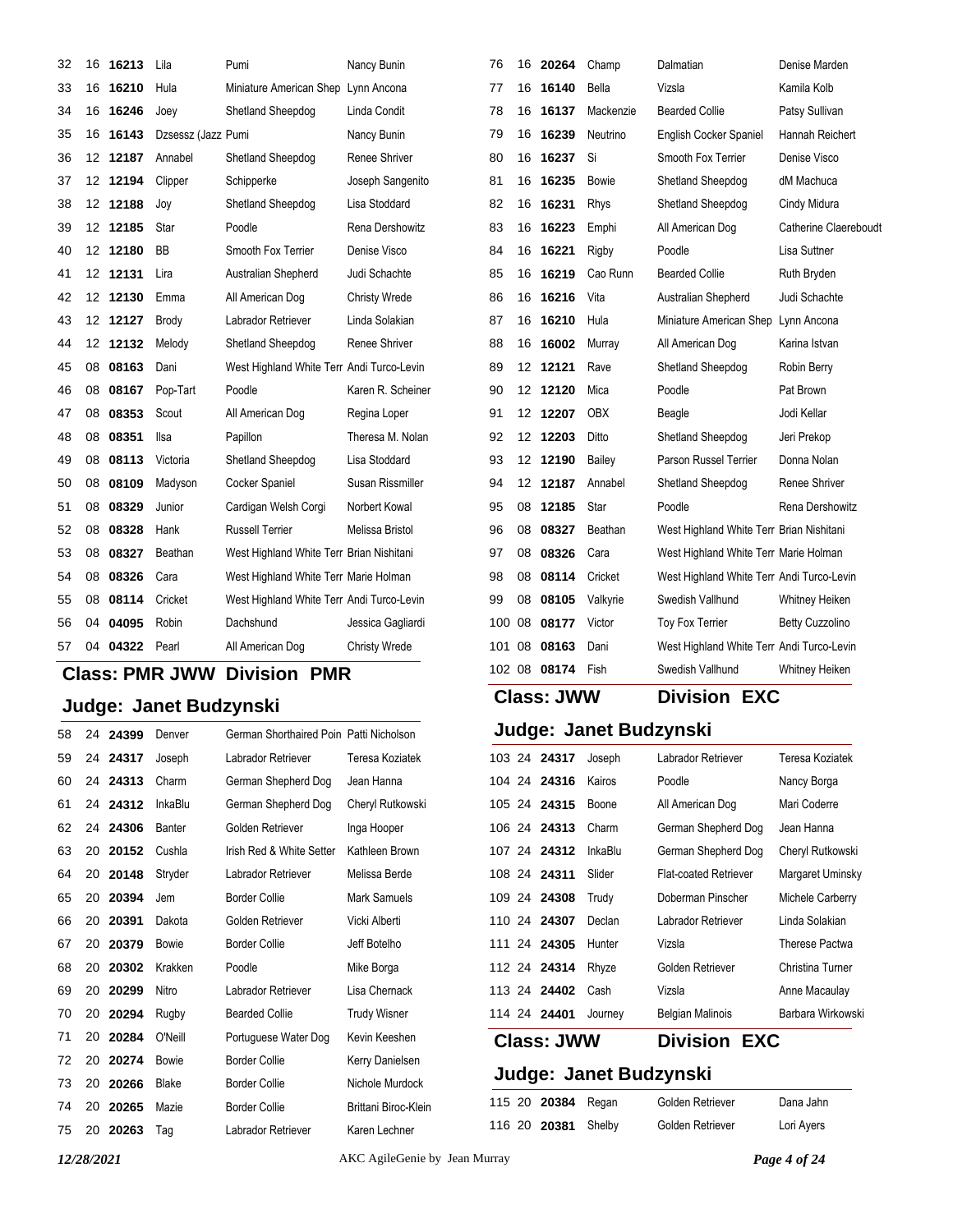|        |        | 117 20 20380        | Duncan            | <b>Border Collie</b>     | Carol Tendler            |        |    | 164 20 20394       | Jem                    | <b>Border Collie</b>       | Mark Samuels         |
|--------|--------|---------------------|-------------------|--------------------------|--------------------------|--------|----|--------------------|------------------------|----------------------------|----------------------|
| 118 20 |        | 20374               | Kimba             | <b>Border Collie</b>     | Susan Busacca            | 165 20 |    | 20391              | Dakota                 | Golden Retriever           | Vicki Alberti        |
| 119 20 |        | 20304               | A.V.              | Chesapeake Bay Retriev   | Charlene Bridgwood       | 166 20 |    | 20390              | Rocky                  | All American Dog           | Terry Veiga          |
| 120    | 20     | 20302               | Krakken           | Poodle                   | Mike Borga               | 167 20 |    | 20379              | Bowie                  | <b>Border Collie</b>       | Jeff Botelho         |
|        |        | 121 20 20301        | Matrix            | <b>Border Collie</b>     | Jeff Botelho             |        |    | 168 20 20376       | Brehon                 | <b>Border Collie</b>       | Debra Lazaro         |
| 122 20 |        | 20300               | Kai               | <b>Border Collie</b>     | Sue Huot-Singer          | 169 20 |    | 20375              | Clooney                | Golden Retriever           | Debbie Johnston      |
|        | 123 20 | 20299               | Nitro             | Labrador Retriever       | Lisa Chernack            |        |    | 170 20 20373       | Finley                 | All American Dog           | Jill Nydam           |
| 124    | 20     | 20283               | Cinder            | Golden Retriever         | Diane Mellon             | 171    | 20 | 20149              | Raina                  | Rottweiler                 | Diane Bruder         |
|        |        | 125 20 20296        | Kenzie            | <b>Border Collie</b>     | Kamrin Cierpiszewski     |        |    | 172 20 20155       | Shae                   | Doberman Pinscher          | Karen Merritt        |
| 126 20 |        | 20295               | Sir               | <b>Border Collie</b>     | Deborah Stevenson        | 173 20 |    | 20154              | Emily                  | Leonberger                 | Mara Bovsun          |
|        | 127 20 | 20294               | Rugby             | <b>Bearded Collie</b>    | <b>Trudy Wisner</b>      |        |    | 174 20 20153       | Zoey                   | Rhodesian Ridgeback        | Debra Sorosky        |
| 128 20 |        | 20293               | Dynamo            | <b>Border Collie</b>     | Paul Mount               | 175 20 |    | 20152              | Cushla                 | Irish Red & White Setter   | Kathleen Brown       |
| 129 20 |        | 20291               | Sligo             | Golden Retriever         | Debbie Johnston          |        |    | 176 20 20148       | Stryder                | Labrador Retriever         | Melissa Berde        |
| 130    | 20     | 20290               | Spice             | Dalmatian                | Karen Linsky             | 177    | 20 | 20340              | Gunner                 | Pointer                    | Theresa Lyons        |
| 131 20 |        | 20288               | Kipper            | Dalmatian                | Carollyn Carson          |        |    | 178 20 20338       | Shannon                | <b>English Setter</b>      | Jane Danek           |
| 132 20 |        | 20287               | Emily             | Australian Shepherd      | David McGuigan           |        |    | 179 20 20342 Tessa |                        | Rottweiler                 | Diane Bruder         |
| 133 20 |        | 20284               | O'Neill           | Portuguese Water Dog     | Kevin Keeshen            |        |    | <b>Class: JWW</b>  |                        | <b>Division EXC</b>        |                      |
| 134    | 20     | 20281               | T Rex             | German Shepherd Dog      | Mary Masters             |        |    |                    |                        |                            |                      |
| 135 20 |        | 20279               | Ben               | Puli                     | Karen Kramer             |        |    |                    | Judge: Janet Budzynski |                            |                      |
| 136 20 |        | 20278               | TiAmo             | <b>Border Collie</b>     | Susan Rocco              |        |    | 180 16 16372       | Skyler                 | Shetland Sheepdog          | Donna Pollifrone     |
| 137 20 |        | 20277               | Gretel            | Poodle                   | Leslie Leonard           |        |    | 181 16 16366       | Jingles                | Cocker Spaniel             | Mary Jane Monahan    |
| 138    | 20     | 20276               | Maddy             | All American Dog         | Debbie Merwin            |        |    | 182 16 16246       | Joey                   | Shetland Sheepdog          | Linda Condit         |
| 139 20 |        | 20275               | Ruby              | Nova Scotia Duck Tolling | Natalie Merkel           |        |    | 183 16 16245       | Loa                    | Icelandic Sheepdog         | Susan Martin-Marquez |
| 140    | 20     | 20274               | Bowie             | <b>Border Collie</b>     | Kerry Danielsen          |        |    | 184 16 16244       | Allie Oop              | <b>Border Collie</b>       | Patricia Koziol      |
| 141    | 20     | 20273               | Jersey            | Rough Collie             | Cathy Cardamone          |        |    | 185 16 16241       | Kip                    | Shetland Sheepdog          | Debra Fronheiser     |
| 142 20 |        | 20272               | Scout             | <b>Border Collie</b>     | Kamrin Cierpiszewski     |        |    | 186 16 16240       | Quicksilver            | Poodle                     | Rena Dershowitz      |
| 143 20 |        | 20271               | Fray              | <b>Border Collie</b>     | Jeff Abel                |        |    | 187 16 16239       | Neutrino               | English Cocker Spaniel     | Hannah Reichert      |
| 144    | 20     | 20270               | Cooper            | Golden Retriever         | Andy Mellon              |        |    | 188 16 16238       | Finn                   | All American Dog           | Beth Bruno           |
| 145 20 |        | 20267               | Siri              | Rottweiler               | Barbara Doering          |        |    | 189 16 16237       | Si                     | Smooth Fox Terrier         | Denise Visco         |
|        |        | 146 20 20266        | Blake             | <b>Border Collie</b>     | Nichole Murdock          |        |    | 190 16 16235       | Bowie                  | Shetland Sheepdog          | dM Machuca           |
| 147 20 |        | 20265               | Mazie             | <b>Border Collie</b>     | Brittani Biroc-Klein     |        |    | 191 16 16234       | Grady                  | Shetland Sheepdog          | Scott Puro           |
| 148 20 |        | 20264               | Champ             | Dalmatian                | Denise Marden            |        |    | 192 16 16231       | Rhys                   | Shetland Sheepdog          | Cindy Midura         |
| 149 20 |        | 20263               | Tag               | Labrador Retriever       | Karen Lechner            |        |    | 193 16 16230       | Ive                    | <b>Border Collie</b>       | Paula Buchma         |
|        |        | 150 20 20262        | Phil              | Dalmatian                | Robin Salerno            |        |    | 194 16 16228       | Nell                   | <b>Border Collie</b>       | Jo A. Lesko          |
| 151    | 20     | 20260               | Karat             | Golden Retriever         | Amy Haynes               |        |    | 195 16 16227       | ReCon                  | <b>Border Collie</b>       | Tinna Brown          |
| 152 20 |        | 20259               | Halley            | Vizsla                   | Dawn Burnett             |        |    | 196 16 16223       | Emphi                  | All American Dog           | Catherine Claereboud |
| 153 20 |        | 20258               | Dare              | Dalmatian                | Carollyn Carson          |        |    | 197 16 16222       | Harley                 | Staffordshire Bull Terrier | Debra Roseman        |
|        | 154 20 | 20256               | <b>Artie Ross</b> | Golden Retriever         | Linda Rose               |        |    | 198 16 16221       | Rigby                  | Poodle                     | Lisa Suttner         |
| 155 20 |        | 20254               | Thrill            | Golden Retriever         | Jo-Anne Frank            |        |    | 199 16 16220       | Joyful                 | Brittany                   | Andrea Lee           |
| 156 20 |        | 20252               | Rusty             | All American Dog         | Robyn Flannelly          |        |    | 200 16 16219       | Cao Runn               | <b>Bearded Collie</b>      | Ruth Bryden          |
| 157 20 |        | 20251               | Cowboy            | <b>Border Collie</b>     | Victor Rocco             |        |    | 201 16 16218       | Emma                   | Icelandic Sheepdog         | Susan Martin-Marquez |
| 158 20 |        | 20248               | Gracie            | Australian Shepherd      | Kelly Cardamone          |        |    | 202 16 16217       | Gremlin                | Nova Scotia Duck Tolling   | Charlene Bridgwood   |
| 159 20 |        | 20247               | Tequila           | <b>Border Collie</b>     | Kamrin Cierpiszewski     |        |    | 203 16 16216       | Vita                   | Australian Shepherd        | Judi Schachte        |
|        | 160 20 | 20285               | Jet               | Golden Retriever         | Christina Turner         |        |    | 204 16 16213       | Lila                   | Pumi                       | Nancy Bunin          |
| 161    | 20     | 20398               | Spyder            | Golden Retriever         | Jo-Anne Frank            |        |    | 205 16 16208       | Tucker                 | Shetland Sheepdog          | <b>Cindy Powell</b>  |
|        |        | 162 20 20397        | Woody             | <b>Border Collie</b>     | <b>Christine Gibbons</b> |        |    | 206 16 16370       | Sierra                 | All American Dog           | Rena Dershowitz      |
|        |        | 163 20 20395 Nugget |                   | Labrador Retriever       | Lynn Stahl               |        |    | 207 16 16369       | Lylah                  | Poodle                     | Christi Delp         |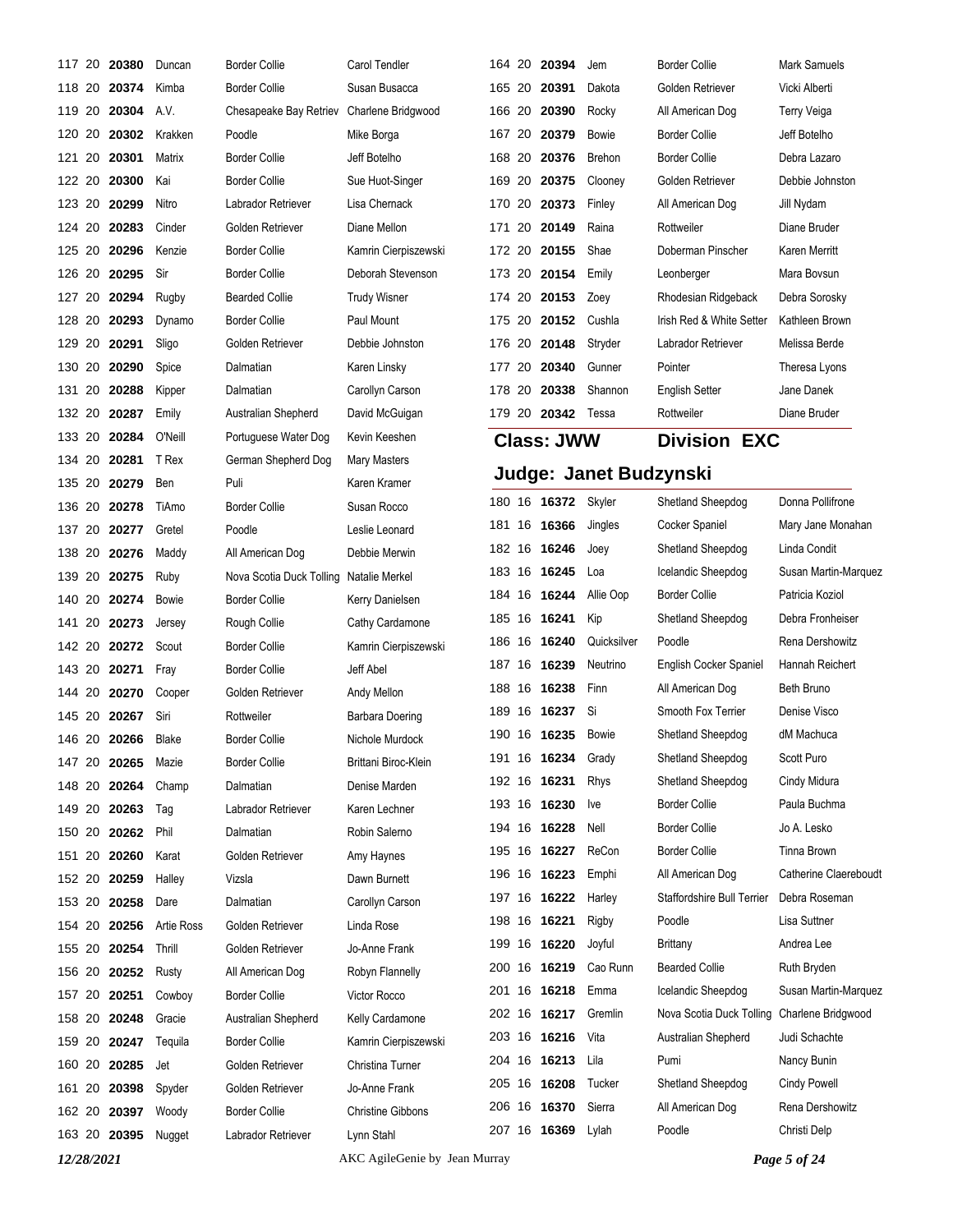|        | 208 16 16368 | Dudley    | All American Dog         | Vanessa Murray             |
|--------|--------------|-----------|--------------------------|----------------------------|
|        | 209 16 16367 | Danny     | Shetland Sheepdog        | Linda Condit               |
|        | 210 16 16147 | Carly     | Golden Retriever         | Lori Ayers                 |
|        | 211 16 16146 | Harbor    | All American Dog         | Jill Nydam                 |
|        | 212 16 16144 | Rocket    | Border Collie            | Janet Ribeiro-Czaplinski   |
|        | 213 16 16141 | Maewyn    | Golden Retriever         | Linda Rose                 |
|        | 214 16 16140 | Bella     | Vizsla                   | Kamila Kolb                |
|        | 215 16 16137 | Mackenzie | Bearded Collie           | Patsy Sullivan             |
|        | 216 16 16136 | Dino      | English Springer Spaniel | Janice Grasso              |
|        | 217 16 16135 | Chord     | Labrador Retriever       | Gail Greiner Wojciechowski |
|        | 218 16 16133 | Leverage  | <b>Border Collie</b>     | Tinna Brown                |
| 219 16 | 16336        | Pepper    | Australian Shepherd      | Joan Mruk                  |
| 220 16 | 16335        | Walker    | Portuguese Water Dog     | Anne Williams              |

### **Class: JWW Division EXC**

### **Judge: Janet Budzynski**

|        |     | Class: JWW |                 | <b>EXC</b><br>Division                  |                      |
|--------|-----|------------|-----------------|-----------------------------------------|----------------------|
| 247 12 |     | 12119      | Sundae          | <b>Border Collie</b>                    | Jodi Kellar          |
| 246    | 12  | 12120      | Mica            | Poodle                                  | Pat Brown            |
| 245    | 12  | 12121      | Rave            | Shetland Sheepdog                       | Robin Berry          |
| 244 12 |     | 12122      | Crime           | All American Dog                        | Debra Lazaro         |
| 243    | 12  | 12124      | Carter          | All American Dog                        | Karina Istvan        |
| 242    | 12  | 12126      | Stormy          | Shetland Sheepdog                       | Jayne Christie       |
| 241    | 12  | 12129      | Selene          | <b>Border Collie</b>                    | Tinna Brown          |
| 240    | 12  | 12130      | Emma            | All American Dog                        | <b>Christy Wrede</b> |
| 239    | 12  | 12131      | Lira            | Australian Shepherd                     | Judi Schachte        |
| 238    | 12  | 12355      | River           | <b>Border Terrier</b>                   | Jayne Christie       |
| 237    | 12  | 12360      | Katrina         | <b>Border Terrier</b>                   | Kathy Hunter         |
| 236    | 12  | 12361      | <b>Maverick</b> | French Bulldog                          | Felicia Edel         |
| 235    | 12  | 12362      | Kindle          | All American Dog                        | Rebecca Potosky      |
| 234    | -12 | 12363      | Skylar          | Cairn Terrier                           | Kathleen A. Onorato  |
| 233 12 |     | 12180      | ВB              | Smooth Fox Terrier                      | Denise Visco         |
| 232 12 |     | 12181      | Cruise          | Shetland Sheepdog                       | Jeri Prekop          |
| 231    | 12  | 12186      | Zor-el          | Poodle                                  | Jill M. Bergmann     |
| 230    | 12  | 12187      | Annabel         | Shetland Sheepdog                       | Renee Shriver        |
| 229    | 12  | 12188      | Joy             | Shetland Sheepdog                       | Lisa Stoddard        |
| 228    | 12  | 12189      | Lorde           | Cocker Spaniel                          | Rita Berardino       |
| 227 12 |     | 12190      | Bailey          | Parson Russel Terrier                   | Donna Nolan          |
| 226    | 12  | 12193      | Jelly Bean      | Poodle                                  | Marie Kapetanakis    |
| 225 12 |     | 12194      | Clipper         | Schipperke                              | Joseph Sangenito     |
| 224 12 |     | 12196      | <b>Bruno</b>    | Cavalier King Charles Sp Anita I. Weiss |                      |
| 223 12 |     | 12203      | Ditto           | Shetland Sheepdog                       | Jeri Prekop          |
| 222    | 12  | 12204      | Dani            | Cocker Spaniel                          | Mary Jane Monahan    |
| 221    | 12  | 12207      | OBX             | Beagle                                  | Jodi Kellar          |

| 249    | 08 | 08161                      | Razzle               |
|--------|----|----------------------------|----------------------|
|        |    | 250 08 08174               | Fish                 |
|        |    | 251 08 <b>08353</b>        | Scout                |
|        |    | 252 08 08351 Ilsa          |                      |
|        |    | 253 08 08169               | Herbie               |
|        |    | 254 08 08168 Roxie         |                      |
|        |    | 255 08 08167 Pop-Tart      |                      |
|        |    | 256 08 08166               | <b>Buster</b>        |
|        |    | 257 08 08165               | Kirky                |
|        |    | 258 08 08163 Dani          |                      |
|        |    | 259 08 08162               | Maze                 |
|        |    | 260 08 08157               | Trixie               |
|        |    | 261 08 08159 Piper         |                      |
|        |    | 262 08 08352 Dice          |                      |
|        |    | 263 08 08347               | Elvis                |
|        |    | 264 08 <b>08346</b> Kitkat |                      |
|        |    | 265 08 08345               | Yogi                 |
|        |    | 266 08 08326               | Cara                 |
|        |    | 267 08 08114 Cricket       |                      |
|        |    | 268 08 08111 Haley         |                      |
|        |    | 269 08 08109               | Madyson              |
|        |    | 270 08 08108               | <b>Boots</b>         |
|        |    | 271 08 08105 Valkyrie      |                      |
|        |    | 272 08 08329               | Junior               |
|        |    | 273 08 08328               | Hank                 |
|        |    | 274 08 08327 Beathan       |                      |
|        |    | 275 08 08324 Moxie!        |                      |
| 276 04 |    | 04097                      | Kendall              |
|        |    | 277 04 04096               | Winky                |
|        |    | 278 04 04095 Robin         |                      |
|        |    | 279 04 04094               | Livvie               |
|        |    | 280 04 04323 Teddy         |                      |
|        |    |                            | 281 04 04092 Jasmine |

 08 **08174** Fish Swedish Vallhund Whitney Heiken All American Dog Regina Loper Papillon Theresa M. Nolan 08 **08169** Herbie Shih Tzu Holly Rosario 08 **08168** Roxie Biewer Terrier Linda Thompson Poodle **Cart Poodle** Karen R. Scheiner All American Dog Jacqueline Soccodato Papillon Mary Kosenski West Highland White Terr Andi Turco-Levin Cardigan Welsh Corgi Susan E. Stephon Pembroke Welsh Corgi Beth Bruno Toy Fox Terrier **Betty Cuzzolino** Pembroke Welsh Corgi Joanne Von Essen All American Dog Regina Loper Poodle **Nancy Borga** All American Dog Kristine Snyder West Highland White Terr Marie Holman West Highland White Terr Andi Turco-Levin Parson Russell Terrier Darlene Barnes **26 Ocker Spaniel Susan Rissmiller**  08 **08108** Boots Shetland Sheepdog Marialaine Potts 08 **08105** Valkyrie Swedish Vallhund Whitney Heiken Cardigan Welsh Corgi Norbert Kowal 08 **08328** Hank Russell Terrier Melissa Bristol 08 **08327** Beathan West Highland White Terr Brian Nishitani **275 Beagle Brenda M. Wagner** Dachshund Karen R. Scheiner **277 Bichon Frise Joanne Ouchterloney** Dachshund Jessica Gagliardi Cardigan Welsh Corgi Susan E. Stephon 04 **04323** Teddy Chihuahua Suzanne Bauman

**249 Bichon Frise State Seanse Joanne Ouchterloney** Dachshund Karen R. Scheiner

## **Class: JWW Division EXC**

248 08 08177 Victor Toy Fox Terrier Betty Cuzzolino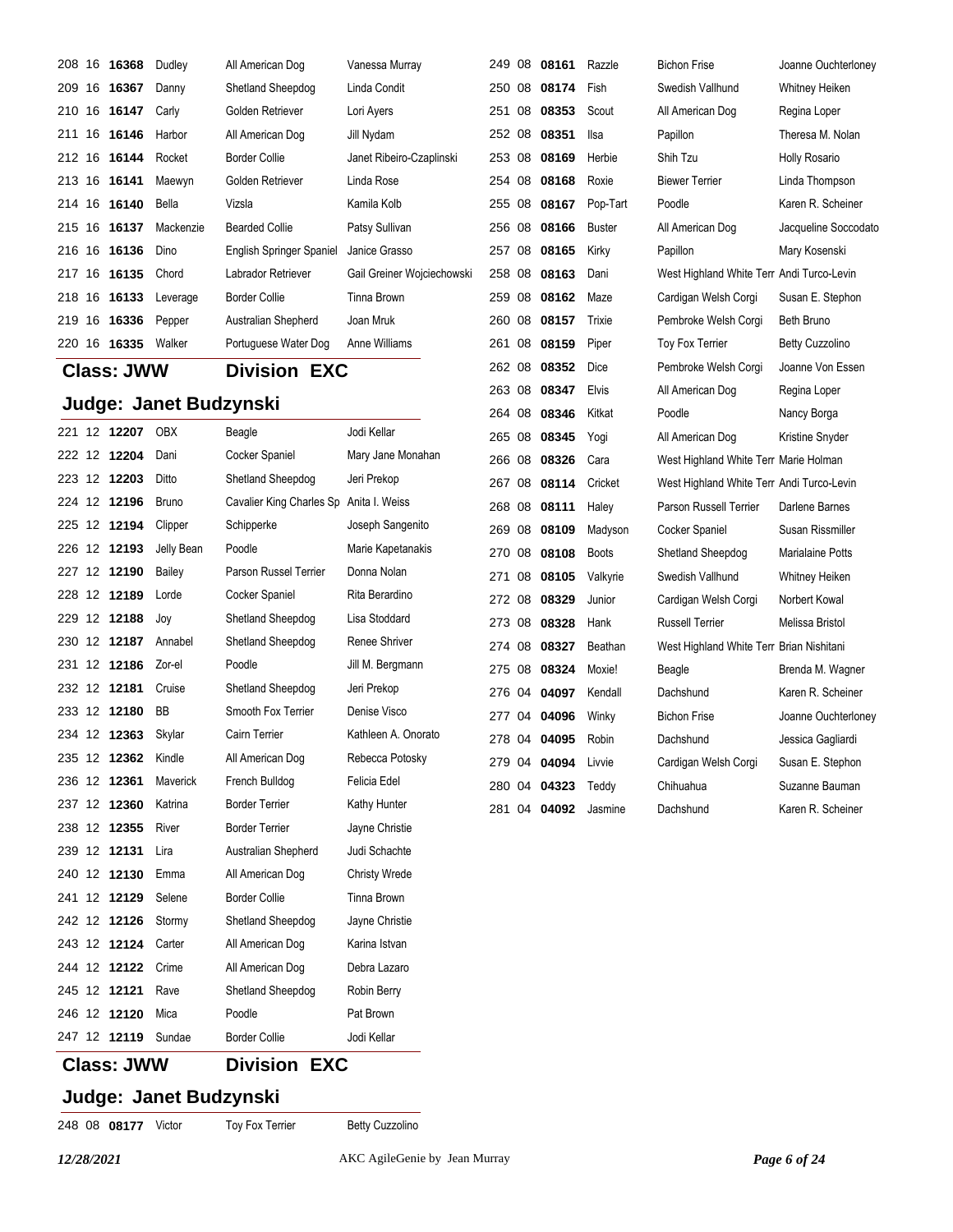## **TRIAL: SAT-1**

## **RING NUMBER: 1**

## **Class: STD Division EXC**

## **Judge: Janet Budzynski**

|    |    | <b>Class: STD</b> |              | <b>Division EXC</b>                      |                         |
|----|----|-------------------|--------------|------------------------------------------|-------------------------|
| 34 | 08 | 08327             | Beathan      | West Highland White Terr Brian Nishitani |                         |
| 33 | 08 | 08324             | Moxie!       | Beagle                                   | Brenda M. Wagner        |
| 32 | 08 | 08099             | Digby        | Pembroke Welsh Corgi                     | Mary Brawner            |
| 31 | 08 | 08100             | Kuma         | Papillon                                 | Shoko Kato              |
| 30 | 08 | 08102             | Nicky        | Cairn Terrier                            | Kathleen A. Onorato     |
| 29 | 08 | 08104             | Tamiah       | Cocker Spaniel                           | Barbara Marsh           |
| 28 | 08 | 08106             | Aeryn        | Shetland Sheepdog                        | Cindy Midura            |
| 27 | 08 | 08107             | Jeter        | Shetland Sheepdog                        | Nicole Logan            |
| 26 | 08 | 08108             | <b>Boots</b> | Shetland Sheepdog                        | <b>Marialaine Potts</b> |
| 25 | 08 | 08110             | Winner       | <b>Chinese Crested</b>                   | Paul Mount              |
| 24 | 08 | 08112             | Winnie       | Cavalier King Charles Sp Lisa Johnson    |                         |
| 23 | 08 | 08326             | Cara         | West Highland White Terr Marie Holman    |                         |
| 22 | 08 | 08329             | Junior       | Cardigan Welsh Corgi                     | Norbert Kowal           |
| 21 | 08 | 08353             | Scout        | All American Dog                         | Regina Loper            |
| 20 | 08 | 08345             | Yogi         | All American Dog                         | Kristine Snyder         |
| 19 | 08 | 08346             | Kitkat       | Poodle                                   | Nancy Borga             |
| 18 | 08 | 08167             | Pop-Tart     | Poodle                                   | Karen R. Scheiner       |
| 17 | 08 | 08161             | Razzle       | <b>Bichon Frise</b>                      | Joanne Ouchterloney     |
| 16 | 08 | 08156             | Harry        | Cavalier King Charles Sp                 | Lisa Johnson            |
| 15 | 08 | 08164             | Zelda        | Poodle                                   | Amy Huntington          |
| 14 | 08 | 08165             | Kirky        | Papillon                                 | Mary Kosenski           |
| 13 | 08 | 08168             | Roxie        | <b>Biewer Terrier</b>                    | Linda Thompson          |
| 12 | 08 | 08169             | Herbie       | Shih Tzu                                 | Holly Rosario           |
| 11 | 08 | 08172             | Buzz         | Papillon                                 | <b>Cheryl Matthews</b>  |
| 10 | 08 | 08176             | Koga         | Papillon                                 | Shoko Kato              |
| 9  | 08 | 08347             | Elvis        | All American Dog                         | Regina Loper            |
| 8  | 08 | 08349             | Yodee        | Toy Fox Terrier                          | Annette Cioffi-Parker   |
| 7  | 04 | 04323             | Teddy        | Chihuahua                                | Suzanne Bauman          |
| 6  | 04 | 04093             | Geddy Lee    | Cardigan Welsh Corgi                     | <b>Heather Masch</b>    |
| 5  | 04 | 04092             | Jasmine      | Dachshund                                | Karen R. Scheiner       |
| 4  | 04 | 04095             | <b>Robin</b> | Dachshund                                | Jessica Gagliardi       |
| 3  | 04 | 04096             | Winky        | <b>Bichon Frise</b>                      | Joanne Ouchterloney     |
| 2  | 04 | 04098             | CC           | Cardigan Welsh Corgi                     | <b>Heather Masch</b>    |
| 1  | 04 | 04097             | Kendall      | Dachshund                                | Karen R. Scheiner       |
|    |    |                   |              |                                          |                         |

| <b>Class: STD</b> |  |
|-------------------|--|
|-------------------|--|

## **Judge: Janet Budzynski**

| 35 | 12 <b>12362</b> Kindle |                      | All American Dog      | Rebecca Potosky   |
|----|------------------------|----------------------|-----------------------|-------------------|
|    |                        | 36 12 12361 Maverick | French Bulldog        | Felicia Edel      |
|    | 37 12 12207 OBX        |                      | Beagle                | Jodi Kellar       |
|    | 38 12 12204            | Dani                 | <b>Cocker Spaniel</b> | Mary Jane Monahan |

| 39 | 12 | 12200 | Ta-Da!    | Lowchen                               | Carol Mount               |
|----|----|-------|-----------|---------------------------------------|---------------------------|
| 40 | 12 | 12199 | Blu       | Shetland Sheepdog                     | Leonard Dereka            |
| 41 | 12 | 12198 | Pearl     | Cocker Spaniel                        | Michelle Rifkin-Mamaradlo |
| 42 | 12 | 12197 | Peregrine | Cavalier King Charles Sp Lisa Johnson |                           |
| 43 | 12 | 12195 | Roger     | Miniature Pinscher                    | Merry Fitzgerald          |
| 44 | 12 | 12192 | Misha     | Cocker Spaniel                        | Kathleen Szakacs          |
| 45 | 12 | 12188 | Joy       | Shetland Sheepdog                     | Lisa Stoddard             |
| 46 | 12 | 12187 | Annabel   | Shetland Sheepdog                     | Renee Shriver             |
| 47 | 12 | 12184 | Pivot     | <b>English Cocker Spaniel</b>         | Maureen Waldron           |
| 48 | 12 | 12182 | Grant     | Shetland Sheepdog                     | Scott Puro                |
| 49 | 12 | 12180 | <b>BB</b> | Smooth Fox Terrier                    | Denise Visco              |
| 50 | 12 | 12178 | Gunner    | Miniature American Shep               | Janice Lang               |
| 51 | 12 | 12363 | Skylar    | Cairn Terrier                         | Kathleen A. Onorato       |
| 52 | 12 | 12360 | Katrina   | <b>Border Terrier</b>                 | Kathy Hunter              |
| 53 | 12 | 12359 | Liza      | Cocker Spaniel                        | Michelle Rifkin-Mamaradk  |
| 54 | 12 | 12357 | Gotcha!   | All American Dog                      | <b>Cheryl Matthews</b>    |
| 55 | 12 | 12130 | Emma      | All American Dog                      | <b>Christy Wrede</b>      |
| 56 | 12 | 12125 | Sassy     | All American Dog                      | Anne Forsberg-Mosner      |
| 57 | 12 | 12120 | Mica      | Poodle                                | Pat Brown                 |
| 58 | 12 | 12119 | Sundae    | <b>Border Collie</b>                  | Jodi Kellar               |
| 59 | 12 | 12118 | Ozzy      | All American Dog                      | Kelly Halloran            |
| 60 | 12 | 12117 | Zuri      | Basenji                               | Paul Mount                |
| 61 | 12 | 12116 | Ferris B. | <b>Rat Terrier</b>                    | Deborah Stevenson         |

## **Class: STD Division EXC**

| 62 | 16 | 16244 | Allie Oop   | <b>Border Collie</b>                   | Patricia Koziol      |
|----|----|-------|-------------|----------------------------------------|----------------------|
| 63 | 16 | 16245 | Loa         | Icelandic Sheepdog                     | Susan Martin-Marquez |
| 64 | 16 | 16243 | Dug         | <b>Tibetan Terrier</b>                 | Stacey LaForge       |
| 65 | 16 | 16242 | Lizard      | <b>Standard Schnauzer</b>              | Klare McNeil         |
| 66 | 16 | 16241 | Kip         | Shetland Sheepdog                      | Debra Fronheiser     |
| 67 | 16 | 16240 | Quicksilver | Poodle                                 | Rena Dershowitz      |
| 68 | 16 | 16239 | Neutrino    | English Cocker Spaniel                 | Hannah Reichert      |
| 69 | 16 | 16237 | Si          | Smooth Fox Terrier                     | Denise Visco         |
| 70 | 16 | 16234 | Grady       | Shetland Sheepdog                      | Scott Puro           |
| 71 | 16 | 16233 | Pennie      | Brittany                               | Sheila Kandle        |
| 72 | 16 | 16231 | Rhys        | Shetland Sheepdog                      | Cindy Midura         |
| 73 | 16 | 16230 | Ive         | <b>Border Collie</b>                   | Paula Buchma         |
| 74 | 16 | 16229 | Jax         | All American Dog                       | <b>Yale West</b>     |
| 75 | 16 | 16228 | Nell        | <b>Border Collie</b>                   | Jo A. Lesko          |
| 76 | 16 | 16227 | ReCon       | <b>Border Collie</b>                   | Tinna Brown          |
| 77 | 16 | 16226 | SuBear      | Shetland Sheepdog                      | Michael Borga        |
| 78 | 16 | 16225 | Joey        | Cocker Spaniel                         | Jennifer Albrizio    |
| 79 | 16 | 16221 | Rigby       | Poodle                                 | Lisa Suttner         |
| 80 | 16 | 16220 | Joyful      | <b>Brittany</b>                        | Andrea Lee           |
| 81 | 16 | 16215 | Pinkie Pie  | Shetland Sheepdog                      | Katelyn Laufenberg   |
| 82 | 16 | 16214 | Sweep       | Miniature American Shep Mary Ann Wurst |                      |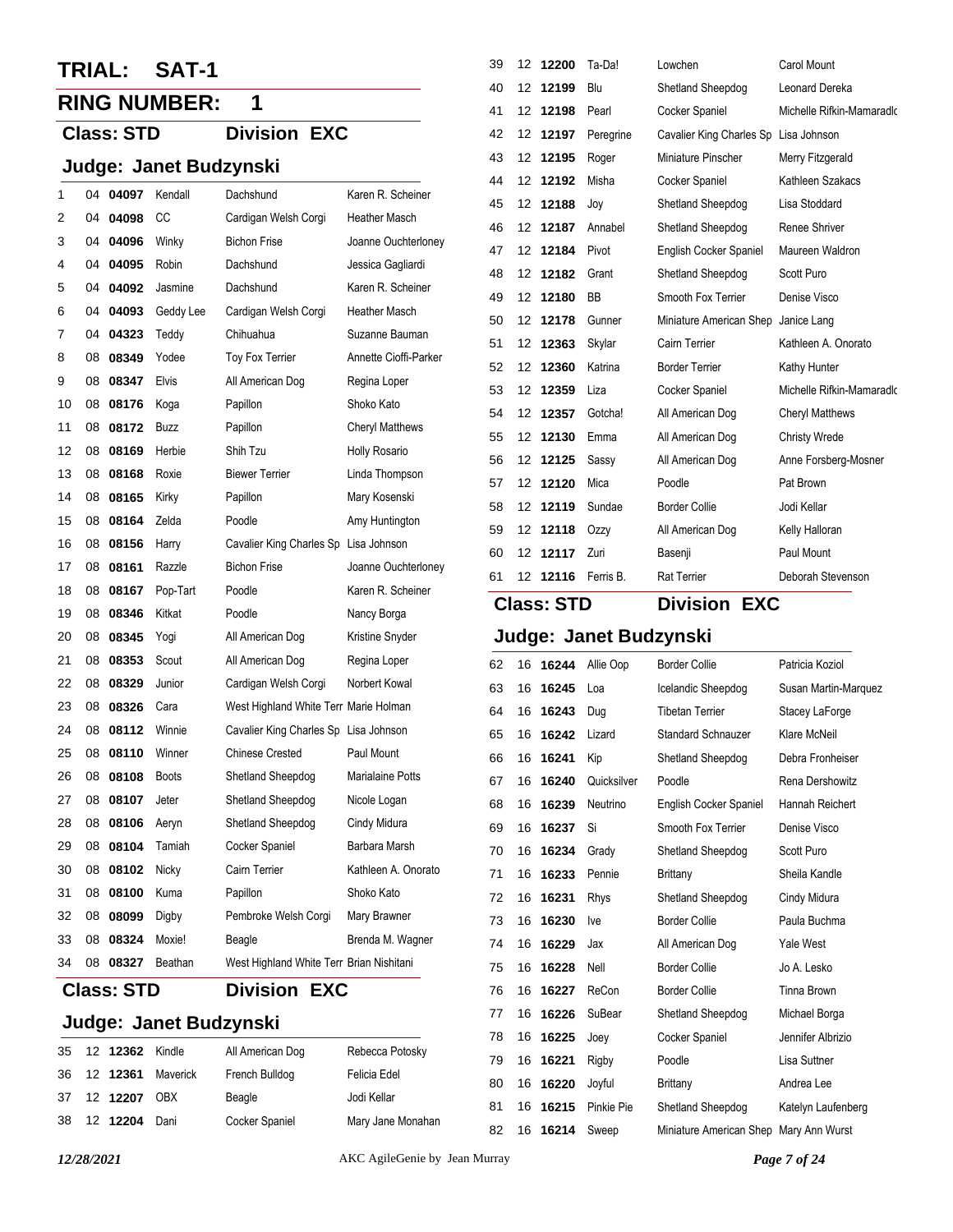| 83  |                                          | 16 16211     | Spinner                | Nova Scotia Duck Tolling Brenda Fluet |                      | 127 20 20267 |                   | Siri                   | Rottweiler                       | Barbara Doering          |
|-----|------------------------------------------|--------------|------------------------|---------------------------------------|----------------------|--------------|-------------------|------------------------|----------------------------------|--------------------------|
| 84  | 16                                       | 16209        | Figment                | <b>Border Collie</b>                  | Alisa Vargas         | 128 20       | 20266             | <b>Blake</b>           | <b>Border Collie</b>             | Nichole Murdock          |
| 85  | 16                                       | 16218        | Emma                   | Icelandic Sheepdog                    | Susan Martin-Marquez | 129<br>20    | 20264             | Champ                  | Dalmatian                        | Denise Marden            |
| 86  | 16                                       | 16372        | Skyler                 | Shetland Sheepdog                     | Donna Pollifrone     | 130 20       | 20262             | Phil                   | Dalmatian                        | Robin Salerno            |
| 87  |                                          | 16 16371     | Lindsey                | All American Dog                      | Laura Williams       | 131 20       | 20261             | <b>Honest Abe</b>      | <b>Standard Schnauzer</b>        | Klare McNeil             |
| 88  |                                          | 16 16370     | Sierra                 | All American Dog                      | Rena Dershowitz      | 132 20       | 20258             | Dare                   | Dalmatian                        | Carollyn Carson          |
| 89  | 16                                       | 16366        | Jingles                | Cocker Spaniel                        | Mary Jane Monahan    | 133 20       | 20256             | <b>Artie Ross</b>      | Golden Retriever                 | Linda Rose               |
| 90  | 16                                       | 16365        | Vixie                  | <b>Brittany</b>                       | Sheila Kandle        | 134<br>20    | 20254             | Thrill                 | Golden Retriever                 | Jo-Anne Frank            |
| 91  | 16                                       | 16147        | Carly                  | Golden Retriever                      | Lori Ayers           | 135 20       | 20251             | Cowboy                 | <b>Border Collie</b>             | Victor Rocco             |
| 92  | 16                                       | 16148        | Maven                  | Labrador Retriever                    | Jennifer Rhyshek     | 136 20       | 20249             | Keen                   | <b>Border Collie</b>             | Katherine Dattoma        |
| 93  |                                          | 16 16146     | Harbor                 | All American Dog                      | Jill Nydam           | 137 20       | 20247             | Teguila                | <b>Border Collie</b>             | Kamrin Cierpiszewski     |
| 94  |                                          | 16 16145     | Freddy                 | Australian Shepherd                   | Kathy Lackey         | 138 20       | 20397             | Woody                  | <b>Border Collie</b>             | <b>Christine Gibbons</b> |
| 95  |                                          | 16 16141     | Maewyn                 | Golden Retriever                      | Linda Rose           | 139<br>20    | 20396             | Murdock                | Australian Shepherd              | Susan Goeckeler          |
| 96  | 16                                       | 16139        | Mel                    | Australian Shepherd                   | Jennifer Lackey      | 140<br>20    | 20393             | Limerick               | <b>Border Collie</b>             | Laurie Bowen             |
| 97  | 16                                       | 16138        | Callie Girl            | <b>Brittany</b>                       | Katelyn Laufenberg   | 141 20       | 20392             | Aurelia                | <b>Border Collie</b>             | Abigail Stuttard         |
| 98  |                                          | 16 16134     | Prize                  | <b>Border Collie</b>                  | Dawn Fillips         | 142 20       | 20388             | Teddy                  | Soft Coated Wheaten Ter Bob Peck |                          |
| 99  |                                          | 16 16133     | Leverage               | <b>Border Collie</b>                  | Tinna Brown          | 143 20       | 20385             | Snap                   | <b>Border Collie</b>             | Dawn Fisher              |
|     | <b>Division EXC</b><br><b>Class: STD</b> |              |                        |                                       | 144 20               | 20381        | Shelby            | Golden Retriever       | Lori Ayers                       |                          |
|     |                                          |              |                        |                                       |                      | 145<br>20    | 20379             | Bowie                  | <b>Border Collie</b>             | Jeff Botelho             |
|     |                                          |              | Judge: Janet Budzynski |                                       |                      | 146 20       | 20377             | Ruger                  | <b>Border Collie</b>             | Darlene Barnes           |
|     | 100 20                                   | 20394        | Jem                    | <b>Border Collie</b>                  | Mark Samuels         | 147 20       | 20374             | Kimba                  | <b>Border Collie</b>             | Susan Busacca            |
|     | 101 20                                   | 20378        | Magik                  | Australian Shepherd                   | Jennifer Lackey      | 148 20       | 20373             | Finley                 | All American Dog                 | Jill Nydam               |
|     | 102 20                                   | 20375        | Clooney                | Golden Retriever                      | Debbie Johnston      | 149 20       | 20154             | Emily                  | Leonberger                       | Mara Bovsun              |
|     | 103 20                                   | 20303        | Chick                  | Golden Retriever                      | Joseph Mosner        | 150 20 20340 |                   | Gunner                 | Pointer                          | Theresa Lyons            |
|     | 104 20                                   | 20288        | Kipper                 | Dalmatian                             | Carollyn Carson      |              | <b>Class: STD</b> |                        | <b>Division EXC</b>              |                          |
| 105 | -20                                      | 20302        | Krakken                | Poodle                                | Mike Borga           |              |                   |                        |                                  |                          |
|     | 106 20                                   | 20283        | Cinder                 | Golden Retriever                      | Diane Mellon         |              |                   | Judge: Janet Budzynski |                                  |                          |
|     | 107 20                                   | 20301        | Matrix                 | <b>Border Collie</b>                  | Jeff Botelho         | 151 24 24400 |                   | Doc                    | Dalmatian                        | Jacqueline McIlhenny     |
|     | 108 20                                   | 20298        | Edge                   | <b>Border Collie</b>                  | Dawn Fillips         | 152 24 24316 |                   | Kairos                 | Poodle                           | Nancy Borga              |
|     | 109 20                                   | 20297        | Nick                   | <b>Border Collie</b>                  | Mary Ann Wurst       | 153 24 24314 |                   | Rhyze                  | Golden Retriever                 | Christina Turner         |
| 110 | 20                                       | 20296        | Kenzie                 | <b>Border Collie</b>                  | Kamrin Cierpiszewski | 154 24       | 24313             | Charm                  | German Shepherd Dog              | Jean Hanna               |
| 111 | 20                                       | 20295        | Sir                    | <b>Border Collie</b>                  | Deborah Stevenson    | 155 24       | 24311             | Slider                 | <b>Flat-coated Retriever</b>     | Margaret Uminsky         |
|     | 112 20                                   | 20294        | Rugby                  | <b>Bearded Collie</b>                 | <b>Trudy Wisner</b>  | 156 24 24310 |                   | Leia                   | Doberman Pinscher                | Elaine Hopkins           |
|     |                                          | 113 20 20293 | Dynamo                 | <b>Border Collie</b>                  | Paul Mount           | 157 24 24309 |                   | Kronk                  | All American Dog                 | Roger Matzke             |

24 **24401** Journey Belgian Malinois Barbara Wirkowski

24 **24319** Dublin Dalmatian Jacqueline McIlhenny

 24 **24307** Declan Labrador Retriever Linda Solakian 24 **24305** Hunter Vizsla Therese Pactwa

24 **24399** Denver German Shorthaired Poin Patti Nicholson

**Class: PMR STD Division PMR**

### **Judge: Janet Budzynski**

|  | 163 08 12185 Star  |          | Poodle             | Rena Dershowitz        |
|--|--------------------|----------|--------------------|------------------------|
|  | 164 08 08172       | Buzz     | Papillon           | <b>Cheryl Matthews</b> |
|  | 165 08 08167       | Pop-Tart | Poodle             | Karen R. Scheiner      |
|  | 166 12 16218       | Emma     | Icelandic Sheepdog | Susan Martin-Marquez   |
|  | 167 12 12125 Sassy |          | All American Dog   | Anne Forsberg-Mosner   |

 20 **20291** Sligo Golden Retriever Debbie Johnston 115 20 **20290** Spice Dalmatian Karen Linsky 116 20 **20286** Bijou Border Collie Carolyn Biondi 20 **20285** Jet Golden Retriever Christina Turner 118 20 20282 Sugar Ray Border Collie Linda F. Goldman 20 **20281** T Rex German Shepherd Dog Mary Masters 120 20 **20278** TiAmo Border Collie Susan Rocco 20 **20275** Ruby Nova Scotia Duck Tolling Natalie Merkel 122 20 **20274** Bowie Border Collie Kerry Danielsen 123 20 **20273** Jersey Rough Collie Cathy Cardamone 124 20 **20272** Scout Border Collie Kamrin Cierpiszewski 20 **20270** Cooper Golden Retriever Andy Mellon

20 **20268** Lark Welsh Springer Spaniel Mary Mandich-Steigerwald

*12/28/2021* AKC AgileGenie by Jean Murray *Page 8 of 24*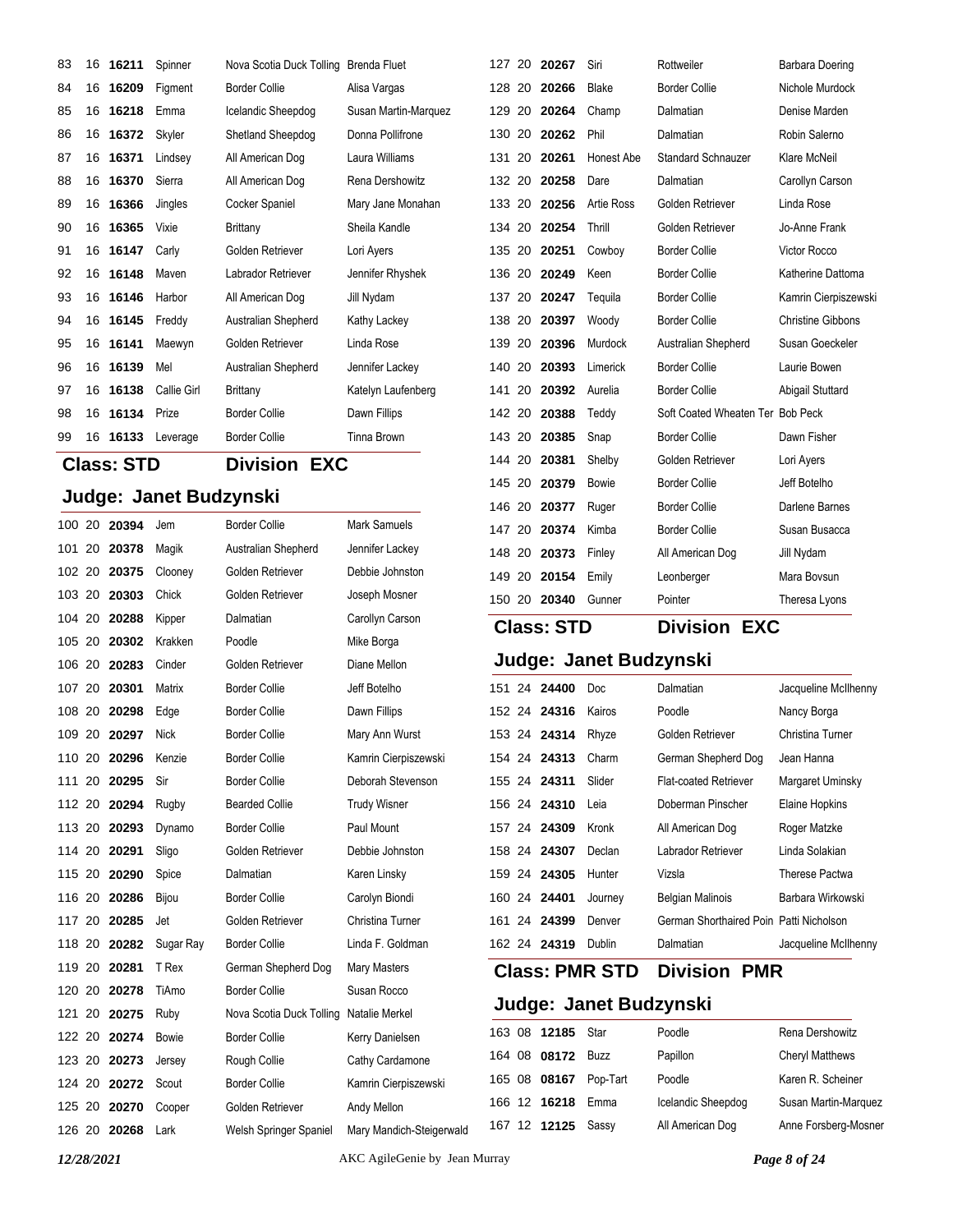|                                          | 168 12 <b>12118</b>  | Ozzy                   | All American Dog       | Kelly Halloran           |        | 212 20 20020          | Niko                   | Portuguese Water Dog                    | Robert Caruso       |
|------------------------------------------|----------------------|------------------------|------------------------|--------------------------|--------|-----------------------|------------------------|-----------------------------------------|---------------------|
|                                          | 169 12 12357         | Gotcha!                | All American Dog       | <b>Cheryl Matthews</b>   |        | 213 20 20042          | Lyric                  | <b>Irish Setter</b>                     | Susan Kwiatkowski   |
|                                          | 170 12 12207         | <b>OBX</b>             | Beagle                 | Jodi Kellar              | 214 20 | 20011                 | <b>Bosco</b>           | <b>Bullmastiff</b>                      | <b>Holly Gudath</b> |
|                                          | 171 12 <b>12187</b>  | Annabel                | Shetland Sheepdog      | Renee Shriver            |        | 215 24 24027          | Kasey                  | All American Dog                        | Shelley Webster     |
|                                          | 172 12 12184         | Pivot                  | English Cocker Spaniel | Maureen Waldron          |        | 216 24 24026 Conway   |                        | Doberman Pinscher                       | Sophia Koster       |
|                                          | 173 16 20264         | Champ                  | Dalmatian              | Denise Marden            |        | <b>Class: STD</b>     |                        | <b>Division NOV</b>                     |                     |
|                                          | 174 16 16245         | Loa                    | Icelandic Sheepdog     | Susan Martin-Marquez     |        |                       |                        |                                         |                     |
|                                          | 175 16 16233         | Pennie                 | <b>Brittany</b>        | Sheila Kandle            |        |                       | Judge: Janet Budzynski |                                         |                     |
|                                          | 176 16 16229         | Jax                    | All American Dog       | Yale West                |        | 217 08 08050          | Sammie                 | Pembroke Welsh Corgi                    | Susan Schantzenbach |
|                                          | 177 16 16221         | Rigby                  | Poodle                 | Lisa Suttner             | 218 08 | 08049                 | Quick                  | Shetland Sheepdog                       | Zach Freedman       |
|                                          | 178 16 16215         | Pinkie Pie             | Shetland Sheepdog      | Katelyn Laufenberg       |        | 219 08 08047          | Ollie                  | All American Dog                        | Michele Pool        |
|                                          | 179 20 20393         | Limerick               | <b>Border Collie</b>   | Laurie Bowen             | 220 08 | 08046                 | Journey                | Miniature American Shep Lynne Schroeder |                     |
|                                          | 180 20 20392         | Aurelia                | <b>Border Collie</b>   | Abigail Stuttard         | 221 08 | 08084                 | Addie                  | Cavalier King Charles Sp Donna Rein     |                     |
|                                          | 181 20 20391         | Dakota                 | Golden Retriever       | Vicki Alberti            | 222 08 | 08029                 | Sasha                  | All American Dog                        | Jessica Schwing     |
|                                          | 182 20 20379         | <b>Bowie</b>           | <b>Border Collie</b>   | Jeff Botelho             | 223 08 | 08028                 | Louie                  | Cocker Spaniel                          | Linda Cook          |
|                                          | 183 20 20298         | Edge                   | <b>Border Collie</b>   | Dawn Fillips             |        | 224 12 12356          | <b>Brodie</b>          | Cavalier King Charles Sp Lois Henry     |                     |
|                                          | 184 20 20285         | Jet                    | Golden Retriever       | Christina Turner         |        | 225 12 12052          | Flash                  | <b>Chinese Crested</b>                  | Debbie Sawyer       |
|                                          | 185 20 20282         | Sugar Ray              | <b>Border Collie</b>   | Linda F. Goldman         |        | 226 16 16060          | Dixie                  | <b>Rat Terrier</b>                      | Lauren Kopstein     |
|                                          | 186 20 20266         | Blake                  | <b>Border Collie</b>   | Nichole Murdock          |        | 227 16 16054          | Granger                | Shetland Sheepdog                       | Janet Puro          |
|                                          | 187 20 20249         | Keen                   | <b>Border Collie</b>   | Katherine Dattoma        | 228 16 | 16062                 | Wish                   | <b>Border Collie</b>                    | Kim Latham          |
|                                          | 188 24 24313         | Charm                  | German Shepherd Dog    | Jean Hanna               | 229 20 | 20072                 | Neon                   | Golden Retriever                        | Diane Mellon        |
|                                          | 189 24 24306 Banter  |                        | Golden Retriever       | Inga Hooper              | 230 20 | 20075                 | Amber                  | All American Dog                        | Shawna Burke        |
| <b>Class: STD</b><br><b>Division OPN</b> |                      |                        | 231 20                 | 20074                    | Mac    | <b>Bearded Collie</b> | <b>Robert Wisner</b>   |                                         |                     |
|                                          |                      |                        |                        |                          |        | 232 20 20073          | Hooey                  | Australian Shepherd                     | Debbie Merwin       |
|                                          |                      | Judge: Janet Budzynski |                        |                          | 233 20 | 20068                 | Taylor                 | All American Dog                        | Janet Leung         |
|                                          | 190 04 04321         | River                  | Cardigan Welsh Corgi   | Heather Masch            |        | 234 20 20067          | Nitro                  | <b>Border Collie</b>                    | Jo A. Lesko         |
|                                          | 191 04 04004         | Evie                   | Dachshund              | Jessica Campbell         |        | 235 20 20066          | Kool                   | <b>Border Collie</b>                    | Linda F. Goldman    |
|                                          | 192 12 12053         | Oliver                 | All American Dog       | Jude De Prospo           | 236 20 | 20065                 | Fisher                 | <b>Bearded Collie</b>                   | Kristine Snyder     |
|                                          | 193 12 12332         | Mikey                  | All American Dog       | Karen Brockman           |        | 237 20 20064          | Boomer                 | Golden Retriever                        | Marjorie Larsen     |
|                                          | 194 12 12005         | Lucy                   | All American Dog       | Barbara Donahue          |        | 238 20 20071          | Roux                   | Golden Retriever                        | Andrew Mellon       |
| 195 16                                   | 16058                | Arya                   | <b>Border Collie</b>   | Michelle Belio           |        | 239 20 20090          | Olaf                   | <b>Border Collie</b>                    | John Fleming III    |
|                                          | 196 16 16057         | Millie                 | <b>Border Collie</b>   | Ellie Smith              |        | 240 20 20088          | Lucy                   | Poodle                                  | Jennifer Meyer      |
|                                          | 197 16 1 <b>6055</b> | Tori                   | Welsh Springer Spaniel | Mary Mandich-Steigerwald |        | 241 20 20087          | Solo                   | <b>Border Collie</b>                    | Katie Cameron       |
|                                          | 198 16 16018         | Olaf                   | <b>Tibetan Terrier</b> | Gerald Gross             |        | 242 20 20086          | Angus                  | Portuguese Water Dog                    | Robin Meirs         |
|                                          | 199 16 16337         | Ruby                   | Rottweiler             | Karen Stiff-Carroll      |        | 243 20 20044          | Sydney                 | Rottweiler                              | Gail Miller         |
|                                          | 200 16 16334         | Daisy                  | Australian Shepherd    | Allyson Oliveira         |        | 244 20 20043          | Bailee                 | Doberman Pinscher                       | Terri Hanlon        |
|                                          | 201 20 <b>20398</b>  | Spyder                 | Golden Retriever       | Jo-Anne Frank            |        | 245 20 20040          | <b>Boodles</b>         | Labrador Retriever                      | Alisa Vargas        |
|                                          |                      |                        |                        |                          |        |                       |                        |                                         |                     |
|                                          | 202 20 20391         | Dakota                 | Golden Retriever       | Vicki Alberti            |        | 246 20 20039          | Rigel                  | Leonberger                              | Penelope Bowen      |
|                                          | 203 20 20376         | <b>Brehon</b>          | <b>Border Collie</b>   | Debra Lazaro             | 247 20 | 20038                 | Elphie                 | Old English Sheepdog                    | Wendi Freedman      |
|                                          | 204 20 20257         | Hazel                  | <b>Bearded Collie</b>  | <b>Trudy Wisner</b>      |        | 248 20 20037          | Duke                   | Labrador Retriever                      | Katarina Hart       |
|                                          | 205 20 <b>20255</b>  | Caspian                | <b>Border Collie</b>   | Abigail Stuttard         |        | 249 24 24083          | Sarah Louise           | Doberman Pinscher                       | Merry Fitzgerald    |
|                                          | 206 20 20076         | <b>Bree</b>            | Labrador Retriever     | LaVonne Meunier          |        | 250 24 24082          | Reed                   | Doberman Pinscher                       | Karen Merritt       |
| 207 20                                   | 20070                | Finn                   | <b>Border Collie</b>   | Joseph Diehl             |        | 251 24 24080          | Owens                  | Doberman Pinscher                       | Sophia Koster       |
|                                          | 208 20 20062         | Sophie                 | Portuguese Water Dog   | Robert Caruso            |        | 252 24 24078          | Clysta                 | Poodle                                  | Nancy Scott         |
|                                          | 209 20 20025         | Casey                  | All American Dog       | Linda Boster             |        | 253 24 24077          | Tallulah               | All American Dog                        | Shawna Burke        |
|                                          | 210 20 20023         | Colbie                 | Labrador Retriever     | Laura Williams           |        | 254 24 24091          | Sophie                 | Doberman Pinscher                       | <b>Bill Harvey</b>  |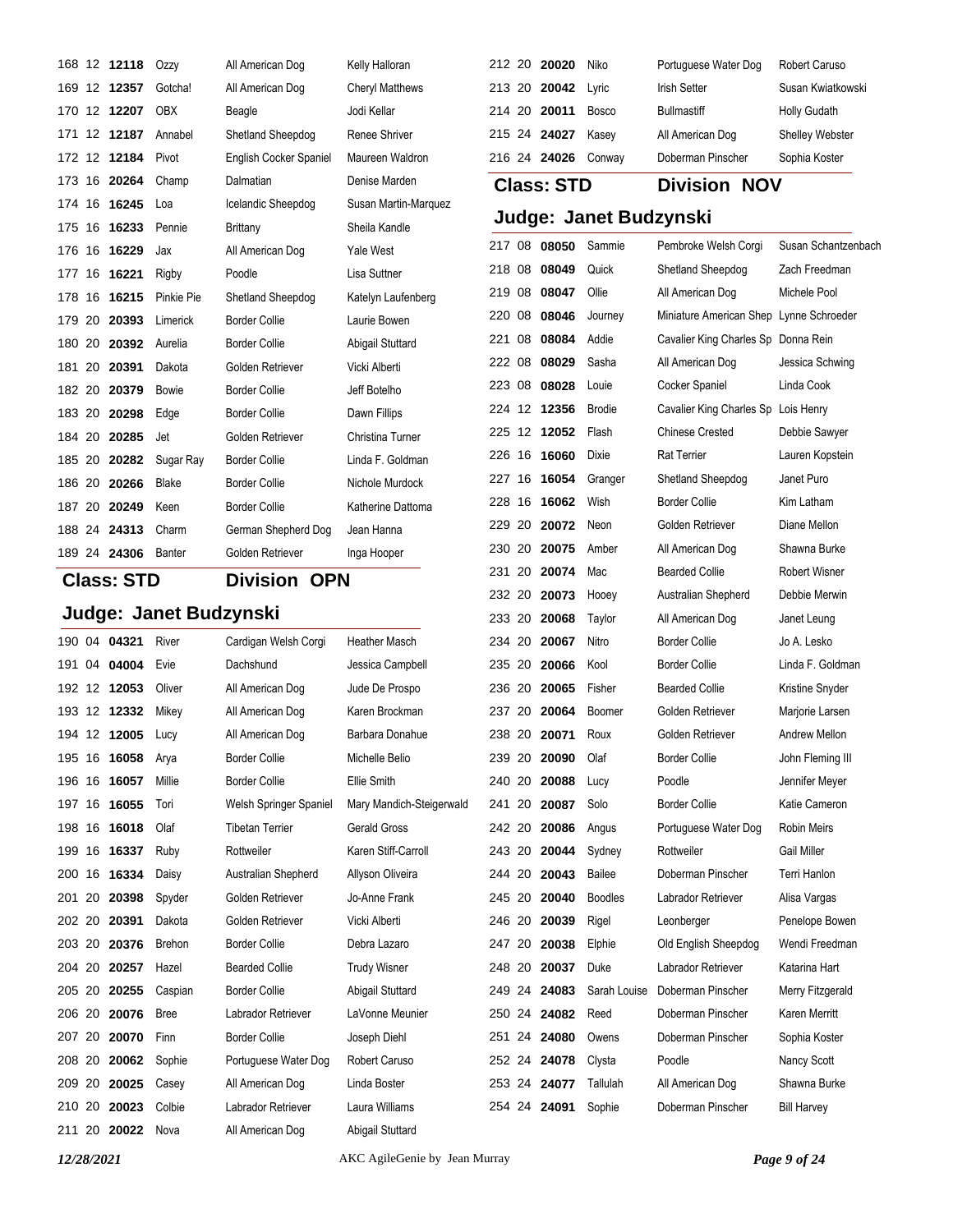## **Class: T2B Division T2B**

|            |                    | Judge: Janet Budzynski      |                                          |                               | 3<br>4 | 08       | 08113          | Victoria        | Shetland Sheepdog                            | Lisa Stoddard<br>Mary Brawner |
|------------|--------------------|-----------------------------|------------------------------------------|-------------------------------|--------|----------|----------------|-----------------|----------------------------------------------|-------------------------------|
|            | 255 04 04323       | Teddy                       | Chihuahua                                | Suzanne Bauman                | 5      | 08<br>08 | 08099<br>08329 | Digby<br>Junior | Pembroke Welsh Corgi<br>Cardigan Welsh Corgi | Norbert Kowal                 |
|            | 256 04 04321       | River                       | Cardigan Welsh Corgi                     | Heather Masch                 | 6      | 08       | 08327          | Beathan         | West Highland White Terr Brian Nishitani     |                               |
| 257 04     | 04098              | CC                          | Cardigan Welsh Corgi                     | Heather Masch                 | 7      | 08       | 08326          | Cara            | West Highland White Terr Marie Holman        |                               |
| 258 04     | 04095              | Robin                       | Dachshund                                | Jessica Gagliardi             | 8      | 08       | 08164          | Zelda           | Poodle                                       | Amy Huntington                |
| 259 04     | 04093              | Geddy Lee                   | Cardigan Welsh Corgi                     | <b>Heather Masch</b>          | 9      | 08       | 08353          | Scout           | All American Dog                             | Regina Loper                  |
|            | 260 08 08329       | Junior                      | Cardigan Welsh Corgi                     | Norbert Kowal                 | 10     | 08       | 08349          | Yodee           | <b>Toy Fox Terrier</b>                       | Annette Cioffi-Parker         |
| 08<br>261  | 08327              | Beathan                     | West Highland White Terr Brian Nishitani |                               | 11     |          | 12 12132       | Melody          | Shetland Sheepdog                            | Renee Shriver                 |
| 262 08     | 08326              | Cara                        | West Highland White Terr Marie Holman    |                               | 12     |          | 12 12125       | Sassy           | All American Dog                             | Anne Forsberg-Mosner          |
| 263 08     | 08003              | Tweek                       | American Eskimo Dog                      | Jay Kessel                    | 13     |          | 12 12330       | Colby Jack      | English Cocker Spaniel                       | Nancy Milazzo                 |
|            | 264 08 08169       | Herbie                      | Shih Tzu                                 | <b>Holly Rosario</b>          | 14     | 12       | 12195          | Roger           | Miniature Pinscher                           | Merry Fitzgerald              |
| 265 08     | 08165              | Kirky                       | Papillon                                 | Mary Kosenski                 | 15     |          | 12 12188       | Joy             | Shetland Sheepdog                            | Lisa Stoddard                 |
| 266 08     | 08001              | <b>Brigitta</b>             | Poodle                                   | Leslie Leonard                | 16     | 12       | 12187          | Annabel         | Shetland Sheepdog                            | Renee Shriver                 |
|            | 267 12 12125       | Sassy                       | All American Dog                         | Anne Forsberg-Mosner          | 17     |          | 12 12185       | Star            | Poodle                                       | Rena Dershowitz               |
|            | 268 12 12361       | Maverick                    | French Bulldog                           | Felicia Edel                  | 18     | 12       | 12180          | BB              | Smooth Fox Terrier                           | Denise Visco                  |
|            | 269 12 12358       | Bandit                      | Cavalier King Charles Sp Beth Van Handel |                               | 19     | 16       | 16139          | Mel             | Australian Shepherd                          | Jennifer Lackey               |
|            | 270 12 12187       | Annabel                     | Shetland Sheepdog                        | Renee Shriver                 | 20     | 16       | 16148          | Maven           | Labrador Retriever                           | Jennifer Rhyshek              |
|            | 271 12 12185       | Star                        | Poodle                                   | Rena Dershowitz               | 21     | 16       | 16337          | Ruby            | Rottweiler                                   | Karen Stiff-Carroll           |
|            | 272 12 12180       | BB                          | Smooth Fox Terrier                       | Denise Visco                  | 22     | 16       | 16244          | Allie Oop       | <b>Border Collie</b>                         | Patricia Koziol               |
|            | 273 12 12016       | Molly                       | Cavalier King Charles Sp Beth Van Handel |                               | 23     | 16       | 16233          | Pennie          | Brittany                                     | Sheila Kandle                 |
|            | 274 16 16337       | Ruby                        | Rottweiler                               | Karen Stiff-Carroll           | 24     | 16       | 16228          | Nell            | <b>Border Collie</b>                         | Jo A. Lesko                   |
| 275 16     | 16334              | Daisy                       | Australian Shepherd                      | Allyson Oliveira              | 25     | 16       | 16220          | Joyful          | Brittany                                     | Andrea Lee                    |
|            | 276 16 16365       | Vixie                       | <b>Brittany</b>                          | Sheila Kandle                 | 26     | 16       | 16210          | Hula            | Miniature American Shep Lynn Ancona          |                               |
| 277 16     | 16237              | Si                          | Smooth Fox Terrier                       | Denise Visco                  | 27     | 16       | 16209          | Figment         | Border Collie                                | Alisa Vargas                  |
|            | 278 16 16220       | Joyful                      | <b>Brittany</b>                          | Andrea Lee                    | 28     | 16       | 16365          | Vixie           | Brittany                                     | Sheila Kandle                 |
| 279 16     | 16210              | Hula                        | Miniature American Shep Lynn Ancona      |                               | 29     | 20       | 20154          | Emily           | Leonberger                                   | Mara Bovsun                   |
|            | 280 16 16060       | Dixie                       | <b>Rat Terrier</b>                       | Lauren Kopstein               | 30     | 20       | 20340          | Gunner          | Pointer                                      | Theresa Lyons                 |
| 281 16     | 16062              | Wish                        | <b>Border Collie</b>                     | Kim Latham                    | 31     | 20       | 20288          | Kipper          | Dalmatian                                    | Carollyn Carson               |
|            | 282 20 20340       | Gunner                      | Pointer                                  | Theresa Lyons                 | 32     | 20       | 20397          | Woody           | Border Collie                                | <b>Christine Gibbons</b>      |
|            | 283 20 20379 Bowie |                             | <b>Border Collie</b>                     | Jeff Botelho                  | 33     | 20       | 20394          | Jem             | <b>Border Collie</b>                         | Mark Samuels                  |
|            | 284 20 20289       | Flirt                       | Golden Retriever                         | Deborah Nally                 | 34     | 20       | 20393          | Limerick        | <b>Border Collie</b>                         | Laurie Bowen                  |
| 285 20     | 20288              | Kipper                      | Dalmatian                                | Carollyn Carson               | 35     |          | 20 20383       | Sky             | <b>Border Collie</b>                         | Lorraine Trabilcy             |
| 286 20     | 20264              | Champ                       | Dalmatian                                | Denise Marden                 | 36     | 20       | 20377          | Ruger           | <b>Border Collie</b>                         | Darlene Barnes                |
| 287 20     | 20258              | Dare                        | Dalmatian                                | Carollyn Carson               | 37     | 20       | 20295          | Sir             | <b>Border Collie</b>                         | Deborah Stevenson             |
| 288 20     | 20089              | Helen                       | <b>Border Collie</b>                     | Erin Henderson                | 38     | 20       | 20294          | Rugby           | <b>Bearded Collie</b>                        | <b>Trudy Wisner</b>           |
| 289 20     | 20070              | Finn                        | <b>Border Collie</b>                     | Joseph Diehl                  | 39     | 20       | 20272          | Scout           | <b>Border Collie</b>                         | Kamrin Cierpiszewski          |
| 290 20     | 20067              | Nitro                       | <b>Border Collie</b>                     | Jo A. Lesko                   | 40     | 20       | 20262          | Phil            | Dalmatian                                    | Robin Salerno                 |
| 291 20     | 20065              | Fisher                      | <b>Bearded Collie</b>                    | Kristine Snyder               | 41     | 20       | 20257          | Hazel           | <b>Bearded Collie</b>                        | <b>Trudy Wisner</b>           |
| 292 20     | 20021              | PJs                         | Australian Shepherd                      | Leslie Ann McGettigan         | 42     | 20       | 20255          | Caspian         | <b>Border Collie</b>                         | Abigail Stuttard              |
|            | 293 24 24307       | Declan                      | Labrador Retriever                       | Linda Solakian                | 43     | 20       | 20249          | Keen            | <b>Border Collie</b>                         | Katherine Dattoma             |
|            |                    | <b>RING NUMBER:</b>         | $\mathbf 2$                              |                               | 44     | 20       | 20258          | Dare            | Dalmatian                                    | Carollyn Carson               |
|            |                    |                             |                                          |                               | 45     | 20       | 20378          | Magik           | Australian Shepherd                          | Jennifer Lackey               |
|            | <b>Class: FAST</b> |                             | <b>Division EXC</b>                      |                               | 46     | 20       | 20392          | Aurelia         | <b>Border Collie</b>                         | Abigail Stuttard              |
|            |                    | <b>Judge: Sally Gichner</b> |                                          |                               | 47     | 20       | 20091          | Paisley         | Labrador Retriever                           | Jennifer Rhyshek              |
|            | 04 04095           | Robin                       | Dachshund                                | Jessica Gagliardi             | 48     |          | 24 24309       | Kronk           | All American Dog                             | Roger Matzke                  |
| 12/28/2021 |                    |                             |                                          | AKC AgileGenie by Jean Murray |        |          |                |                 |                                              | Page 10 of 24                 |

2 04 **04323** Teddy Chihuahua **Suzanne Baumar**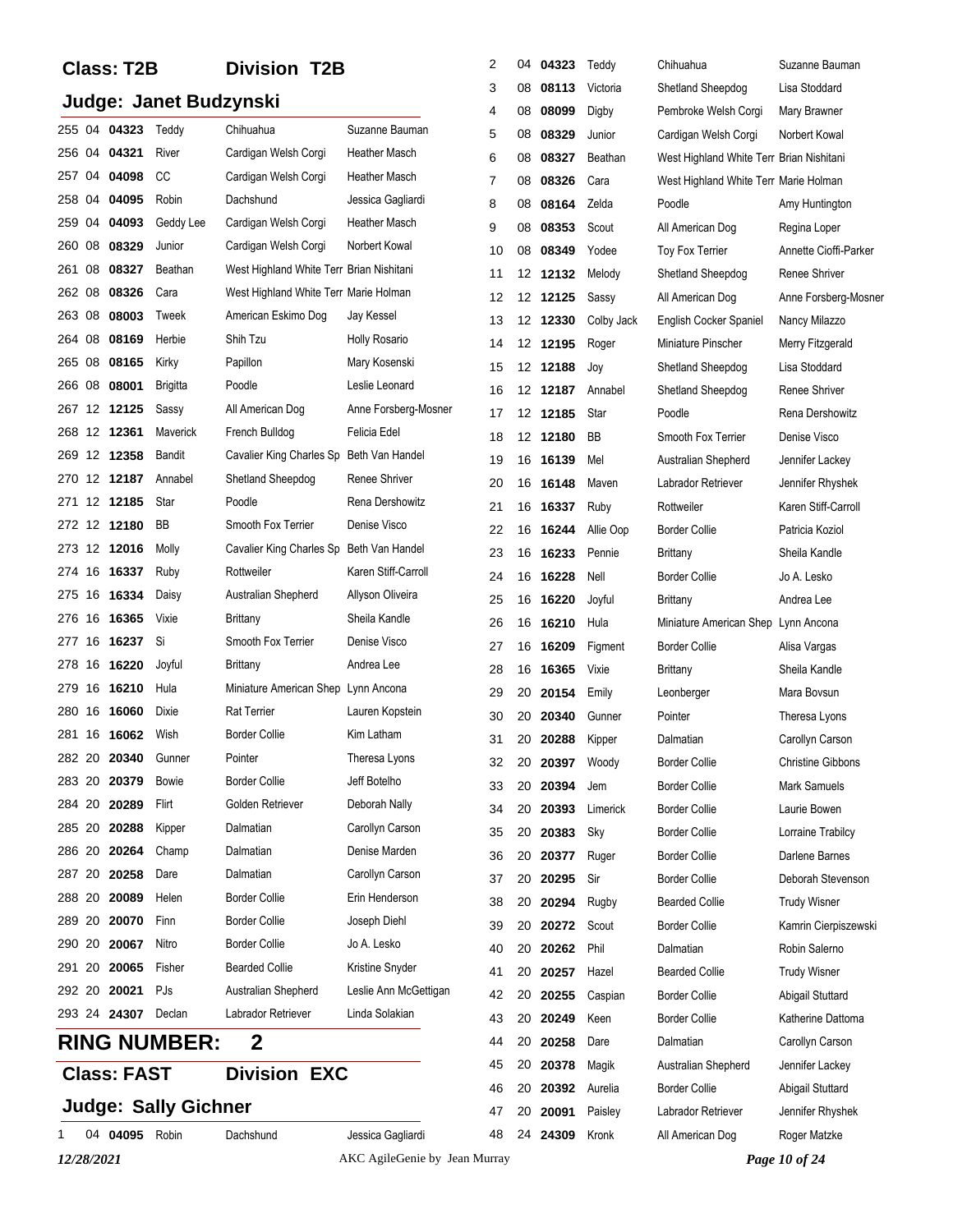| 51<br>52 | 04 | 50 24 24400<br><b>Class: FAST</b> | Doc                         | Dalmatian<br><b>Division COMBO</b>  | Jacqueline McIlhenny      | 91<br>92 | 12 12120<br>12 12118 | Mica                        | Poodle<br>All American Dog          | Pat Brown           |
|----------|----|-----------------------------------|-----------------------------|-------------------------------------|---------------------------|----------|----------------------|-----------------------------|-------------------------------------|---------------------|
|          |    |                                   |                             |                                     |                           |          |                      |                             |                                     |                     |
|          |    |                                   |                             |                                     |                           |          |                      | Ozzy                        |                                     | Kelly Halloran      |
|          |    |                                   |                             |                                     | 93                        | 12 12357 | Gotcha!              | All American Dog            | <b>Cheryl Matthews</b>              |                     |
|          |    |                                   | <b>Judge: Sally Gichner</b> |                                     |                           | 94       | 12 12207             | <b>OBX</b>                  | Beagle                              | Jodi Kellar         |
|          |    | 04092                             | Jasmine                     | Dachshund                           | Karen R. Scheiner         | 95       | 12 12187             | Annabel                     | Shetland Sheepdog                   | Renee Shriver       |
|          |    | 04 04004                          | Evie                        | Dachshund                           | Jessica Campbell          | 96       | 12 12184             | Pivot                       | <b>English Cocker Spaniel</b>       | Maureen Waldron     |
| 53       | 08 | 08028                             | Louie                       | Cocker Spaniel                      | Linda Cook                | 97       | 12 12182             | Grant                       | Shetland Sheepdog                   | Scott Puro          |
| 54       | 08 | 08050                             | Sammie                      | Pembroke Welsh Corgi                | Susan Schantzenbach       | 98       | 16 16337             | Ruby                        | Rottweiler                          | Karen Stiff-Carroll |
| 55       | 08 | 08049                             | Quick                       | Shetland Sheepdog                   | Zach Freedman             | 99       | 16 16244             | Allie Oop                   | <b>Border Collie</b>                | Patricia Koziol     |
| 56       |    | 08 08047                          | Ollie                       | All American Dog                    | Michele Pool              | 100 16   | 16242                | Lizard                      | <b>Standard Schnauzer</b>           | Klare McNeil        |
| 57       |    | 12 12006                          | Onyx                        | Shetland Sheepdog                   | Christina Turner          |          | 101 16 16237 Si      |                             | Smooth Fox Terrier                  | Denise Visco        |
| 58       |    | 12 12361                          | Maverick                    | French Bulldog                      | Felicia Edel              |          | 102 16 16233         | Pennie                      | <b>Brittany</b>                     | Sheila Kandle       |
| 59       |    | 12 12360                          | Katrina                     | <b>Border Terrier</b>               | Kathy Hunter              |          | 103 16 16229         | Jax                         | All American Dog                    | <b>Yale West</b>    |
| 60       |    | 12 12356                          | <b>Brodie</b>               | Cavalier King Charles Sp Lois Henry |                           |          | 104 16 16221         | Rigby                       | Poodle                              | Lisa Suttner        |
| 61       |    | 12 12053                          | Oliver                      | All American Dog                    | Jude De Prospo            |          | 105 16 16215         | Pinkie Pie                  | Shetland Sheepdog                   | Katelyn Laufenberg  |
| 62       |    | 12 12198                          | Pearl                       | Cocker Spaniel                      | Michelle Rifkin-Mamaradlo |          | 106 16 16210         | Hula                        | Miniature American Shep Lynn Ancona |                     |
| 63       |    | 12 12052                          | Flash                       | <b>Chinese Crested</b>              | Debbie Sawyer             |          | 107 16 16209         | Figment                     | <b>Border Collie</b>                | Alisa Vargas        |
| 64       |    | 16 16334                          | Daisy                       | Australian Shepherd                 | Allyson Oliveira          | 108 16   | 16054                | Granger                     | Shetland Sheepdog                   | Janet Puro          |
| 65       |    | 16 16018                          | Olaf                        | <b>Tibetan Terrier</b>              | <b>Gerald Gross</b>       |          | 109 20 20394         | Jem                         | <b>Border Collie</b>                | Mark Samuels        |
| 66       |    | 16 16059                          | Rev                         | Miniature American Shep             | Mari Coderre              | 110 20   | 20392                | Aurelia                     | <b>Border Collie</b>                | Abigail Stuttard    |
| 67       |    | 16 16056                          | Zev                         | Australian Shepherd                 | Jay Kessel                |          | 111 20 20379         | Bowie                       | <b>Border Collie</b>                | Jeff Botelho        |
| 68       |    | 16 16055                          | Tori                        | Welsh Springer Spaniel              | Mary Mandich-Steigerwald  | 112 20   | 20298                | Edge                        | <b>Border Collie</b>                | Dawn Fillips        |
| 69       |    | 16 16062                          | Wish                        | <b>Border Collie</b>                | Kim Latham                |          | 113 20 20294         | Rugby                       | <b>Bearded Collie</b>               | <b>Trudy Wisner</b> |
| 70       | 20 | 20043                             | Bailee                      | Doberman Pinscher                   | Terri Hanlon              |          | 114 20 20289         | Flirt                       | Golden Retriever                    | Deborah Nally       |
| 71       | 20 | 20042                             | Lyric                       | <b>Irish Setter</b>                 | Susan Kwiatkowski         |          | 115 20 20286         | <b>Bijou</b>                | <b>Border Collie</b>                | Carolyn Biondi      |
| 72       | 20 | 20038                             | Elphie                      | Old English Sheepdog                | Wendi Freedman            | 116 20   | 20285                | Jet                         | Golden Retriever                    | Christina Turner    |
| 73       | 20 | 20396                             | Murdock                     | Australian Shepherd                 | Susan Goeckeler           |          | 117 20 20267         | Siri                        | Rottweiler                          | Barbara Doering     |
| 74       | 20 | 20386                             | Indy                        | Golden Retriever                    | Patricia Browne           |          | 118 20 20266         | Blake                       | <b>Border Collie</b>                | Nichole Murdock     |
| 75       | 20 | 20067                             | Nitro                       | <b>Border Collie</b>                | Jo A. Lesko               |          | 119 20 20261         | Honest Abe                  | <b>Standard Schnauzer</b>           | Klare McNeil        |
| 76       | 20 | 20074                             | Mac                         | <b>Bearded Collie</b>               | <b>Robert Wisner</b>      |          |                      | 120 20 20256 Artie Ross     | Golden Retriever                    | Linda Rose          |
| 77       | 20 | 20381                             | Shelby                      | Golden Retriever                    | Lori Ayers                |          | 121 20 20073         | Hooey                       | Australian Shepherd                 | Debbie Merwin       |
| 78       | 20 | 20076                             | <b>Bree</b>                 | Labrador Retriever                  | LaVonne Meunier           |          | 122 24 24313         | Charm                       | German Shepherd Dog                 | Jean Hanna          |
| 79       | 20 | 20068                             | Taylor                      | All American Dog                    | Janet Leung               |          | 123 24 24306         | Banter                      | Golden Retriever                    | Inga Hooper         |
| 80       | 20 | 20066                             | Kool                        | <b>Border Collie</b>                | Linda F. Goldman          |          | <b>Class: JWW</b>    |                             | <b>Division EXC</b>                 |                     |
| 81       | 20 | 20090                             | Olaf                        | <b>Border Collie</b>                | John Fleming III          |          |                      |                             |                                     |                     |
| 82       | 20 | 20087                             | Solo                        | <b>Border Collie</b>                | Katie Cameron             |          |                      | <b>Judge: Sally Gichner</b> |                                     |                     |
| 83       | 24 | 24319                             | Dublin                      | Dalmatian                           | Jacqueline McIlhenny      |          | 124 04 04097 Kendall |                             | Dachshund                           | Karen R. Scheiner   |
| 84       |    | 24 24318                          | Tsavo                       | Rhodesian Ridgeback                 | Laurie Odgers             |          | 125 04 04098         | CC                          | Cardigan Welsh Corgi                | Heather Masch       |
| 85       |    | 24 24081                          | Maggie                      | Rough Collie                        | Joni Primas               |          | 126 04 04096         | Winky                       | <b>Bichon Frise</b>                 | Joanne Ouchterloney |
|          |    |                                   | <b>Class: PMR JWW</b>       | <b>Division PMR</b>                 |                           |          | 127 04 04095         | Robin                       | Dachshund                           | Jessica Gagliardi   |

## **Judge: Sally Gichner**

| 86 | 08 <b>12185</b> Star |                   | Poodle   | Rena Dershowitz   |
|----|----------------------|-------------------|----------|-------------------|
| 87 | 08 08100             | Kuma              | Papillon | Shoko Kato        |
|    | 88 08 08176 Koga     |                   | Papillon | Shoko Kato        |
| 89 |                      | 08 08167 Pop-Tart | Poodle   | Karen R. Scheiner |

 04 **04093** Geddy Lee Cardigan Welsh Corgi Heather Masch 129 04 **04323** Teddy Chihuahua Suzanne Bauman 130 04 **04092** Jasmine Dachshund Karen R. Scheiner 04 **04321** River Cardigan Welsh Corgi Heather Masch 08 **08353** Scout All American Dog Regina Loper 08 **08349** Yodee Toy Fox Terrier Annette Cioffi-Parker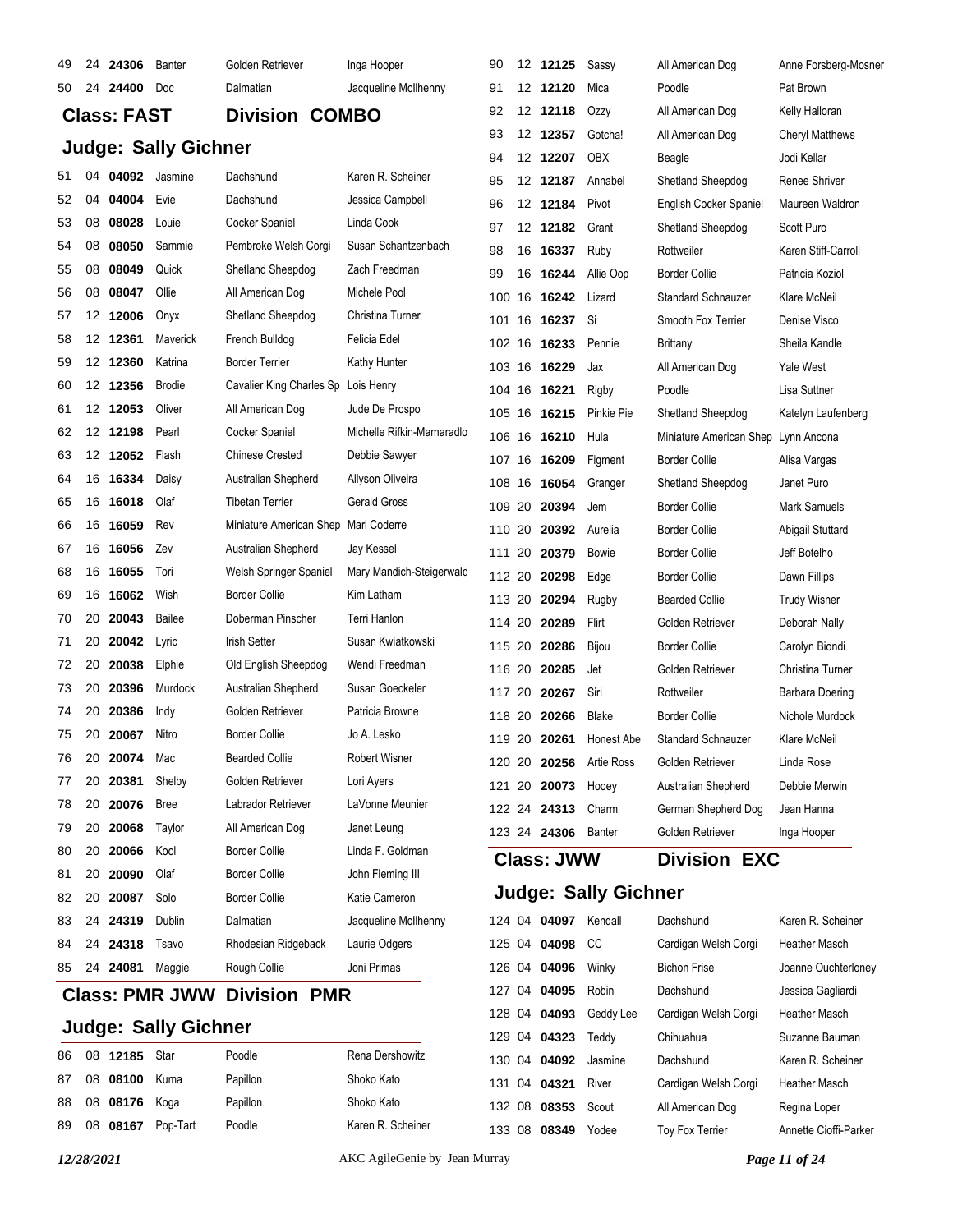|        | Judge: Sally Gichner |                   |              |                                          |                        |  |  |  |  |  |
|--------|----------------------|-------------------|--------------|------------------------------------------|------------------------|--|--|--|--|--|
|        |                      | <b>Class: JWW</b> |              | <b>Division EXC</b>                      |                        |  |  |  |  |  |
| 158 08 |                      | 08324             | Moxie!       | Beagle                                   | Brenda M. Wagner       |  |  |  |  |  |
| 157 08 |                      | 08327             | Beathan      | West Highland White Terr Brian Nishitani |                        |  |  |  |  |  |
| 156 08 |                      | 08329             | Junior       | Cardigan Welsh Corgi                     | Norbert Kowal          |  |  |  |  |  |
| 155 08 |                      | 08099             | Digby        | Pembroke Welsh Corgi                     | Mary Brawner           |  |  |  |  |  |
| 154 08 |                      | 08100             | Kuma         | Papillon                                 | Shoko Kato             |  |  |  |  |  |
| 153 08 |                      | 08104             | Tamiah       | Cocker Spaniel                           | Barbara Marsh          |  |  |  |  |  |
| 152 08 |                      | 08106             | Aeryn        | Shetland Sheepdog                        | Cindy Midura           |  |  |  |  |  |
| 151 08 |                      | 08107             | Jeter        | Shetland Sheepdog                        | Nicole Logan           |  |  |  |  |  |
| 150 08 |                      | 08108             | <b>Boots</b> | Shetland Sheepdog                        | Marialaine Potts       |  |  |  |  |  |
| 149 08 |                      | 08110             | Winner       | <b>Chinese Crested</b>                   | Paul Mount             |  |  |  |  |  |
| 148 08 |                      | 08112             | Winnie       | Cavalier King Charles Sp Lisa Johnson    |                        |  |  |  |  |  |
| 147 08 |                      | 08115             | Pixie        | Cocker Spaniel                           | Barbara Marsh          |  |  |  |  |  |
| 146 08 |                      | 08326             | Cara         | West Highland White Terr Marie Holman    |                        |  |  |  |  |  |
| 145 08 |                      | 08347             | Elvis        | All American Dog                         | Regina Loper           |  |  |  |  |  |
| 144 08 |                      | 08345             | Yogi         | All American Dog                         | Kristine Snyder        |  |  |  |  |  |
| 143 08 |                      | 08346             | Kitkat       | Poodle                                   | Nancy Borga            |  |  |  |  |  |
| 142 08 |                      | 08167             | Pop-Tart     | Poodle                                   | Karen R. Scheiner      |  |  |  |  |  |
| 141 08 |                      | 08161             | Razzle       | <b>Bichon Frise</b>                      | Joanne Ouchterloney    |  |  |  |  |  |
| 140 08 |                      | 08156             | Harry        | Cavalier King Charles Sp Lisa Johnson    |                        |  |  |  |  |  |
| 139 08 |                      | 08164             | Zelda        | Poodle                                   | Amy Huntington         |  |  |  |  |  |
| 138 08 |                      | 08165             | Kirky        | Papillon                                 | Mary Kosenski          |  |  |  |  |  |
| 137 08 |                      | 08168             | Roxie        | <b>Biewer Terrier</b>                    | Linda Thompson         |  |  |  |  |  |
| 136 08 |                      | 08169             | Herbie       | Shih Tzu                                 | Holly Rosario          |  |  |  |  |  |
| 135 08 |                      | 08172             | Buzz         | Papillon                                 | <b>Cheryl Matthews</b> |  |  |  |  |  |
| 134 08 |                      | 08176             | Koga         | Papillon                                 | Shoko Kato             |  |  |  |  |  |

|        | 159 12 12207 | <b>OBX</b>      | Beagle                                | Jodi Kellar               |
|--------|--------------|-----------------|---------------------------------------|---------------------------|
| 160 12 | 12204        | Dani            | Cocker Spaniel                        | Mary Jane Monahan         |
| 161 12 | 12200        | Ta-Da!          | Lowchen                               | Carol Mount               |
| 162 12 | 12199        | Blu             | Shetland Sheepdog                     | Leonard Dereka            |
| 163 12 | 12198        | Pearl           | Cocker Spaniel                        | Michelle Rifkin-Mamaradlo |
|        | 164 12 12197 | Peregrine       | Cavalier King Charles Sp Lisa Johnson |                           |
| 165 12 | 12195        | Roger           | Miniature Pinscher                    | Merry Fitzgerald          |
|        | 166 12 12192 | Misha           | Cocker Spaniel                        | Kathleen Szakacs          |
|        | 167 12 12188 | Joy             | Shetland Sheepdog                     | Lisa Stoddard             |
|        | 168 12 12187 | Annabel         | Shetland Sheepdog                     | Renee Shriver             |
|        | 169 12 12184 | Pivot           | English Cocker Spaniel                | Maureen Waldron           |
| 170 12 | 12182        | Grant           | Shetland Sheepdog                     | Scott Puro                |
| 171 12 | 12180        | BB              | Smooth Fox Terrier                    | Denise Visco              |
| 172 12 | 12178        | Gunner          | Miniature American Shep               | Janice Lang               |
|        | 173 12 12363 | Skylar          | Cairn Terrier                         | Kathleen A. Onorato       |
| 174 12 | 12362        | Kindle          | All American Dog                      | Rebecca Potosky           |
| 175 12 | 12361        | <b>Maverick</b> | French Bulldog                        | Felicia Edel              |
| 176 12 | 12360        | Katrina         | <b>Border Terrier</b>                 | Kathy Hunter              |
| 177 12 | 12359        | Liza            | Cocker Spaniel                        | Michelle Rifkin-Mamaradlo |
|        |              |                 |                                       |                           |

## 12 **12357** Gotcha! All American Dog Cheryl Matthews 12 **12356** Brodie Cavalier King Charles Sp Lois Henry 12 **12130** Emma All American Dog Christy Wrede 12 **12125** Sassy All American Dog Anne Forsberg-Mosner 12 **12120** Mica Poodle Pat Brown 12 **12119** Sundae Border Collie Jodi Kellar 12 **12118** Ozzy All American Dog Kelly Halloran 12 **12116** Ferris B. Rat Terrier Deborah Stevenson 12 **12332** Mikey All American Dog Karen Brockman

**Class: JWW Division EXC**

| 187 16 |    | 16372 | Skyler      | Shetland Sheepdog                      | Donna Pollifrone     |
|--------|----|-------|-------------|----------------------------------------|----------------------|
| 188    | 16 | 16366 | Jingles     | Cocker Spaniel                         | Mary Jane Monahan    |
| 189    | 16 | 16245 | Loa         | Icelandic Sheepdog                     | Susan Martin-Marquez |
| 190    | 16 | 16244 | Allie Oop   | <b>Border Collie</b>                   | Patricia Koziol      |
| 191    | 16 | 16243 | Dug         | <b>Tibetan Terrier</b>                 | Stacey LaForge       |
| 192    | 16 | 16242 | Lizard      | <b>Standard Schnauzer</b>              | Klare McNeil         |
| 193 16 |    | 16241 | Kip         | Shetland Sheepdog                      | Debra Fronheiser     |
| 194 16 |    | 16240 | Quicksilver | Poodle                                 | Rena Dershowitz      |
| 195    | 16 | 16239 | Neutrino    | English Cocker Spaniel                 | Hannah Reichert      |
| 196    | 16 | 16237 | Si          | Smooth Fox Terrier                     | Denise Visco         |
| 197    | 16 | 16234 | Grady       | Shetland Sheepdog                      | Scott Puro           |
| 198    | 16 | 16233 | Pennie      | <b>Brittany</b>                        | Sheila Kandle        |
| 199    | 16 | 16231 | <b>Rhys</b> | Shetland Sheepdog                      | Cindy Midura         |
| 200    | 16 | 16230 | Ive         | <b>Border Collie</b>                   | Paula Buchma         |
| 201    | 16 | 16229 | Jax         | All American Dog                       | <b>Yale West</b>     |
| 202    | 16 | 16228 | Nell        | <b>Border Collie</b>                   | Jo A. Lesko          |
| 203 16 |    | 16227 | ReCon       | <b>Border Collie</b>                   | Tinna Brown          |
| 204 16 |    | 16226 | SuBear      | Shetland Sheepdog                      | Michael Borga        |
| 205    | 16 | 16225 | Joey        | Cocker Spaniel                         | Jennifer Albrizio    |
| 206    | 16 | 16221 | Rigby       | Poodle                                 | Lisa Suttner         |
| 207    | 16 | 16220 | Joyful      | <b>Brittany</b>                        | Andrea Lee           |
| 208 16 |    | 16215 | Pinkie Pie  | Shetland Sheepdog                      | Katelyn Laufenberg   |
| 209    | 16 | 16214 | Sweep       | Miniature American Shep Mary Ann Wurst |                      |
| 210    | 16 | 16211 | Spinner     | Nova Scotia Duck Tolling Brenda Fluet  |                      |
| 211    | 16 | 16209 | Figment     | <b>Border Collie</b>                   | Alisa Vargas         |
| 212    | 16 | 16218 | Emma        | Icelandic Sheepdog                     | Susan Martin-Marquez |
| 213    | 16 | 16370 | Sierra      | All American Dog                       | Rena Dershowitz      |
| 214 16 |    | 16365 | Vixie       | <b>Brittany</b>                        | Sheila Kandle        |
| 215    | 16 | 16147 | Carly       | Golden Retriever                       | Lori Ayers           |
| 216    | 16 | 16148 | Maven       | Labrador Retriever                     | Jennifer Rhyshek     |
| 217 16 |    | 16146 | Harbor      | All American Dog                       | Jill Nydam           |
| 218    | 16 | 16145 | Freddy      | Australian Shepherd                    | Kathy Lackey         |
| 219    | 16 | 16142 | Lyric       | <b>Border Collie</b>                   | Debra Lazaro         |
| 220    | 16 | 16141 | Maewyn      | Golden Retriever                       | Linda Rose           |
| 221    | 16 | 16139 | Mel         | Australian Shepherd                    | Jennifer Lackey      |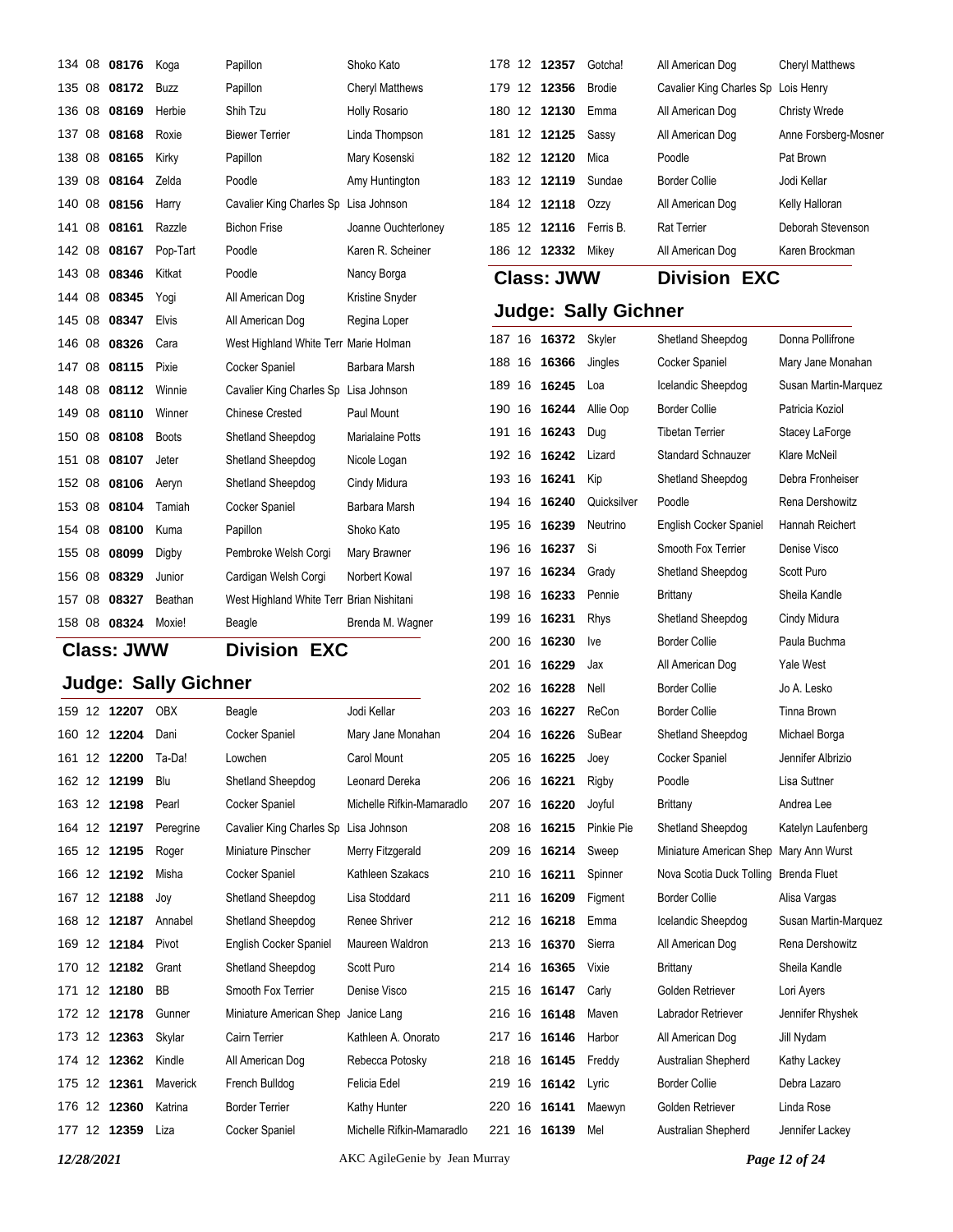|  |                    | 222 16 16138 Callie Girl | Brittany             | Katelyn Laufenberg |
|--|--------------------|--------------------------|----------------------|--------------------|
|  | 223 16 16134 Prize |                          | <b>Border Collie</b> | Dawn Fillips       |
|  |                    | 224 16 16133 Leverage    | <b>Border Collie</b> | Tinna Brown        |
|  | 225 16 16334 Daisy |                          | Australian Shepherd  | Allyson Oliveira   |

## **Class: JWW Division EXC Judge: Sally Gichner** 20 **20381** Shelby Golden Retriever Lori Ayers 227 20 **20374** Kimba Border Collie Susan Busacca 20 **20303** Chick Golden Retriever Joseph Mosner 20 **20288** Kipper Dalmatian Carollyn Carson 20 **20302** Krakken Poodle Mike Borga 20 **20283** Cinder Golden Retriever Diane Mellon 20 **20301** Matrix Border Collie Jeff Botelho 233 20 **20298** Edge Border Collie Dawn Fillips 234 20 **20297** Nick Border Collie Mary Ann Wurst 235 20 20296 Kenzie Border Collie Kamrin Cierpiszewski 20 **20295** Sir Border Collie Deborah Stevenson 237 20 **20294** Rugby Bearded Collie Trudy Wisner 20 **20293** Dynamo Border Collie Paul Mount 20 **20291** Sligo Golden Retriever Debbie Johnston 240 20 **20290** Spice Dalmatian Karen Linsky 20 **20289** Flirt Golden Retriever Deborah Nally 242 20 **20286** Bijou Border Collie Carolyn Biondi 20 **20285** Jet Golden Retriever Christina Turner 20 **20282** Sugar Ray Border Collie Linda F. Goldman 20 **20281** T Rex German Shepherd Dog Mary Masters 246 20 **20278** TiAmo Border Collie Susan Rocco 20 **20275** Ruby Nova Scotia Duck Tolling Natalie Merkel 248 20 **20274** Bowie Border Collie Kerry Danielsen 249 20 **20273** Jersey Rough Collie Cathy Cardamone 250 20 **20272** Scout Border Collie Kamrin Cierpiszewski 251 20 **20270** Cooper Golden Retriever Andy Mellon 20 **20268** Lark Welsh Springer Spaniel Mary Mandich-Steigerwald 253 20 **20267** Siri Rottweiler Barbara Doering 254 20 **20266** Blake Border Collie Nichole Murdock 20 **20264** Champ Dalmatian Denise Marden 20 **20262** Phil Dalmatian Robin Salerno 257 20 20261 Honest Abe Standard Schnauzer Klare McNeil 20 **20258** Dare Dalmatian Carollyn Carson 20 **20256** Artie Ross Golden Retriever Linda Rose 20 **20254** Thrill Golden Retriever Jo-Anne Frank 261 20 **20251** Cowboy Border Collie Victor Rocco 262 20 **20249** Keen Border Collie Katherine Dattoma 263 20 20247 Tequila Border Collie Kamrin Cierpiszewski

 20 **20076** Bree Labrador Retriever LaVonne Meunier 20 **20398** Spyder Golden Retriever Jo-Anne Frank

|        | 266 20 20397 | Woody   | <b>Border Collie</b>             | Christine Gibbons |
|--------|--------------|---------|----------------------------------|-------------------|
|        | 267 20 20394 | Jem     | Border Collie                    | Mark Samuels      |
| 268 20 | 20392        | Aurelia | Border Collie                    | Abigail Stuttard  |
|        | 269 20 20391 | Dakota  | Golden Retriever                 | Vicki Alberti     |
|        | 270 20 20388 | Teddy   | Soft Coated Wheaten Ter Bob Peck |                   |
|        | 271 20 20385 | Snap    | <b>Border Collie</b>             | Dawn Fisher       |
|        | 272 20 20379 | Bowie   | <b>Border Collie</b>             | Jeff Botelho      |
|        | 273 20 20378 | Magik   | Australian Shepherd              | Jennifer Lackey   |
|        | 274 20 20376 | Brehon  | <b>Border Collie</b>             | Debra Lazaro      |
|        | 275 20 20375 | Clooney | Golden Retriever                 | Debbie Johnston   |
|        | 276 20 20373 | Finley  | All American Dog                 | Jill Nydam        |
|        | 277 20 20155 | Shae    | Doberman Pinscher                | Karen Merritt     |
|        | 278 20 20154 | Emily   | Leonberger                       | Mara Bovsun       |
| 279 20 | 20340        | Gunner  | Pointer                          | Theresa Lyons     |
|        |              |         |                                  |                   |

### **Class: JWW Division EXC**

### **Judge: Sally Gichner**

|              | 280 24 24400 | Doc                                    | Dalmatian               | Jacqueline McIlhenny |
|--------------|--------------|----------------------------------------|-------------------------|----------------------|
|              | 281 24 24318 | Tsavo                                  | Rhodesian Ridgeback     | Laurie Odgers        |
|              | 282 24 24316 | Kairos                                 | Poodle                  | Nancy Borga          |
|              | 283 24 24314 | Rhyze                                  | Golden Retriever        | Christina Turner     |
|              | 284 24 24313 | Charm                                  | German Shepherd Dog     | Jean Hanna           |
|              | 285 24 24311 | <b>Flat-coated Retriever</b><br>Slider |                         | Margaret Uminsky     |
|              | 286 24 24310 | Leia                                   | Doberman Pinscher       | Elaine Hopkins       |
|              | 287 24 24309 | Kronk                                  | All American Dog        | Roger Matzke         |
|              | 288 24 24307 | Declan                                 | Labrador Retriever      | Linda Solakian       |
|              | 289 24 24305 | Hunter                                 | Vizsla                  | Therese Pactwa       |
|              | 290 24 24401 | Journey                                | <b>Belgian Malinois</b> | Barbara Wirkowski    |
| 291 24 24319 |              | Dublin                                 | Dalmatian               | Jacqueline McIlhenny |
|              |              |                                        |                         |                      |

### **Class: JWW Division OPN**

| 292 04 | 04004        | Evie           | Dachshund              | Jessica Campbell         |
|--------|--------------|----------------|------------------------|--------------------------|
| 293 08 | 08049        | Quick          | Shetland Sheepdog      | Zach Freedman            |
| 294 16 | 16371        | Lindsey        | All American Dog       | Laura Williams           |
| 295 16 | 16055        | Tori           | Welsh Springer Spaniel | Mary Mandich-Steigerwald |
| 296 16 | 16018        | Olaf           | Tibetan Terrier        | Gerald Gross             |
| 297 16 | 16337        | Ruby           | Rottweiler             | Karen Stiff-Carroll      |
| 298 16 | 16009        | Fiona          | Labrador Retriever     | Nancy Baumann            |
| 299 20 | 20396        | <b>Murdock</b> | Australian Shepherd    | Susan Goeckeler          |
| 300 20 | 20393        | Limerick       | <b>Border Collie</b>   | Laurie Bowen             |
|        | 301 20 20386 | Indy           | Golden Retriever       | Patricia Browne          |
| 302 20 | 20383        | Sky            | <b>Border Collie</b>   | Lorraine Trabilcy        |
|        | 303 20 20091 | Paisley        | Labrador Retriever     | Jennifer Rhyshek         |
| 304 20 | 20377        | Ruger          | <b>Border Collie</b>   | Darlene Barnes           |
| 305 20 | 20257        | Hazel          | <b>Bearded Collie</b>  | <b>Trudy Wisner</b>      |
| 306 20 | 20071        | Roux           | Golden Retriever       | Andrew Mellon            |
|        |              |                |                        |                          |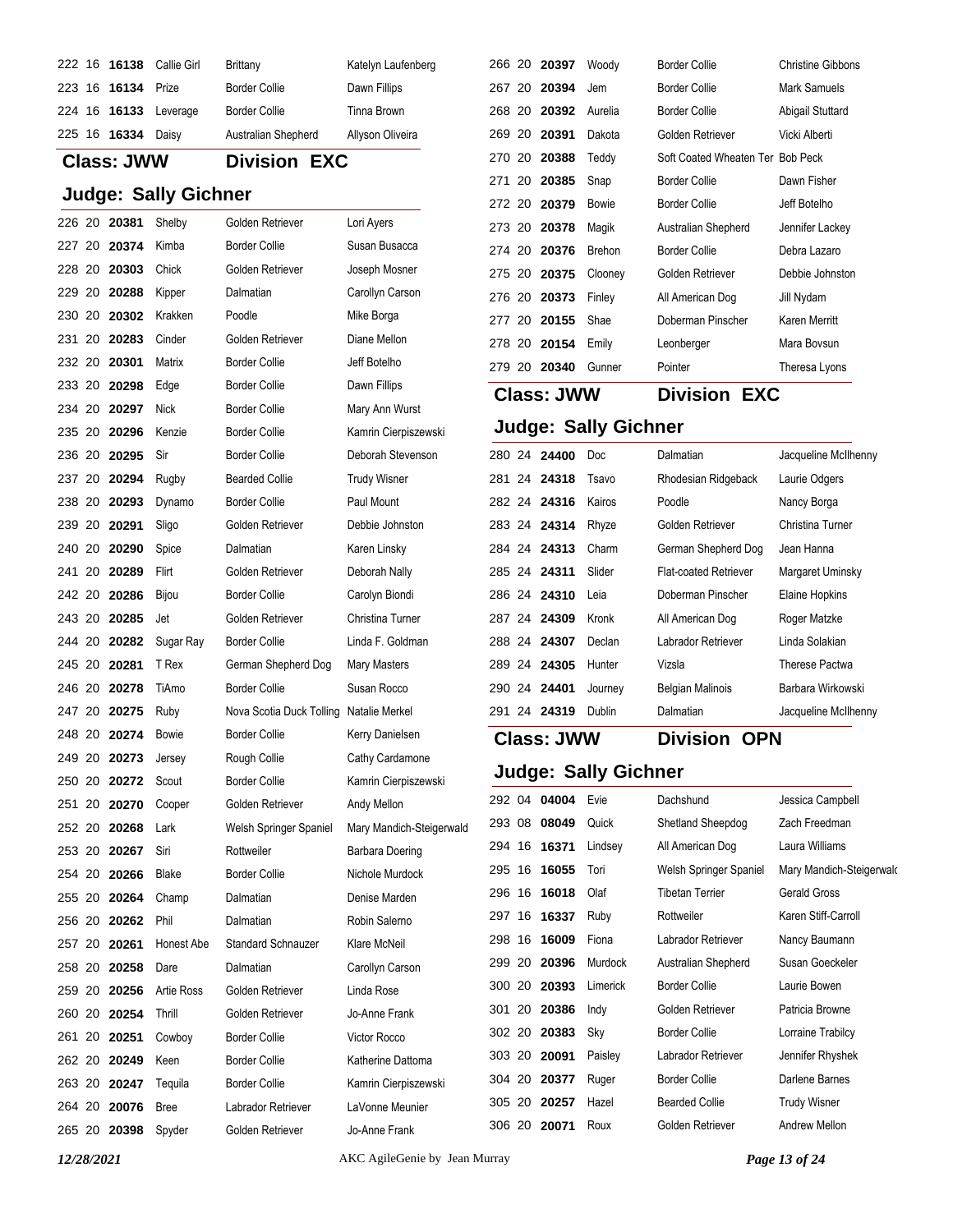|     | 307 20 20065 | Fisher   | <b>Bearded Collie</b> | Kristine Snyder        | 351    | -20 | 20040        | Boodles      | Labrador Retriever                      | Alisa Vargas       |
|-----|--------------|----------|-----------------------|------------------------|--------|-----|--------------|--------------|-----------------------------------------|--------------------|
|     | 308 20 20025 | Casey    | All American Dog      | Linda Boster           | 352 20 |     | 20039        | Rigel        | Leonberger                              | Penelope Bowen     |
|     | 309 20 20024 | Zip Tie  | <b>Border Collie</b>  | Susan Rocco            | 353 20 |     | 20038        | Elphie       | Old English Sheepdog                    | Wendi Freedmar     |
|     | 310 20 20023 | Colbie   | Labrador Retriever    | Laura Williams         | 354 24 |     | 24399        | Denver       | German Shorthaired Poin Patti Nicholson |                    |
| 311 | 20 20022     | Nova     | All American Dog      | Abigail Stuttard       | 355 24 |     | 24083        | Sarah Louise | Doberman Pinscher                       | Merry Fitzgerald   |
|     | 312 20 20021 | PJs      | Australian Shepherd   | Leslie Ann McGettigan  |        |     | 356 24 24082 | Reed         | Doberman Pinscher                       | Karen Merritt      |
|     | 313 20 20020 | Niko     | Portuguese Water Dog  | <b>Robert Caruso</b>   |        |     | 357 24 24080 | Owens        | Doberman Pinscher                       | Sophia Koster      |
|     | 314 20 20042 | Lyric    | <b>Irish Setter</b>   | Susan Kwiatkowski      |        |     | 358 24 24078 | Clysta       | Poodle                                  | <b>Nancy Scott</b> |
|     | 315 24 24077 | Tallulah | All American Dog      | Shawna Burke           | 359 24 |     | 24091        | Sophie       | Doberman Pinscher                       | <b>Bill Harvey</b> |
|     | 316 24 24027 | Kasey    | All American Dog      | <b>Shelley Webster</b> |        |     |              |              |                                         |                    |
|     | 317 24 24026 | Conway   | Doberman Pinscher     | Sophia Koster          |        |     |              |              |                                         |                    |

## **Class: JWW Division NOV**

| 318 08 |    | 08047 | Ollie      | All American Dog                        | Michele Pool         |
|--------|----|-------|------------|-----------------------------------------|----------------------|
| 319 08 |    | 08046 | Journey    | Miniature American Shep Lynne Schroeder |                      |
| 320 08 |    | 08045 | Ralphie    | Shih Tzu                                | <b>Holly Rosario</b> |
| 321 08 |    | 08084 | Addie      | Cavalier King Charles Sp Donna Rein     |                      |
| 322 08 |    | 08029 | Sasha      | All American Dog                        | Jessica Schwing      |
| 323 08 |    | 08028 | Louie      | Cocker Spaniel                          | Linda Cook           |
| 324 12 |    | 12053 | Oliver     | All American Dog                        | Jude De Prospo       |
| 325    | 12 | 12330 | Colby Jack | English Cocker Spaniel                  | Nancy Milazzo        |
| 326 16 |    | 16060 | Dixie      | <b>Rat Terrier</b>                      | Lauren Kopstein      |
| 327 16 |    | 16059 | Rev        | Miniature American Shep Mari Coderre    |                      |
| 328    | 16 | 16058 | Arya       | <b>Border Collie</b>                    | Michelle Belio       |
| 329    | 16 | 16057 | Millie     | <b>Border Collie</b>                    | Ellie Smith          |
| 330    | 16 | 16056 | Zev        | Australian Shepherd                     | Jay Kessel           |
| 331    | 16 | 16054 | Granger    | Shetland Sheepdog                       | Janet Puro           |
| 332 16 |    | 16062 | Wish       | <b>Border Collie</b>                    | Kim Latham           |
| 333 20 |    | 20072 | Neon       | Golden Retriever                        | Diane Mellon         |
| 334 20 |    | 20255 | Caspian    | <b>Border Collie</b>                    | Abigail Stuttard     |
| 335 20 |    | 20075 | Amber      | All American Dog                        | Shawna Burke         |
| 336 20 |    | 20074 | Mac        | <b>Bearded Collie</b>                   | <b>Robert Wisner</b> |
| 337 20 |    | 20073 | Hooey      | Australian Shepherd                     | Debbie Merwin        |
| 338 20 |    | 20070 | Finn       | <b>Border Collie</b>                    | Joseph Diehl         |
| 339 20 |    | 20068 | Taylor     | All American Dog                        | Janet Leung          |
| 340 20 |    | 20067 | Nitro      | <b>Border Collie</b>                    | Jo A. Lesko          |
| 341 20 |    | 20066 | Kool       | <b>Border Collie</b>                    | Linda F. Goldman     |
| 342 20 |    | 20064 | Boomer     | Golden Retriever                        | Marjorie Larsen      |
| 343 20 |    | 20062 | Sophie     | Portuguese Water Dog                    | Robert Caruso        |
| 344 20 |    | 20090 | Olaf       | <b>Border Collie</b>                    | John Fleming III     |
| 345 20 |    | 20089 | Helen      | <b>Border Collie</b>                    | Erin Henderson       |
| 346 20 |    | 20088 | Lucy       | Poodle                                  | Jennifer Meyer       |
| 347 20 |    | 20087 | Solo       | <b>Border Collie</b>                    | Katie Cameron        |
| 348 20 |    | 20086 | Angus      | Portuguese Water Dog                    | <b>Robin Meirs</b>   |
| 349 20 |    | 20044 | Sydney     | Rottweiler                              | <b>Gail Miller</b>   |
|        |    |       |            |                                         |                      |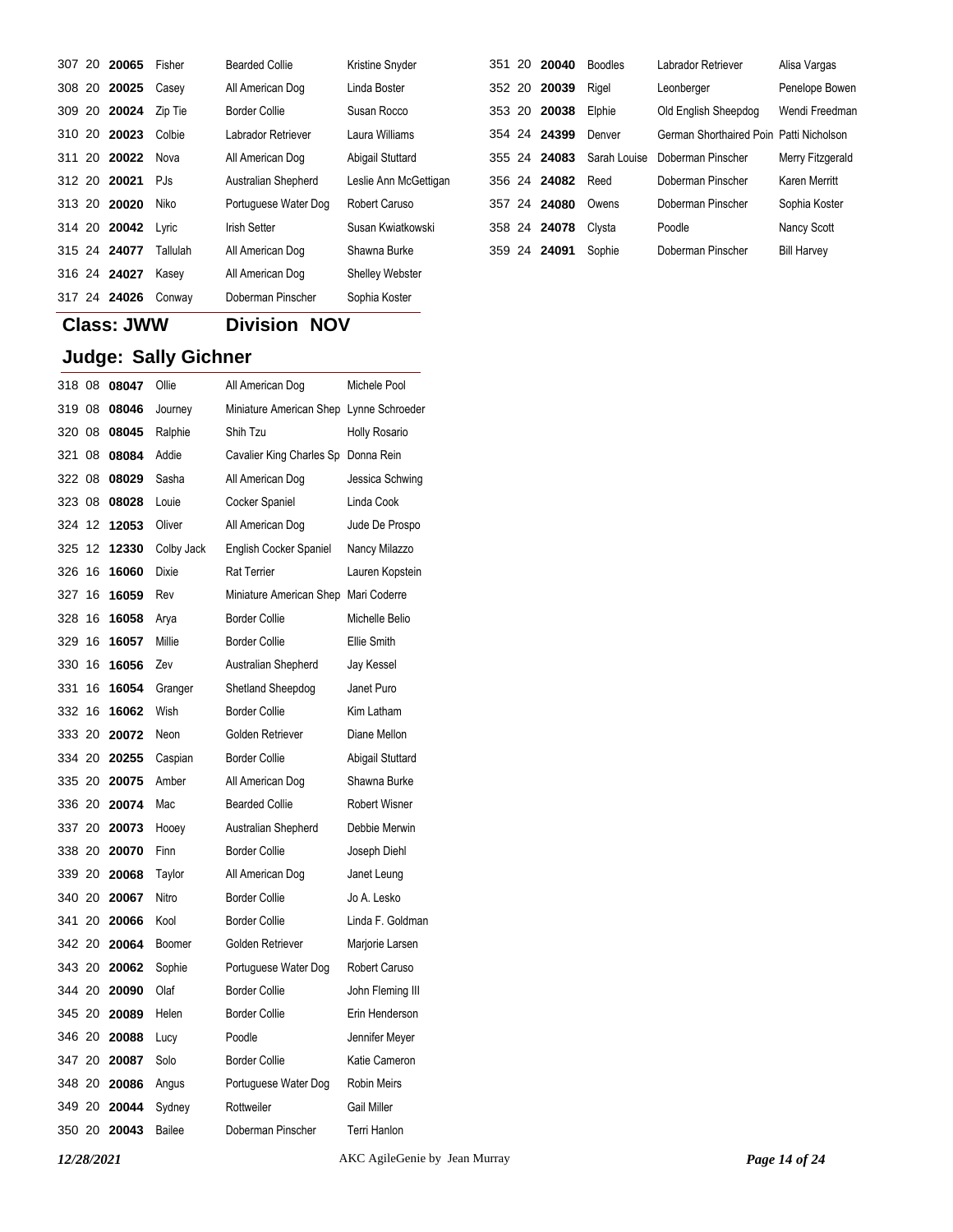## **TRIAL: SUN-2**

## **RING NUMBER: 1**

### **Class: STD Division EXC**

### **Judge: Sally Gichner**

| 1  | 24 | 24C40 | Freedom | <b>Border Collie</b>                    | Ilisa Pollard        |
|----|----|-------|---------|-----------------------------------------|----------------------|
| 2  | 24 | 24319 | Dublin  | Dalmatian                               | Jacqueline McIlhenny |
| 3  | 24 | 24305 | Hunter  | Vizsla                                  | Therese Pactwa       |
| 4  | 24 | 24307 | Declan  | Labrador Retriever                      | Linda Solakian       |
| 5  | 24 | 24308 | Trudy   | Doberman Pinscher                       | Michele Carberry     |
| 6  | 24 | 24309 | Kronk   | All American Dog                        | Roger Matzke         |
| 7  | 24 | 24310 | Leia    | Doberman Pinscher                       | Elaine Hopkins       |
| 8  | 24 | 24311 | Slider  | <b>Flat-coated Retriever</b>            | Margaret Uminsky     |
| 9  | 24 | 24313 | Charm   | German Shepherd Dog                     | Jean Hanna           |
| 10 | 24 | 24316 | Kairos  | Poodle                                  | Nancy Borga          |
| 11 | 24 | 24317 | Joseph  | Labrador Retriever                      | Teresa Koziatek      |
| 12 | 24 | 24318 | Tsavo   | Rhodesian Ridgeback                     | Laurie Odgers        |
| 13 | 24 | 24320 | Topper  | Collie                                  | Michelle Shoemaker   |
| 14 | 24 | 24399 | Denver  | German Shorthaired Poin Patti Nicholson |                      |
| 15 | 24 | 24401 | Journey | <b>Belgian Malinois</b>                 | Barbara Wirkowski    |
| 16 | 24 | 24402 | Cash    | Vizsla                                  | Anne Macaulay        |
| 17 | 24 | 24400 | Doc     | Dalmatian                               | Jacqueline McIlhenny |

**Judge: Sally Gichner**

**Class: STD Division EXC**

|    |    | ອ∽∙   | ---- <i>y</i>     |                        |                          |
|----|----|-------|-------------------|------------------------|--------------------------|
| 18 | 20 | 20247 | Tequila           | <b>Border Collie</b>   | Kamrin Cierpiszewski     |
| 19 | 20 | 20248 | Gracie            | Australian Shepherd    | Kelly Cardamone          |
| 20 | 20 | 20249 | Keen              | <b>Border Collie</b>   | Katherine Dattoma        |
| 21 | 20 | 20250 | Cricket           | Rough Collie           | Michelle Shoemaker       |
| 22 | 20 | 20251 | Cowboy            | <b>Border Collie</b>   | Victor Rocco             |
| 23 | 20 | 20252 | Rusty             | All American Dog       | Robyn Flannelly          |
| 24 | 20 | 20253 | Switch            | <b>Border Collie</b>   | Regina Burton            |
| 25 | 20 | 20270 | Cooper            | Golden Retriever       | Andy Mellon              |
| 26 | 20 | 20254 | Thrill            | Golden Retriever       | Jo-Anne Frank            |
| 27 | 20 | 20256 | <b>Artie Ross</b> | Golden Retriever       | Linda Rose               |
| 28 | 20 | 20258 | Dare              | Dalmatian              | Carollyn Carson          |
| 29 | 20 | 20262 | Phil              | Dalmatian              | Robin Salerno            |
| 30 | 20 | 20263 | Tag               | Labrador Retriever     | Karen Lechner            |
| 31 | 20 | 20264 | Champ             | Dalmatian              | Denise Marden            |
| 32 | 20 | 20266 | Blake             | <b>Border Collie</b>   | Nichole Murdock          |
| 33 | 20 | 20267 | Siri              | Rottweiler             | Barbara Doering          |
| 34 | 20 | 20268 | Lark              | Welsh Springer Spaniel | Mary Mandich-Steigerwald |
| 35 | 20 | 20269 | Whin              | <b>Border Collie</b>   | Zanya Gissler            |
| 36 | 20 | 20271 | Fray              | <b>Border Collie</b>   | Jeff Abel                |
| 37 | 20 | 20272 | Scout             | <b>Border Collie</b>   | Kamrin Cierpiszewski     |
| 38 | 20 | 20273 | Jersey            | Rough Collie           | Cathy Cardamone          |
|    |    |       |                   |                        |                          |

|    |    | <b>Class: STD</b> |                     | <b>Division EXC</b>                     |                       |
|----|----|-------------------|---------------------|-----------------------------------------|-----------------------|
| 75 | 20 | 20344             | Major Chaos         | All American Dog                        | Amy Koebler           |
| 74 | 20 | 20343             | Sophie              | Labrador Retriever                      | Diane Kramer          |
| 73 | 20 | 20341             | Nash                | German Shepherd Dog                     | Joanna Fleming        |
| 72 | 20 | 20340             | Gunner              | Pointer                                 | Theresa Lyons         |
| 71 | 20 | 20339             | Dina                | Belgian Sheepdog                        | Andrae Kipin Acerra   |
| 70 | 20 | 20152             | Cushla              | Irish Red & White Setter                | Kathleen Brown        |
| 69 | 20 | 20154             | Emily               | Leonberger                              | Mara Bovsun           |
| 68 | 20 | 20153             | Zoey                | Rhodesian Ridgeback                     | Debra Sorosky         |
| 67 | 20 | 20151             | Thunder             | German Shepherd Dog                     | <b>Bonnie Schmitt</b> |
| 66 | 20 | 20150             | Rumor               | Rhodesian Ridgeback                     | Laurie Odgers         |
| 65 | 20 | 20386             | Indy                | Golden Retriever                        | Patricia Browne       |
| 64 | 20 | 20383             | Sky                 | <b>Border Collie</b>                    | Lorraine Trabilcy     |
| 63 | 20 | 20381             | Shelby              | Golden Retriever                        | Lori Ayers            |
| 62 | 20 | 20377             | Ruger               | <b>Border Collie</b>                    | Darlene Barnes        |
| 61 | 20 | 20374             | Kimba               | <b>Border Collie</b>                    | Susan Busacca         |
| 60 | 20 | 20373             | Finley              | All American Dog                        | Jill Nydam            |
| 59 | 20 | 20394             | Jem                 | <b>Border Collie</b>                    | Mark Samuels          |
| 58 | 20 | 20384             | Regan               | Golden Retriever                        | Dana Jahn             |
| 57 | 20 | 20380             | Duncan              | <b>Border Collie</b>                    | Carol Tendler         |
| 56 | 20 | 20378             | Magik               | Australian Shepherd                     | Jennifer Lackey       |
| 55 | 20 | 20302             | Krakken             | Poodle                                  | Mike Borga            |
| 54 | 20 | 20299             | Nitro               | Labrador Retriever                      | Lisa Chernack         |
| 53 | 20 | 20298             | Edge                | <b>Border Collie</b>                    | Dawn Fillips          |
| 52 | 20 | 20297             | <b>Nick</b>         | <b>Border Collie</b>                    | Mary Ann Wurst        |
| 51 | 20 | 20296             | Kenzie              | <b>Border Collie</b>                    | Kamrin Cierpiszewski  |
| 50 | 20 | 20295             | Sir                 | <b>Border Collie</b>                    | Deborah Stevenson     |
| 49 | 20 | 20294             | Rugby               | <b>Bearded Collie</b>                   | <b>Trudy Wisner</b>   |
| 48 | 20 | 20292             | <b>Bronco Billy</b> | <b>Border Collie</b>                    | Kristin Bartell       |
| 47 | 20 | 20290             | Spice               | Dalmatian                               | Karen Linsky          |
| 46 | 20 | 20288             | Kipper              | Dalmatian                               | Carollyn Carson       |
| 45 | 20 | 20284             | O'Neill             | Portuguese Water Dog                    | Kevin Keeshen         |
| 44 | 20 | 20283             | Cinder              | Golden Retriever                        | Diane Mellon          |
| 43 | 20 | 20282             | Sugar Ray           | <b>Border Collie</b>                    | Linda F. Goldman      |
| 42 | 20 | 20281             | T Rex               | German Shepherd Dog                     | Mary Masters          |
| 41 | 20 | 20280             | Quix                | <b>Flat-coated Retriever</b>            | Kristen Main          |
| 40 | 20 | 20278             | TiAmo               | <b>Border Collie</b>                    | Susan Rocco           |
| 39 | 20 | 20275             | Ruby                | Nova Scotia Duck Tolling Natalie Merkel |                       |

|    | 76 16 16209 | Figment              | <b>Border Collie</b>                        | Alisa Vargas         |
|----|-------------|----------------------|---------------------------------------------|----------------------|
| 77 | 16 16211    | Spinner              | Nova Scotia Duck Tolling Brenda Fluet       |                      |
|    |             | 78 16 16212 SnapShot | Shetland Sheepdog                           | Kathleen Johnson     |
| 79 | 16 16213    | Lila                 | Pumi                                        | Nancy Bunin          |
| 80 | 16 16214    | Sweep                | Miniature American Shep Mary Ann Wurst      |                      |
| 81 | 16 16217    | Gremlin              | Nova Scotia Duck Tolling Charlene Bridgwood |                      |
| 82 | 16 16218    | Emma                 | Icelandic Sheepdog                          | Susan Martin-Marquez |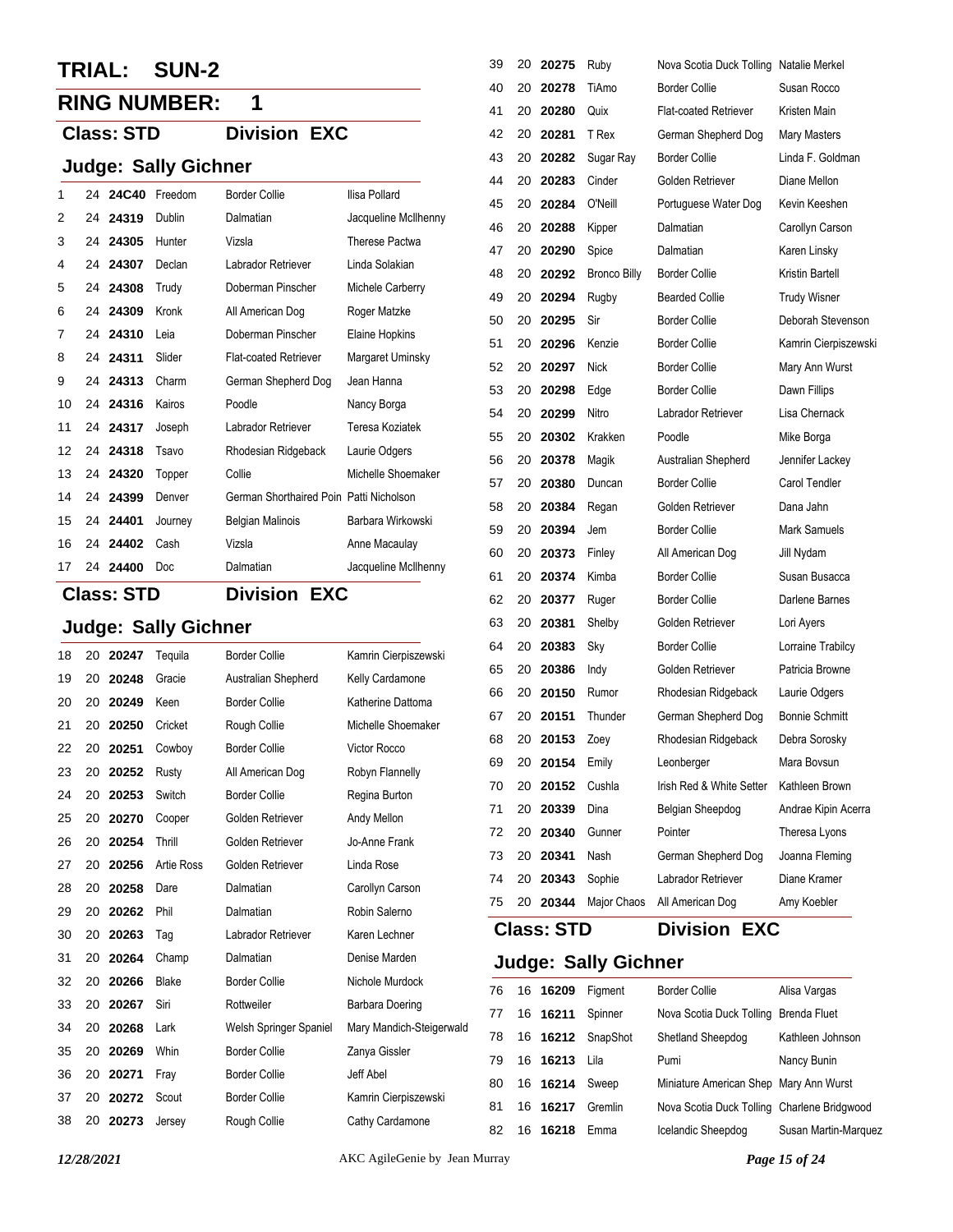| 83                |    | 16 16219            | Cao Runn    | <b>Bearded Collie</b>             | Ruth Bryden                |        | 127 12 12191        | Ruckus                      | Miniature American Shep Linda Summersgill |                           |
|-------------------|----|---------------------|-------------|-----------------------------------|----------------------------|--------|---------------------|-----------------------------|-------------------------------------------|---------------------------|
| 84                | 16 | 16220               | Joyful      | <b>Brittany</b>                   | Andrea Lee                 |        | 128 12 12192        | Misha                       | Cocker Spaniel                            | Kathleen Szakacs          |
| 85                |    | 16 16221            | Rigby       | Poodle                            | Lisa Suttner               |        | 129 12 12193        | Jelly Bean                  | Poodle                                    | Marie Kapetanakis         |
| 86                |    | 16 16222            | Harley      | <b>Staffordshire Bull Terrier</b> | Debra Roseman              |        | 130 12 12195        | Roger                       | Miniature Pinscher                        | Merry Fitzgerald          |
| 87                |    | 16 16225            | Joey        | Cocker Spaniel                    | Jennifer Albrizio          |        | 131 12 12196        | <b>Bruno</b>                | Cavalier King Charles Sp                  | Anita I. Weiss            |
| 88                | 16 | 16226               | SuBear      | Shetland Sheepdog                 | Michael Borga              |        | 132 12 12198        | Pearl                       | Cocker Spaniel                            | Michelle Rifkin-Mamaradk  |
| 89                |    | 16 16227            | ReCon       | <b>Border Collie</b>              | Tinna Brown                |        | 133 12 12201        | Liz Lemon                   | All American Dog                          | Eric Striepeck            |
| 90                |    | 16 16230            | Ive         | <b>Border Collie</b>              | Paula Buchma               |        | 134 12 12202        | Beau                        | <b>Shetland Sheepdog</b>                  | Irene Preston             |
| 91                |    | 16 16231            | Rhys        | Shetland Sheepdog                 | Cindy Midura               |        | 135 12 12204        | Dani                        | Cocker Spaniel                            | Mary Jane Monahan         |
| 92                | 16 | 16232               | Quiz        | All American Dog                  | Laura Simonelli            |        | 136 12 12205        | Rue                         | Cavalier King Charles Sp                  | Karen Mikita-Kaufhold     |
| 93                |    | 16 16234            | Grady       | Shetland Sheepdog                 | Scott Puro                 |        | 137 12 12206        | Shameless                   | Shetland Sheepdog                         | Kathleen Johnson          |
| 94                | 16 | 16236               | Sadie       | <b>Brittany</b>                   | Linda Baranowski           |        | 138 12 12354        | Izzy                        | Cocker Spaniel                            | Michelle Rifkin-Mamaradlo |
| 95                |    | 16 16237            | Si          | Smooth Fox Terrier                | Denise Visco               |        | 139 12 12358        | Bandit                      | Cavalier King Charles Sp                  | Beth Van Handel           |
| 96                | 16 | 16238               | Finn        | All American Dog                  | Beth Bruno                 | 140    | 12 12359            | Liza                        | Cocker Spaniel                            | Michelle Rifkin-Mamaradlo |
| 97                |    | 16 16240            | Quicksilver | Poodle                            | Rena Dershowitz            |        | 141 12 12360        | Katrina                     | <b>Border Terrier</b>                     | Kathy Hunter              |
| 98                | 16 | 16241               | Kip         | Shetland Sheepdog                 | Debra Fronheiser           |        | 142 12 12363        | Skylar                      | Cairn Terrier                             | Kathleen A. Onorato       |
| 99                |    | 16 16244            | Allie Oop   | <b>Border Collie</b>              | Patricia Koziol            |        | 143 12 12364        | Enzo                        | Cocker Spaniel                            | Michelle Rifkin-Mamaradlo |
| 100               | 16 | 16245               | Loa         | Icelandic Sheepdog                | Susan Martin-Marquez       |        | 144 12 12116        | Ferris B.                   | <b>Rat Terrier</b>                        | Deborah Stevenson         |
|                   |    | 101 16 16366        | Jingles     | Cocker Spaniel                    | Mary Jane Monahan          |        | 145 12 12118        | Ozzy                        | All American Dog                          | Kelly Halloran            |
| 102 16            |    | 16370               | Sierra      | All American Dog                  | Rena Dershowitz            |        | 146 12 12119        | Sundae                      | <b>Border Collie</b>                      | Jodi Kellar               |
|                   |    | 103 16 16371        | Lindsey     | All American Dog                  | Laura Williams             |        | 147 12 12122        | Crime                       | All American Dog                          | Debra Lazaro              |
| 104 16            |    | 16372               | Skyler      | Shetland Sheepdog                 | Donna Pollifrone           |        | 148 12 12123        | Hijack                      | Australian Shepherd                       | Mary Ann Wurst            |
|                   |    | 105 16 16133        | Leverage    | <b>Border Collie</b>              | <b>Tinna Brown</b>         |        | 149 12 12128        | Romeo                       | Shetland Sheepdog                         | <b>Katy White</b>         |
| 106 16            |    | 16134               | Prize       | <b>Border Collie</b>              | Dawn Fillips               |        | 150 12 12130        | Emma                        | All American Dog                          | <b>Christy Wrede</b>      |
|                   |    | 107 16 16135        | Chord       | Labrador Retriever                | Gail Greiner Wojciechowski |        | 151 12 <b>12331</b> | Cheyenne                    | Miniature American Shep Traci Miller      |                           |
| 108 16            |    | 16136               | Dino        | English Springer Spaniel          | Janice Grasso              |        | <b>Class: STD</b>   |                             | <b>Division EXC</b>                       |                           |
|                   |    | 109 16 16137        | Mackenzie   | <b>Bearded Collie</b>             | Patsy Sullivan             |        |                     |                             |                                           |                           |
| 110               | 16 | 16139               | Mel         | Australian Shepherd               | Jennifer Lackey            |        |                     | <b>Judge: Sally Gichner</b> |                                           |                           |
|                   |    | 111 16 16140        | Bella       | Vizsla                            | Kamila Kolb                |        | 152 08 08157        | Trixie                      | Pembroke Welsh Corgi                      | <b>Beth Bruno</b>         |
|                   |    | 112 16 16141        | Maewyn      | Golden Retriever                  | Linda Rose                 |        | 153 08 08175        | Tyler                       | Pembroke Welsh Corgi                      | Diana Zipperer            |
|                   |    |                     | Rocket      | <b>Border Collie</b>              | Janet Ribeiro-Czaplinski   |        | 154 08 08347        | <b>Elvis</b>                | All American Dog                          | Regina Loper              |
|                   |    | 114 16 16145        | Freddy      | Australian Shepherd               | Kathy Lackey               |        | 155 08 08159        | Piper                       | Toy Fox Terrier                           | <b>Betty Cuzzolino</b>    |
|                   |    | 115 16 16146 Harbor |             | All American Dog                  | Jill Nydam                 | 156 08 | 08160               | Dreamer                     | Papillon                                  | Nancy Andrysiak           |
|                   |    | 116 16 20304        | A.V.        | Chesapeake Bay Retriev            | Charlene Bridgwood         |        | 157 08 08158        | Captain                     | <b>Yorkshire Terrier</b>                  | <b>Cherilyn Martinez</b>  |
|                   |    | 117 16 <b>16335</b> | Walker      | Portuguese Water Dog              | Anne Williams              |        | 158 08 08162        | Maze                        | Cardigan Welsh Corgi                      | Susan E. Stephon          |
| <b>Class: STD</b> |    |                     |             | <b>Division EXC</b>               |                            |        | 159 08 08166        | <b>Buster</b>               | All American Dog                          | Jacqueline Soccodato      |

## **Judge: Sally Gichner**

|  | 118 12 12178 | Gunner     | Miniature American Shep Janice Lang            |                 | 162 |
|--|--------------|------------|------------------------------------------------|-----------------|-----|
|  | 119 12 12179 | Willie     | Cavalier King Charles Sp Karen Mikita-Kaufhold |                 | 163 |
|  | 120 12 12180 | <b>BB</b>  | Smooth Fox Terrier                             | Denise Visco    | 164 |
|  | 121 12 12182 | Grant      | Shetland Sheepdog                              | Scott Puro      | 165 |
|  | 122 12 12183 | Maksim     | Shetland Sheepdog                              | Stephanie Kane  | 166 |
|  | 123 12 12184 | Pivot      | English Cocker Spaniel                         | Maureen Waldron | 167 |
|  | 124 12 12187 | Annabel    | Shetland Sheepdog                              | Renee Shriver   | 168 |
|  | 125 12 12207 | <b>OBX</b> | Beagle                                         | Jodi Kellar     | 169 |
|  | 126 12 12188 | Jov        | Shetland Sheepdog                              | Lisa Stoddard   | 170 |
|  |              |            |                                                |                 |     |

*12/28/2021* AKC AgileGenie by Jean Murray *Page 16 of 24*

 08 **08168** Roxie Biewer Terrier Linda Thompson 161 08 08169 Herbie Shih Tzu Holly Rosario 08 08170 Kerfluffle Pomeranian Tiffany Sikalas 08 08171 Bonnie Miniature American Shep Cheryl Dare 08 08350 Rowan Shetland Sheepdog Heather Witt 08 08352 Dice Pembroke Welsh Corgi Joanne Von Essen 08 08177 Victor Toy Fox Terrier Betty Cuzzolino 08 08173 Myka Papillon Nancy Andrysiak 08 08345 Yogi All American Dog Kristine Snyder 08 08346 Kitkat Poodle Nancy Borga 08 08348 Ziggy Pembroke Welsh Corgi Diana Zipperer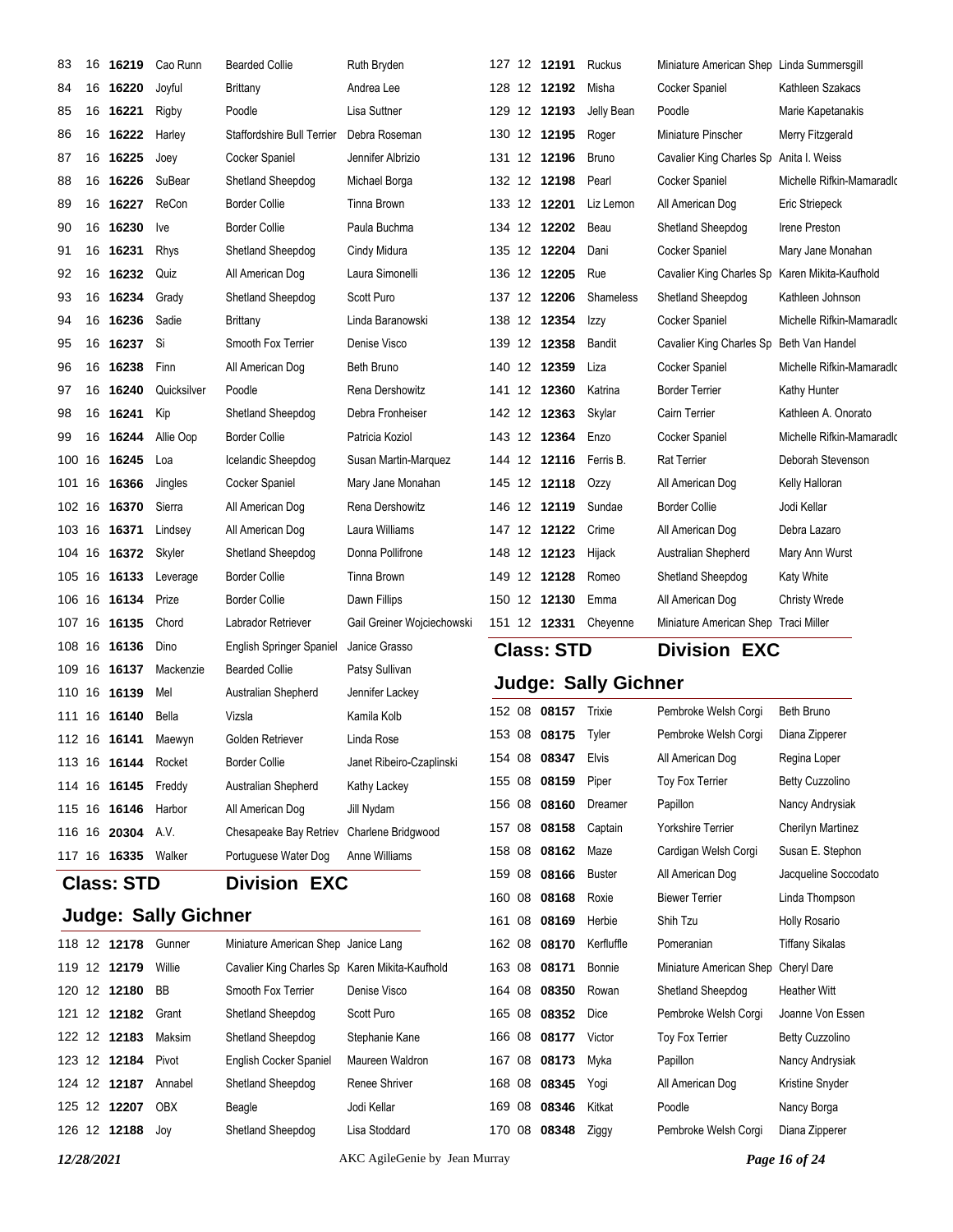| 171 08 | 08353 | Scout           | All American Dog                         | Regina Loper            |
|--------|-------|-----------------|------------------------------------------|-------------------------|
| 172 08 | 08099 | Digby           | Pembroke Welsh Corgi                     | Mary Brawner            |
| 173 08 | 08101 | Niki            | Cavalier King Charles Sp Traci Miller    |                         |
| 174 08 | 08102 | Nicky           | Cairn Terrier                            | Kathleen A. Onorato     |
| 175 08 | 08103 | <b>Berkeley</b> | West Highland White Terr Melissa Smey    |                         |
| 176 08 | 08106 | Aeryn           | Shetland Sheepdog                        | Cindy Midura            |
| 177 08 | 08108 | <b>Boots</b>    | Shetland Sheepdog                        | <b>Marialaine Potts</b> |
| 178 08 | 08109 | Madyson         | Cocker Spaniel                           | Susan Rissmiller        |
| 179 08 | 08111 | Haley           | Parson Russell Terrier                   | Darlene Barnes          |
| 180 08 | 08326 | Cara            | West Highland White Terr Marie Holman    |                         |
| 181 08 | 08328 | Hank            | <b>Russell Terrier</b>                   | Melissa Bristol         |
| 182 08 | 08329 | Junior          | Cardigan Welsh Corgi                     | Norbert Kowal           |
| 183 08 | 08325 | Taylor          | Cocker Spaniel                           | Francine C. LaMarr      |
| 184 08 | 08327 | Beathan         | West Highland White Terr Brian Nishitani |                         |
| 185 04 | 04094 | Livvie          | Cardigan Welsh Corgi                     | Susan E. Stephon        |

## **Class: PMR STD Division PMR**

## **Judge: Sally Gichner**

| 186 24 | 24306        | Banter              | Golden Retriever                       | Inga Hooper      | 230 |
|--------|--------------|---------------------|----------------------------------------|------------------|-----|
|        | 187 24 24313 | Charm               | German Shepherd Dog                    | Jean Hanna       | 231 |
|        | 188 24 24317 | Joseph              | Labrador Retriever                     | Teresa Koziatek  | 232 |
| 189 20 | 20341        | Nash                | German Shepherd Dog                    | Joanna Fleming   | 233 |
|        | 190 20 20152 | Cushla              | Irish Red & White Setter               | Kathleen Brown   | 234 |
| 191 20 | 20253        | Switch              | <b>Border Collie</b>                   | Regina Burton    | 235 |
| 192 20 | 20263        | Tag                 | Labrador Retriever                     | Karen Lechner    | 236 |
|        | 193 20 20266 | Blake               | <b>Border Collie</b>                   | Nichole Murdock  | 237 |
|        | 194 20 20269 | Whin                | <b>Border Collie</b>                   | Zanya Gissler    | 238 |
|        | 195 20 20282 | Sugar Ray           | <b>Border Collie</b>                   | Linda F. Goldman | 239 |
|        | 196 20 20284 | O'Neill             | Portuguese Water Dog                   | Kevin Keeshen    | 240 |
|        | 197 20 20292 | <b>Bronco Billy</b> | <b>Border Collie</b>                   | Kristin Bartell  | 241 |
|        | 198 20 20298 | Edge                | <b>Border Collie</b>                   | Dawn Fillips     | 242 |
| 199 20 | 20299        | Nitro               | Labrador Retriever                     | Lisa Chernack    | 243 |
| 200 20 | 20302        | Krakken             | Poodle                                 | Mike Borga       | 244 |
|        | 201 20 20391 | Dakota              | Golden Retriever                       | Vicki Alberti    | 245 |
| 202 16 | 16137        | Mackenzie           | <b>Bearded Collie</b>                  | Patsy Sullivan   | 246 |
| 203 16 | 16140        | Bella               | Vizsla                                 | Kamila Kolb      | 247 |
| 204 16 | 16143        | Dzsessz (Jazz Pumi  |                                        | Nancy Bunin      | 248 |
|        | 205 16 20264 | Champ               | Dalmatian                              | Denise Marden    | 249 |
| 206 16 | 16210        | Hula                | Miniature American Shep Lynn Ancona    |                  | 250 |
| 207 16 | 16213        | Lila                | Pumi                                   | Nancy Bunin      | 251 |
| 208 16 | 16214        | Sweep               | Miniature American Shep Mary Ann Wurst |                  | 252 |
| 209 16 | 16219        | Cao Runn            | <b>Bearded Collie</b>                  | Ruth Bryden      | 253 |
| 210 16 | 16221        | Rigby               | Poodle                                 | Lisa Suttner     | 254 |
| 211 16 | 16231        | <b>Rhys</b>         | Shetland Sheepdog                      | Cindy Midura     | 255 |
| 212 16 | 16236        | Sadie               | <b>Brittany</b>                        | Linda Baranowski | 256 |
| 213 16 | 16237        | Si                  | Smooth Fox Terrier                     | Denise Visco     | 257 |
| 214 16 | 16238        | <b>Finn</b>         | All American Dog                       | Beth Bruno       | 258 |
|        |              |                     |                                        |                  |     |

| <b>Class: STD</b> |  |              |                  | Division<br>OPN          |                      |  |  |
|-------------------|--|--------------|------------------|--------------------------|----------------------|--|--|
| 229 08            |  | 08350        | Rowan            | Shetland Sheepdog        | <b>Heather Witt</b>  |  |  |
| 228 08            |  | 08166        | <b>Buster</b>    | All American Dog         | Jacqueline Soccodato |  |  |
| 227 08            |  | 12185        | Star             | Poodle                   | Rena Dershowitz      |  |  |
| 226 08            |  | 08101        | Niki             | Cavalier King Charles Sp | Traci Miller         |  |  |
| 225 08            |  | 08099        | Digby            | Pembroke Welsh Corgi     | Mary Brawner         |  |  |
| 224 12            |  | 12207        | <b>OBX</b>       | Beagle                   | Jodi Kellar          |  |  |
| 223 12            |  | 12206        | <b>Shameless</b> | Shetland Sheepdog        | Kathleen Johnson     |  |  |
| 222 12            |  | 12201        | Liz Lemon        | All American Dog         | Eric Striepeck       |  |  |
| 221 12            |  | 12187        | Annabel          | Shetland Sheepdog        | Renee Shriver        |  |  |
|                   |  | 220 12 12184 | Pivot            | English Cocker Spaniel   | Maureen Waldron      |  |  |
| 219 12            |  | 12183        | Maksim           | Shetland Sheepdog        | Stephanie Kane       |  |  |
| 218 12            |  | 16218        | Emma             | Icelandic Sheepdog       | Susan Martin-Marquez |  |  |
|                   |  | 217 12 12118 | Ozzy             | All American Dog         | Kelly Halloran       |  |  |
| 216 16            |  | 16245        | Loa              | Icelandic Sheepdog       | Susan Martin-Marquez |  |  |
| 215 16            |  | 16244        | Allie Oop        | <b>Border Collie</b>     | Patricia Koziol      |  |  |

| 230 24 |     | 24026 | Conway        | Doberman Pinscher                        | Sophia Koster            |
|--------|-----|-------|---------------|------------------------------------------|--------------------------|
| 231 24 |     | 24079 | Tilt          | <b>Flat-coated Retriever</b>             | Kristen & Merrill Main   |
| 232 20 |     | 20019 | Zen           | <b>Border Collie</b>                     | Denise Spampinato        |
| 233 20 |     | 20023 | Colbie        | Labrador Retriever                       | Laura Williams           |
| 234 20 |     | 20025 | Casey         | All American Dog                         | Linda Boster             |
| 235 20 |     | 20070 | Finn          | <b>Border Collie</b>                     | Joseph Diehl             |
| 236 20 |     | 20076 | <b>Bree</b>   | Labrador Retriever                       | LaVonne Meunier          |
| 237 20 |     | 20257 | Hazel         | <b>Bearded Collie</b>                    | <b>Trudy Wisner</b>      |
| 238 20 |     | 20376 | <b>Brehon</b> | <b>Border Collie</b>                     | Debra Lazaro             |
| 239 20 |     | 20382 | Windy         | Portuguese Water Dog                     | Mary Nottingham          |
| 240 20 |     | 20387 | Maggie Mae    | Labrador Retriever                       | Susanne Peticolas        |
| 241 20 |     | 20391 | Dakota        | Golden Retriever                         | Vicki Alberti            |
| 242 20 |     | 20398 | Spyder        | Golden Retriever                         | Jo-Anne Frank            |
| 243 20 |     | 20010 | Quinn         | All American Dog                         | May Roessner             |
| 244 20 |     | 20012 | Rhe           | German Shepherd Dog                      | <b>Christine Newman</b>  |
| 245 20 |     | 20042 | Lyric         | <b>Irish Setter</b>                      | Susan Kwiatkowski        |
| 246    | 16  | 16017 | Maceo         | <b>Staffordshire Bull Terrier</b>        | Andrea Kilkenny          |
| 247    | 16  | 16055 | Tori          | Welsh Springer Spaniel                   | Mary Mandich-Steigerwald |
| 248    | 16  | 16057 | Millie        | <b>Border Collie</b>                     | Ellie Smith              |
| 249    | 16  | 16235 | Bowie         | Shetland Sheepdog                        | dM Machuca               |
| 250    | 16  | 16007 | Malcolm       | <b>Bearded Collie</b>                    | Anita I. Weiss           |
| 251    | 16  | 16008 | Radar         | Nova Scotia Duck Tolling                 | Bianca Baker             |
| 252    | 16  | 16035 | Kel           | Norwegian Elkhound                       | <b>Sherry Falk</b>       |
| 253    | 16  | 16337 | Ruby          | Rottweiler                               | Karen Stiff-Carroll      |
| 254    | 12  | 12015 | Basil         | Cavalier King Charles Sp Charly Teller   |                          |
| 255    | -12 | 12016 | Molly         | Cavalier King Charles Sp Beth Van Handel |                          |
| 256    | -12 | 12053 | Oliver        | All American Dog                         | Jude De Prospo           |
| 257    | 12  | 12031 | Page          | Staffordshire Bull Terrier               | Andrea Kilkenny          |
| 258 12 |     | 12333 | Hazel         | All American Dog                         | Sarah Johnson            |
|        |     |       |               |                                          |                          |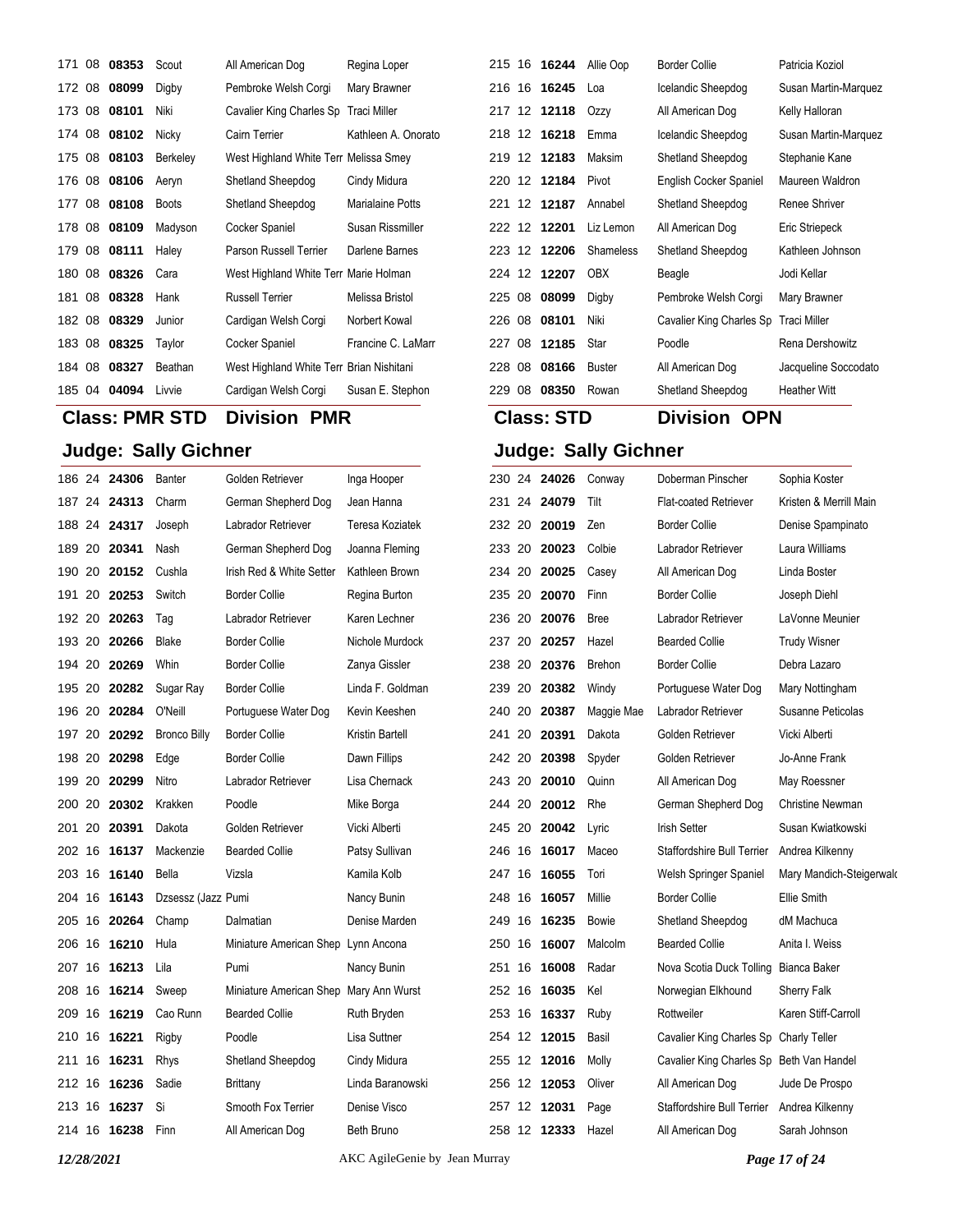| 259 08 08013 |                   | Tipsy                       | Papillon                               | Laura Simonelli      |   | 300 20 20269          | Whin                        | Border <sup>(</sup> |
|--------------|-------------------|-----------------------------|----------------------------------------|----------------------|---|-----------------------|-----------------------------|---------------------|
|              | <b>Class: STD</b> |                             | <b>Division NOV</b>                    |                      |   | 301 20 20275          | Ruby                        | Nova So             |
|              |                   | <b>Judge: Sally Gichner</b> |                                        |                      |   | 302 20 20289          | Flirt                       | Golden              |
|              |                   |                             |                                        |                      |   | 303 20 20382          | Windy                       | Portugu             |
| 260 24 24077 |                   | Tallulah                    | All American Dog                       | Shawna Burke         |   | 304 20 20288          | Kipper                      | Dalmati             |
| 261 24 24080 |                   | Owens                       | Doberman Pinscher                      | Sophia Koster        |   | 305 16 16008          | Radar                       | Nova So             |
| 262 24 24082 |                   | Reed                        | Doberman Pinscher                      | Karen Merritt        |   | 306 16 16337          | Ruby                        | Rottweil            |
| 263 24 24083 |                   | Sarah Louise                | Doberman Pinscher                      | Merry Fitzgerald     |   | 307 16 16237          | Si                          | Smooth              |
| 264 24 24091 |                   | Sophie                      | Doberman Pinscher                      | <b>Bill Harvey</b>   |   | 308 16 16017          | Maceo                       | Stafford            |
| 265 20 20071 |                   | Roux                        | Golden Retriever                       | Andrew Mellon        |   | 309 16 16061          | M&M                         | Stafford            |
| 266 20 20063 |                   | DJ                          | Nova Scotia Duck Tolling               | Jennifer Hollis      |   | 310 16 16210          | Hula                        | Miniatur            |
| 267 20 20064 |                   | Boomer                      | Golden Retriever                       | Marjorie Larsen      |   | 311 16 16222          | Harley                      | Stafford            |
| 268 20 20065 |                   | Fisher                      | <b>Bearded Collie</b>                  | Kristine Snyder      |   | 312 12 12031          | Page                        | Stafford            |
| 269 20 20066 |                   | Kool                        | <b>Border Collie</b>                   | Linda F. Goldman     |   | 313 12 12331          | Cheyenne                    | Miniatur            |
| 270 20 20073 |                   | Hooey                       | Australian Shepherd                    | Debbie Merwin        |   | 314 12 12015          | Basil                       | Cavalier            |
| 271 20 20074 |                   | Mac                         | <b>Bearded Collie</b>                  | <b>Robert Wisner</b> |   | 315 12 12185          | Star                        | Poodle              |
| 272 20 20075 |                   | Amber                       | All American Dog                       | Shawna Burke         |   | 316 12 12187          | Annabel                     | Shetlan             |
| 273 20 20072 |                   | Neon                        | Golden Retriever                       | Diane Mellon         |   | 317 12 12196          | <b>Bruno</b>                | Cavalier            |
| 274 20 20086 |                   | Angus                       | Portuguese Water Dog                   | <b>Robin Meirs</b>   |   | 318 12 12180          | <b>BB</b>                   | Smooth              |
| 275 20 20087 |                   | Solo                        | <b>Border Collie</b>                   | Katie Cameron        |   | 319 08 08051          | Revel                       | Shetlan             |
| 276 20 20088 |                   | Lucy                        | Poodle                                 | Jennifer Meyer       |   | 320 08 08003          | Tweek                       | America             |
| 277 20 20039 |                   | Rigel                       | Leonberger                             | Penelope Bowen       |   | 321 08 08103          | Berkeley                    | West Hi             |
| 278 20 20041 |                   | Kaiser                      | Giant Schnauzer                        | Milinda Heist        |   | 322 08 08326          | Cara                        | West Hi             |
| 279 20       | 20043             | Bailee                      | Doberman Pinscher                      | Terri Hanlon         |   | 323 08 08327          | Beathan                     | West Hi             |
| 280 20 20044 |                   | Sydney                      | Rottweiler                             | <b>Gail Miller</b>   |   | 324 08 08329          | Junior                      | Cardiga             |
| 281 16 16054 |                   | Granger                     | Shetland Sheepdog                      | Janet Puro           |   | 325 08 08001          | <b>Brigitta</b>             | Poodle              |
| 282 16 16061 |                   | M&M                         | Staffordshire Bull Terrier             | Debra Roseman        |   | 326 08 08048          | Devon                       | Cavalier            |
| 283 16 16085 |                   | Winston                     | All American Dog                       | Lorraine Walsh       |   | 327 08 08169          | Herbie                      | Shih Tz             |
| 284 16 16033 |                   | Louie                       | English Springer Spaniel               | Martha Pratt         |   | 328 08 08352          | Dice                        | Pembro              |
| 285 16 16034 |                   | Tucker                      | All American Dog                       | <b>Christy Benes</b> |   | 329 08 08350          | Rowan                       | Shetlan             |
| 286 12 12052 |                   | Flash                       | <b>Chinese Crested</b>                 | Debbie Sawyer        |   |                       |                             |                     |
| 287 12 12356 |                   | <b>Brodie</b>               | Cavalier King Charles Sp Lois Henry    |                      |   |                       | <b>RING NUMBER:</b>         | $\mathbf 2$         |
| 288 08 08047 |                   | Ollie                       | All American Dog                       | Michele Pool         |   | <b>Class: FAST</b>    |                             | Divi                |
| 289 08 08048 |                   | Devon                       | Cavalier King Charles Sp Susan Drastal |                      |   |                       | <b>Judge: Sally Gichner</b> |                     |
| 290 08 08029 |                   | Sasha                       | All American Dog                       | Jessica Schwing      | 1 | 24 24306 Banter       |                             | Golden              |
|              | <b>Class: T2B</b> |                             | <b>Division T2B</b>                    |                      | 2 | 24 <b>24309</b> Kronk |                             | All Ame             |
|              |                   |                             |                                        |                      |   |                       |                             |                     |

|  | Class: 12B |  |  |
|--|------------|--|--|
|  |            |  |  |

## **Judge: Sally Gichner**

|        | 291 24 24C40 Freedom |        | <b>Border Collie</b>  | Ilisa Pollard         |
|--------|----------------------|--------|-----------------------|-----------------------|
|        | 292 20 20340         | Gunner | Pointer               | Theresa Lyons         |
|        | 293 20 <b>20258</b>  | Dare   | Dalmatian             | Carollyn Carson       |
|        | 294 20 20019         | Zen    | <b>Border Collie</b>  | Denise Spampinato     |
|        |                      | PJs.   | Australian Shepherd   | Leslie Ann McGettigan |
|        | 296 20 20065         | Fisher | <b>Bearded Collie</b> | Kristine Snyder       |
|        | 297 20 20070         | Finn   | <b>Border Collie</b>  | Joseph Diehl          |
|        | 298 20 20089         | Helen  | <b>Border Collie</b>  | Erin Henderson        |
| 299 20 | 20266                | Blake  | <b>Border Collie</b>  | Nichole Murdock       |

| 300 20 |    | 20269          | Whin            | <b>Border Collie</b>                     | Zanya Gissler        |
|--------|----|----------------|-----------------|------------------------------------------|----------------------|
| 301 20 |    | 20275          | Ruby            | Nova Scotia Duck Tolling                 | Natalie Merkel       |
| 302 20 |    | 20289<br>Flirt |                 | Golden Retriever                         | Deborah Nally        |
| 303 20 |    | 20382          | Windy           | Portuguese Water Dog                     | Mary Nottingham      |
| 304 20 |    | 20288          | Kipper          | Dalmatian                                | Carollyn Carson      |
| 305    | 16 | 16008          | Radar           | Nova Scotia Duck Tolling                 | Bianca Baker         |
| 306    | 16 | 16337          | Ruby            | Rottweiler                               | Karen Stiff-Carroll  |
| 307    | 16 | 16237          | Si              | Smooth Fox Terrier                       | Denise Visco         |
| 308    | 16 | 16017          | Maceo           | <b>Staffordshire Bull Terrier</b>        | Andrea Kilkenny      |
| 309 16 |    | 16061          | M&M             | Staffordshire Bull Terrier               | Debra Roseman        |
| 310    | 16 | 16210          | Hula            | Miniature American Shep Lynn Ancona      |                      |
| 311    | 16 | 16222          | Harley          | Staffordshire Bull Terrier               | Debra Roseman        |
| 312 12 |    | 12031          | Page            | Staffordshire Bull Terrier               | Andrea Kilkenny      |
| 313 12 |    | 12331          | Cheyenne        | Miniature American Shep Traci Miller     |                      |
| 314 12 |    | 12015          | Basil           | Cavalier King Charles Sp Charly Teller   |                      |
| 315    | 12 | 12185          | Star            | Poodle                                   | Rena Dershowitz      |
| 316 12 |    | 12187          | Annabel         | Shetland Sheepdog                        | Renee Shriver        |
| 317 12 |    | 12196          | <b>Bruno</b>    | Cavalier King Charles Sp Anita I. Weiss  |                      |
| 318 12 |    | 12180          | BB              | Smooth Fox Terrier                       | Denise Visco         |
| 319 08 |    | 08051          | Revel           | Shetland Sheepdog                        | <b>Heather Witt</b>  |
| 320 08 |    | 08003          | Tweek           | American Eskimo Dog                      | Jay Kessel           |
| 321    | 08 | 08103          | Berkeley        | West Highland White Terr Melissa Smey    |                      |
| 322 08 |    | 08326          | Cara            | West Highland White Terr Marie Holman    |                      |
| 323 08 |    | 08327          | Beathan         | West Highland White Terr Brian Nishitani |                      |
| 324 08 |    | 08329          | Junior          | Cardigan Welsh Corgi                     | Norbert Kowal        |
| 325 08 |    | 08001          | <b>Brigitta</b> | Poodle                                   | Leslie Leonard       |
| 326 08 |    | 08048          | Devon           | Cavalier King Charles Sp Susan Drastal   |                      |
| 327 08 |    | 08169          | Herbie          | Shih Tzu                                 | <b>Holly Rosario</b> |
| 328 08 |    | 08352          | Dice            | Pembroke Welsh Corgi                     | Joanne Von Esser     |
| 329 08 |    | 08350          | Rowan           | Shetland Sheepdog                        | <b>Heather Witt</b>  |
|        |    |                |                 |                                          |                      |

## **Class: FAST Division EXC**

### **Judge: Sally Gichner**

| $\mathbf{1}$ | 24 24306<br>2 24 24309 Kronk | Banter | Golden Retriever<br>All American Dog | Inga Hooper<br>Roger Matzke |
|--------------|------------------------------|--------|--------------------------------------|-----------------------------|
|              | 3 24 24400 Doc               |        | Dalmatian                            | Jacqueline McIlhenny        |

## **Class: FAST Division EX & EX P**

| 4 | 20 20378  | Magik      | Australian Shepherd          | Jennifer Lackey      |
|---|-----------|------------|------------------------------|----------------------|
| 5 | 20 20380  | Duncan     | <b>Border Collie</b>         | <b>Carol Tendler</b> |
| 6 | 20 20384  | Regan      | Golden Retriever             | Dana Jahn            |
| 7 | 20 20387  | Maggie Mae | Labrador Retriever           | Susanne Peticolas    |
| 8 | 20 20 340 | Gunner     | Pointer                      | Theresa Lyons        |
| 9 | 20 20344  |            | Major Chaos All American Dog | Amy Koebler          |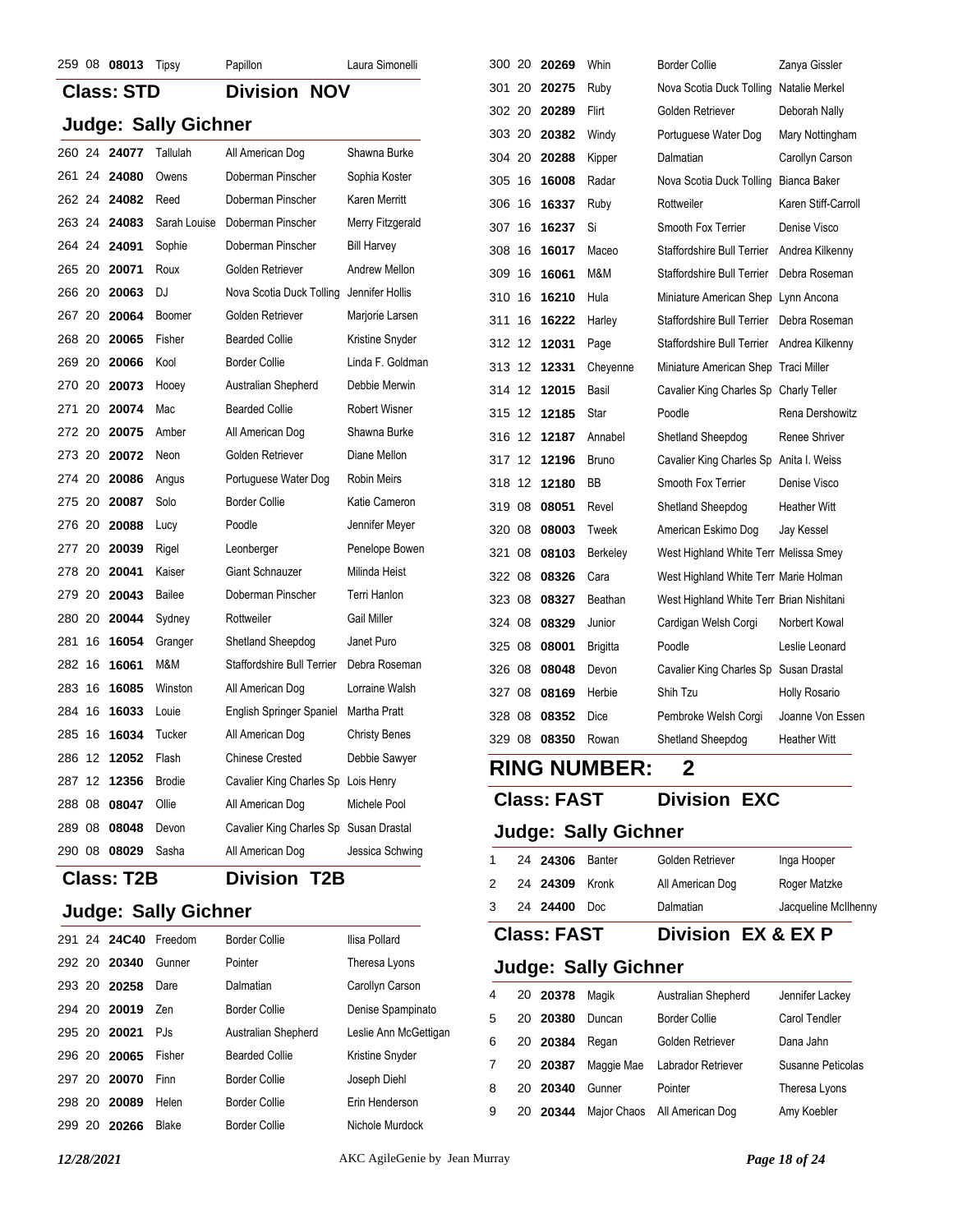## **Class: FAST Division MAS P**

## **Judge: Sally Gichner**

| 10  20  20154  Emily<br>Mara Bovsun<br>Leonberger |  |
|---------------------------------------------------|--|
|---------------------------------------------------|--|

## **Class: FAST Division MAS**

### **Judge: Janet Budzynski**

| 11 | 20 | 20258 | Dare   | Dalmatian             | Carollyn Carson      |
|----|----|-------|--------|-----------------------|----------------------|
| 12 | 20 | 20257 | Hazel  | <b>Bearded Collie</b> | <b>Trudy Wisner</b>  |
| 13 | 20 | 20249 | Keen   | Border Collie         | Katherine Dattoma    |
| 14 | 20 | 20252 | Rusty  | All American Dog      | Robyn Flannelly      |
| 15 | 20 | 20253 | Switch | Border Collie         | Regina Burton        |
| 16 | 20 | 20262 | Phil   | Dalmatian             | Robin Salerno        |
| 17 | 20 | 20264 | Champ  | Dalmatian             | Denise Marden        |
| 18 | 20 | 20269 | Whin   | Border Collie         | Zanya Gissler        |
| 19 | 20 | 20272 | Scout  | <b>Border Collie</b>  | Kamrin Cierpiszewski |
| 20 | 20 | 20295 | Sir    | <b>Border Collie</b>  | Deborah Stevenson    |
| 21 | 20 | 20299 | Nitro  | Labrador Retriever    | Lisa Chernack        |
| 22 | 20 | 20377 | Ruger  | <b>Border Collie</b>  | Darlene Barnes       |
| 23 | 20 | 20394 | Jem    | <b>Border Collie</b>  | Mark Samuels         |
| 24 | 20 | 20288 | Kipper | Dalmatian             | Carollyn Carson      |
| 25 | 20 | 20294 | Rugby  | <b>Bearded Collie</b> | <b>Trudy Wisner</b>  |

## **Class: FAST Division EXC**

|  |  | Judge: Janet Budzynski |
|--|--|------------------------|
|--|--|------------------------|

| 26 | 16 | 16209 | Figment            | <b>Border Collie</b>              | Alisa Vargas         |
|----|----|-------|--------------------|-----------------------------------|----------------------|
| 27 | 16 | 16210 | Hula               | Miniature American Shep           | Lynn Ancona          |
| 28 | 16 | 16212 | SnapShot           | Shetland Sheepdog                 | Kathleen Johnson     |
| 29 | 16 | 16213 | Lila               | Pumi                              | Nancy Bunin          |
| 30 | 16 | 16220 | Joyful             | <b>Brittany</b>                   | Andrea Lee           |
| 31 | 16 | 16222 | Harley             | <b>Staffordshire Bull Terrier</b> | Debra Roseman        |
| 32 | 16 | 16236 | Sadie              | <b>Brittany</b>                   | Linda Baranowski     |
| 33 | 16 | 16244 | Allie Oop          | <b>Border Collie</b>              | Patricia Koziol      |
| 34 | 16 | 16139 | Mel                | Australian Shepherd               | Jennifer Lackey      |
| 35 | 16 | 16143 | Dzsessz (Jazz Pumi |                                   | Nancy Bunin          |
| 36 | 12 | 12187 | Annabel            | Shetland Sheepdog                 | Renee Shriver        |
| 37 | 12 | 12180 | <b>BB</b>          | Smooth Fox Terrier                | Denise Visco         |
| 38 | 12 | 12183 | Maksim             | Shetland Sheepdog                 | Stephanie Kane       |
| 39 | 12 | 12185 | Star               | Poodle                            | Rena Dershowitz      |
| 40 | 12 | 12188 | Joy                | Shetland Sheepdog                 | Lisa Stoddard        |
| 41 | 12 | 12195 | Roger              | Miniature Pinscher                | Merry Fitzgerald     |
| 42 | 12 | 12201 | Liz Lemon          | All American Dog                  | Eric Striepeck       |
| 43 | 12 | 12127 | <b>Brody</b>       | Labrador Retriever                | Linda Solakian       |
| 44 | 12 | 12130 | Emma               | All American Dog                  | <b>Christy Wrede</b> |
| 45 | 12 | 12331 | Cheyenne           | Miniature American Shep           | <b>Traci Miller</b>  |
| 46 | 12 | 12132 | Melody             | Shetland Sheepdog                 | Renee Shriver        |
| 47 | 08 | 08175 | Tyler              | Pembroke Welsh Corgi              | Diana Zipperer       |

| 48 | 08 | 08350    | Rowan    | Shetland Sheepdog                        | <b>Heather Witt</b>  |
|----|----|----------|----------|------------------------------------------|----------------------|
| 49 | 08 | 08353    | Scout    | All American Dog                         | Regina Loper         |
| 50 |    | 08 08109 | Madyson  | Cocker Spaniel                           | Susan Rissmiller     |
| 51 |    | 08 08113 | Victoria | Shetland Sheepdog                        | Lisa Stoddard        |
| 52 | 08 | 08326    | Cara     | West Highland White Terr Marie Holman    |                      |
| 53 | 08 | 08327    | Beathan  | West Highland White Terr Brian Nishitani |                      |
| 54 | 08 | 08328    | Hank     | <b>Russell Terrier</b>                   | Melissa Bristol      |
| 55 | 08 | 08329    | Junior   | Cardigan Welsh Corgi                     | Norbert Kowal        |
| 56 | 08 | 08348    | Ziggy    | Pembroke Welsh Corgi                     | Diana Zipperer       |
| 57 | 04 | 04322    | Pearl    | All American Dog                         | <b>Christy Wrede</b> |
|    |    |          |          |                                          |                      |

**Class: FAST Division COMBO**

## **Judge: Janet Budzynski**

| 58 | 24 | 24319 | <b>Dublin</b> | Dalmatian                           | Jacqueline McIlhenny     |
|----|----|-------|---------------|-------------------------------------|--------------------------|
| 59 | 20 | 20074 | Mac           | <b>Bearded Collie</b>               | <b>Robert Wisner</b>     |
| 60 | 20 | 20386 | Indy          | Golden Retriever                    | Patricia Browne          |
| 61 | 20 | 20063 | DJ            | Nova Scotia Duck Tolling            | Jennifer Hollis          |
| 62 | 20 | 20076 | Bree          | Labrador Retriever                  | LaVonne Meunier          |
| 63 | 20 | 20087 | Solo          | <b>Border Collie</b>                | Katie Cameron            |
| 64 | 20 | 20089 | Helen         | <b>Border Collie</b>                | Erin Henderson           |
| 65 | 20 | 20343 | Sophie        | Labrador Retriever                  | Diane Kramer             |
| 66 | 20 | 20036 | Lena          | Spinone Italiano                    | Lois Kaufmann            |
| 67 | 20 | 20042 | Lyric         | <b>Irish Setter</b>                 | Susan Kwiatkowski        |
| 68 | 20 | 20043 | Bailee        | Doberman Pinscher                   | <b>Terri Hanlon</b>      |
| 69 | 16 | 16032 | Sammy         | Norwegian Elkhound                  | Sherry Falk              |
| 70 | 16 | 16055 | Tori          | Welsh Springer Spaniel              | Mary Mandich-Steigerwald |
| 71 | 16 | 16056 | Zev           | Australian Shepherd                 | Jay Kessel               |
| 72 | 16 | 16059 | Rev           | Miniature American Shep             | Mari Coderre             |
| 73 | 16 | 16061 | M&M           | Staffordshire Bull Terrier          | Debra Roseman            |
| 74 | 16 | 16035 | Kel           | Norwegian Elkhound                  | Sherry Falk              |
| 75 | 16 | 16007 | Malcolm       | <b>Bearded Collie</b>               | Anita I. Weiss           |
| 76 | 16 | 16008 | Radar         | Nova Scotia Duck Tolling            | Bianca Baker             |
| 77 | 12 | 12053 | Oliver        | All American Dog                    | Jude De Prospo           |
| 78 | 12 | 12356 | <b>Brodie</b> | Cavalier King Charles Sp Lois Henry |                          |
| 79 | 12 | 12360 | Katrina       | <b>Border Terrier</b>               | Kathy Hunter             |
| 80 | 12 | 12052 | Flash         | <b>Chinese Crested</b>              | Debbie Sawyer            |
| 81 | 12 | 12333 | Hazel         | All American Dog                    | Sarah Johnson            |
| 82 | 12 | 12030 | Sheila        | <b>Staffordshire Bull Terrier</b>   | Andrea Kilkenny          |
| 83 | 08 | 08047 | Ollie         | All American Dog                    | Michele Pool             |
| 84 | 08 | 08051 | Revel         | Shetland Sheepdog                   | <b>Heather Witt</b>      |

## **Class: PMR JWW Division PMR**

|  | 85 24 24306 Banter | Golden Retriever    | Inga Hooper     |
|--|--------------------|---------------------|-----------------|
|  | 86 24 24313 Charm  | German Shepherd Dog | Jean Hanna      |
|  | 87 24 24317 Joseph | Labrador Retriever  | Teresa Koziatek |
|  | 88 20 20154 Emily  | Leonberger          | Mara Bovsun     |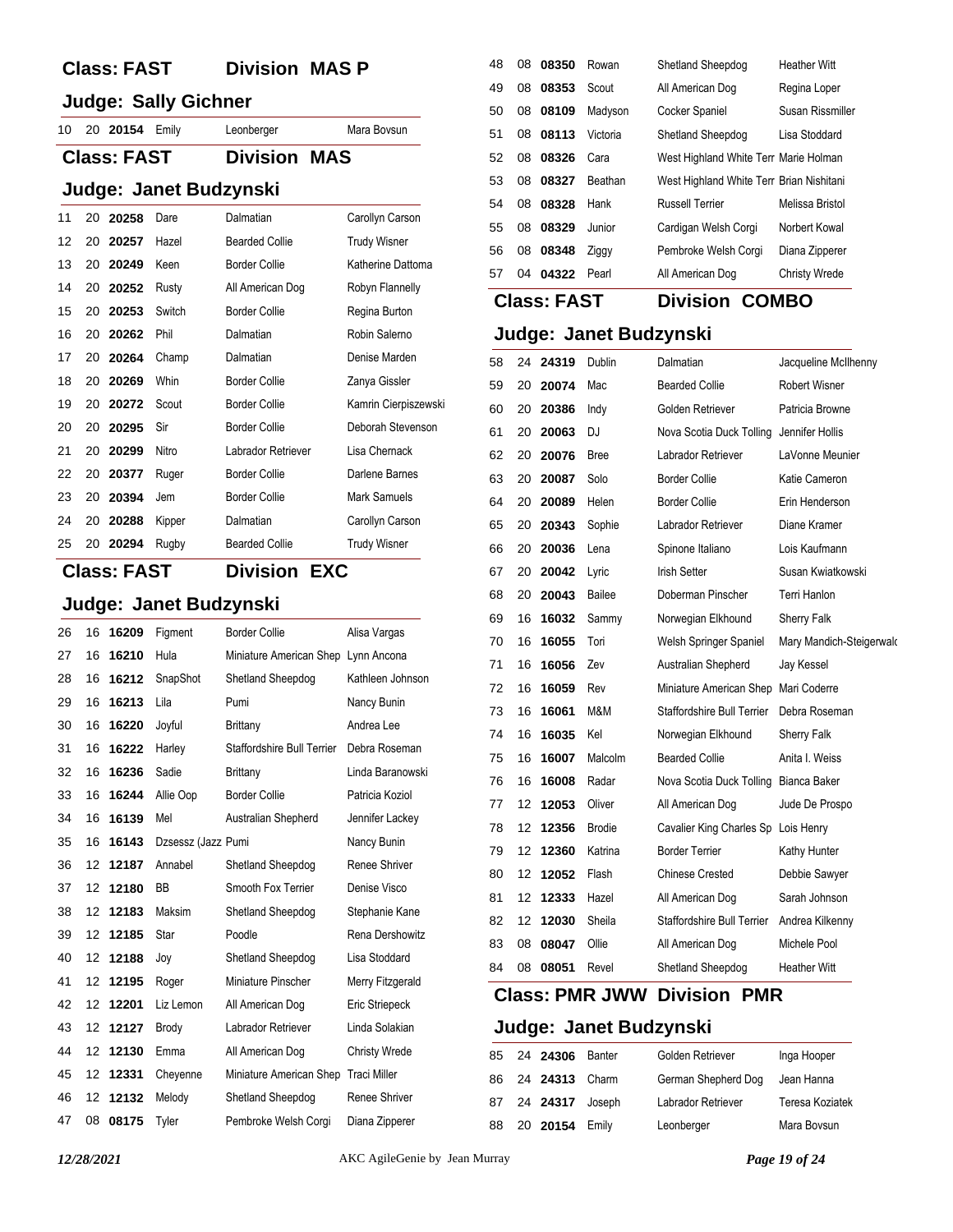| 89  | 20     | 20341               | Nash                   | German Shepherd Dog                   | Joanna Fleming        |        |    | 133 24 24400         | Doc                    | Dalmatian                    | Jacqueline McIlhenny     |
|-----|--------|---------------------|------------------------|---------------------------------------|-----------------------|--------|----|----------------------|------------------------|------------------------------|--------------------------|
| 90  | 20     | 20152               | Cushla                 | Irish Red & White Setter              | Kathleen Brown        |        |    | <b>Class: JWW</b>    |                        | <b>Division EXC</b>          |                          |
| 91  | 20     | 20073               | Hooey                  | Australian Shepherd                   | Debbie Merwin         |        |    |                      |                        |                              |                          |
| 92  | 20     | 20249               | Keen                   | <b>Border Collie</b>                  | Katherine Dattoma     |        |    |                      | Judge: Janet Budzynski |                              |                          |
| 93  | 20     | 20253               | Switch                 | <b>Border Collie</b>                  | Regina Burton         |        |    | 134 20 20247 Tequila |                        | <b>Border Collie</b>         | Kamrin Cierpiszewski     |
| 94  |        | 20 20 263           | Tag                    | Labrador Retriever                    | Karen Lechner         | 135 20 |    | 20248                | Gracie                 | Australian Shepherd          | Kelly Cardamone          |
| 95  | 20     | 20266               | <b>Blake</b>           | <b>Border Collie</b>                  | Nichole Murdock       |        |    | 136 20 20249         | Keen                   | <b>Border Collie</b>         | Katherine Dattoma        |
| 96  |        | 20 20 269           | Whin                   | <b>Border Collie</b>                  | Zanya Gissler         | 137 20 |    | 20250                | Cricket                | Rough Collie                 | Michelle Shoemaker       |
| 97  | 20     | 20284               | O'Neill                | Portuguese Water Dog                  | Kevin Keeshen         | 138 20 |    | 20251                | Cowboy                 | <b>Border Collie</b>         | Victor Rocco             |
| 98  |        | 20 20292            | <b>Bronco Billy</b>    | <b>Border Collie</b>                  | Kristin Bartell       | 139 20 |    | 20252                | Rusty                  | All American Dog             | Robyn Flannelly          |
| 99  | 20     | 20294               | Rugby                  | <b>Bearded Collie</b>                 | <b>Trudy Wisner</b>   | 140 20 |    | 20253                | Switch                 | <b>Border Collie</b>         | Regina Burton            |
|     | 100 20 | 20298               | Edge                   | <b>Border Collie</b>                  | Dawn Fillips          | 141    | 20 | 20270                | Cooper                 | Golden Retriever             | Andy Mellon              |
| 101 | 20     | 20302               | Krakken                | Poodle                                | Mike Borga            | 142 20 |    | 20254                | Thrill                 | Golden Retriever             | Jo-Anne Frank            |
|     |        | 102 16 16137        | Mackenzie              | <b>Bearded Collie</b>                 | Patsy Sullivan        | 143 20 |    | 20256                | Artie Ross             | Golden Retriever             | Linda Rose               |
|     | 103 16 | 16140               | Bella                  | Vizsla                                | Kamila Kolb           |        |    | 144 20 20258         | Dare                   | Dalmatian                    | Carollyn Carson          |
|     |        | 104 16 16337        | Ruby                   | Rottweiler                            | Karen Stiff-Carroll   | 145 20 |    | 20262                | Phil                   | Dalmatian                    | Robin Salerno            |
|     | 105 16 | 20264               | Champ                  | Dalmatian                             | Denise Marden         | 146 20 |    | 20263                | Tag                    | Labrador Retriever           | Karen Lechner            |
|     |        |                     | 106 16 16212 SnapShot  | Shetland Sheepdog                     | Kathleen Johnson      | 147    | 20 | 20264                | Champ                  | Dalmatian                    | Denise Marden            |
| 107 | 16     | 16219               | Cao Runn               | <b>Bearded Collie</b>                 | Ruth Bryden           | 148 20 |    | 20266                | Blake                  | <b>Border Collie</b>         | Nichole Murdock          |
|     |        | 108 16 16221        | Rigby                  | Poodle                                | Lisa Suttner          | 149 20 |    | 20267                | Siri                   | Rottweiler                   | <b>Barbara Doering</b>   |
|     |        | 109 16 16236        | Sadie                  | <b>Brittany</b>                       | Linda Baranowski      | 150 20 |    | 20268                | Lark                   | Welsh Springer Spaniel       | Mary Mandich-Steigerwald |
|     |        | 110 16 16238        | Finn                   | All American Dog                      | Beth Bruno            | 151    | 20 | 20271                | Fray                   | <b>Border Collie</b>         | Jeff Abel                |
|     |        | 111 12 12118        | Ozzy                   | All American Dog                      | Kelly Halloran        | 152 20 |    | 20272                | Scout                  | <b>Border Collie</b>         | Kamrin Cierpiszewski     |
|     |        | 112 12 12121        | Rave                   | Shetland Sheepdog                     | Robin Berry           | 153 20 |    | 20273                | Jersey                 | Rough Collie                 | Cathy Cardamone          |
|     |        | 113 12 12184        | Pivot                  | English Cocker Spaniel                | Maureen Waldron       | 154 20 |    | 20275                | Ruby                   | Nova Scotia Duck Tolling     | Natalie Merkel           |
|     |        | 114 12 <b>12187</b> | Annabel                | Shetland Sheepdog                     | Renee Shriver         | 155 20 |    | 20278                | TiAmo                  | <b>Border Collie</b>         | Susan Rocco              |
|     | 115 12 | 12201               | Liz Lemon              | All American Dog                      | Eric Striepeck        | 156 20 |    | 20280                | Quix                   | <b>Flat-coated Retriever</b> | Kristen Main             |
|     |        | 116 12 12207        | OBX                    | Beagle                                | Jodi Kellar           | 157 20 |    | 20281                | T Rex                  | German Shepherd Dog          | Mary Masters             |
| 117 | 08     | 08103               | Berkeley               | West Highland White Terr Melissa Smey |                       | 158 20 |    | 20282                | Sugar Ray              | <b>Border Collie</b>         | Linda F. Goldman         |
|     |        | 118 08 12185        | Star                   | Poodle                                | Rena Dershowitz       |        |    | 159 20 20283         | Cinder                 | Golden Retriever             | Diane Mellon             |
|     |        | 119 08 08350 Rowan  |                        | Shetland Sheepdog                     | <b>Heather Witt</b>   | 160 20 |    | 20284                | O'Neill                | Portuguese Water Dog         | Kevin Keeshen            |
|     |        | <b>Class: JWW</b>   |                        | <b>Division EXC</b>                   |                       |        |    | 161 20 20288         | Kipper                 | Dalmatian                    | Carollyn Carson          |
|     |        |                     |                        |                                       |                       |        |    | 162 20 20289         | Flirt                  | Golden Retriever             | Deborah Nally            |
|     |        |                     | Judge: Janet Budzynski |                                       |                       | 163 20 |    | 20290                | Spice                  | Dalmatian                    | Karen Linsky             |
|     |        | 120 24 24319        | Dublin                 | Dalmatian                             | Jacqueline McIlhenny  |        |    | 164 20 20292         | <b>Bronco Billy</b>    | <b>Border Collie</b>         | Kristin Bartell          |
| 121 | 24     | 24305               | Hunter                 | Vizsla                                | <b>Therese Pactwa</b> |        |    | 165 20 20294         | Rugby                  | <b>Bearded Collie</b>        | <b>Trudy Wisner</b>      |
|     |        | 122  24  24307      | Declan                 | Labrador Retriever                    | Linda Solakian        |        |    | 166 20 20295         | Sir                    | <b>Border Collie</b>         | Deborah Stevenson        |
|     |        | 123 24 24308        | Trudy                  | Doberman Pinscher                     | Michele Carberry      | 167 20 |    | 20296                | Kenzie                 | <b>Border Collie</b>         | Kamrin Cierpiszewski     |
|     |        | 124 24 24309        | Kronk                  | All American Dog                      | Roger Matzke          |        |    | 168 20 20297         | Nick                   | <b>Border Collie</b>         | Mary Ann Wurst           |
|     |        | 125 24 24310        | Leia                   | Doberman Pinscher                     | Elaine Hopkins        |        |    | 169 20 20298         | Edge                   | <b>Border Collie</b>         | Dawn Fillips             |
|     |        | 126 24 <b>24311</b> | Slider                 | <b>Flat-coated Retriever</b>          | Margaret Uminsky      |        |    | 170 20 20299         | Nitro                  | Labrador Retriever           | Lisa Chernack            |
|     | 127 24 | 24313               | Charm                  | German Shepherd Dog                   | Jean Hanna            | 171    | 20 | 20302                | Krakken                | Poodle                       | Mike Borga               |
|     | 128 24 | 24316               | Kairos                 | Poodle                                | Nancy Borga           | 172 20 |    | 20374                | Kimba                  | <b>Border Collie</b>         | Susan Busacca            |
|     |        | 129 24 24317        | Joseph                 | Labrador Retriever                    | Teresa Koziatek       | 173 20 |    | 20380                | Duncan                 | <b>Border Collie</b>         | Carol Tendler            |
|     |        | 130 24 24320        | Topper                 | Collie                                | Michelle Shoemaker    | 174 20 |    | 20381                | Shelby                 | Golden Retriever             | Lori Ayers               |
| 131 |        | 24 24401            | Journey                | <b>Belgian Malinois</b>               | Barbara Wirkowski     | 175 20 |    | 20384                | Regan                  | Golden Retriever             | Dana Jahn                |
|     |        | 132 24 24402 Cash   |                        | Vizsla                                | Anne Macaulay         |        |    | 176 20 20076         | <b>Bree</b>            | Labrador Retriever           | LaVonne Meunier          |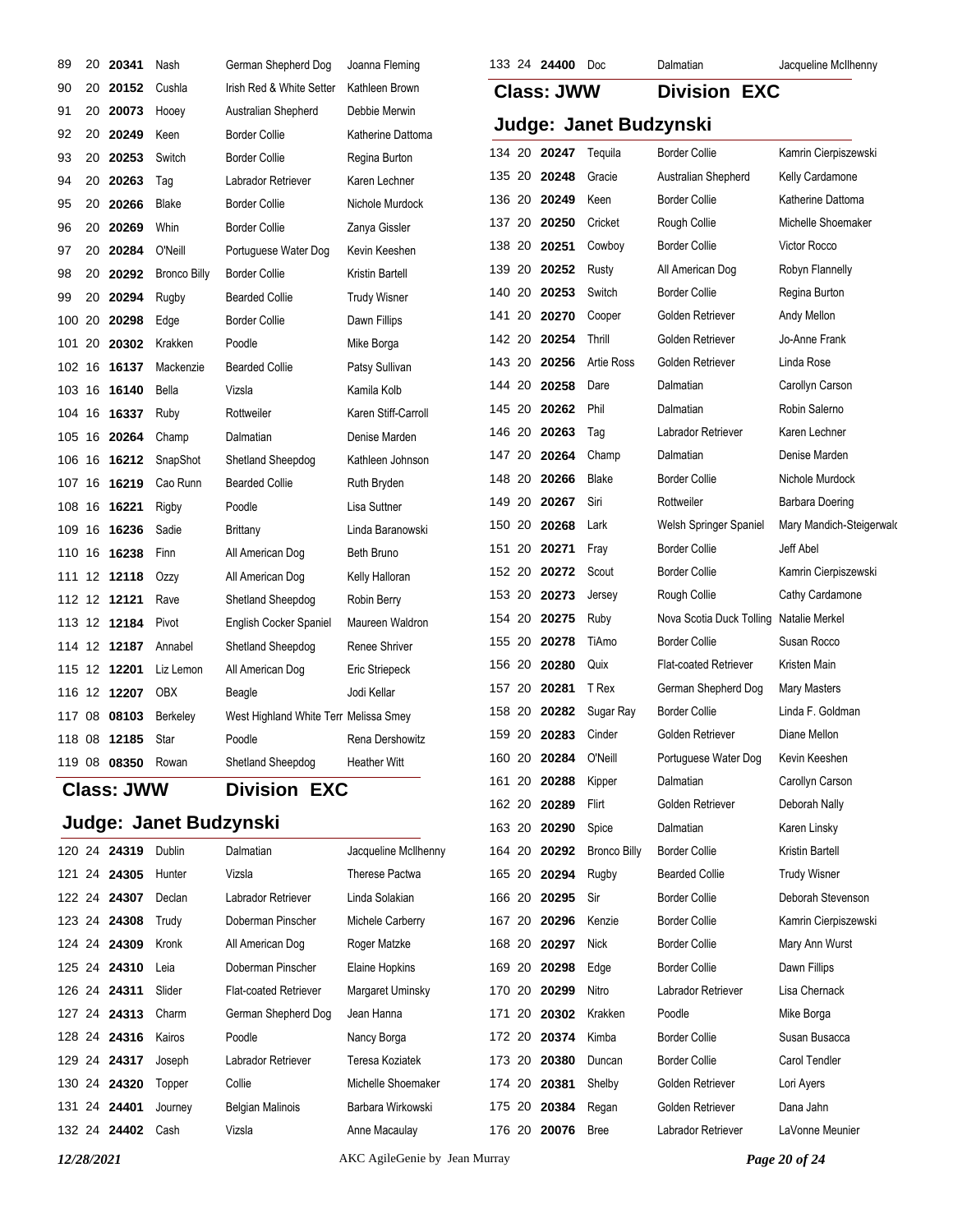|        | 177 20 20373 | Finley      | All American Dog         | Jill Nydam            |
|--------|--------------|-------------|--------------------------|-----------------------|
| 178 20 | 20376        | Brehon      | <b>Border Collie</b>     | Debra Lazaro          |
| 179 20 | 20378        | Magik       | Australian Shepherd      | Jennifer Lackey       |
| 180 20 | 20382        | Windy       | Portuguese Water Dog     | Mary Nottingham       |
| 181 20 | 20391        | Dakota      | Golden Retriever         | Vicki Alberti         |
| 182 20 | 20394        | Jem         | <b>Border Collie</b>     | Mark Samuels          |
| 183 20 | 20398        | Spyder      | Golden Retriever         | Jo-Anne Frank         |
| 184 20 | 20151        | Thunder     | German Shepherd Dog      | <b>Bonnie Schmitt</b> |
| 185 20 | 20153        | Zoey        | Rhodesian Ridgeback      | Debra Sorosky         |
| 186 20 | 20154        | Emily       | Leonberger               | Mara Bovsun           |
| 187 20 | 20155        | Shae        | Doberman Pinscher        | Karen Merritt         |
| 188 20 | 20339        | Dina        | Belgian Sheepdog         | Andrae Kipin Acerra   |
| 189 20 | 20152        | Cushla      | Irish Red & White Setter | Kathleen Brown        |
| 190 20 | 20340        | Gunner      | Pointer                  | Theresa Lyons         |
| 191 20 | 20341        | Nash        | German Shepherd Dog      | Joanna Fleming        |
| 192 20 | 20344        | Major Chaos | All American Dog         | Amy Koebler           |

**Class: JWW Division EXC**

## **Judge: Janet Budzynski**

| 193    | 16  | 16209 | Figment     | <b>Border Collie</b>       | Alisa Vargas         |
|--------|-----|-------|-------------|----------------------------|----------------------|
| 194    | 16  | 16211 | Spinner     | Nova Scotia Duck Tolling   | Brenda Fluet         |
| 195    | 16  | 16212 | SnapShot    | Shetland Sheepdog          | Kathleen Johnson     |
| 196    | 16  | 16213 | Lila        | Pumi                       | Nancy Bunin          |
| 197    | 16  | 16214 | Sweep       | Miniature American Shep    | Mary Ann Wurst       |
| 198    | 16  | 16217 | Gremlin     | Nova Scotia Duck Tolling   | Charlene Bridgwood   |
| 199    | 16  | 16218 | Emma        | Icelandic Sheepdog         | Susan Martin-Marquez |
| 200    | 16  | 16219 | Cao Runn    | <b>Bearded Collie</b>      | Ruth Bryden          |
| 201    | 16  | 16220 | Joyful      | Brittany                   | Andrea Lee           |
| 202 16 |     | 16221 | Rigby       | Poodle                     | Lisa Suttner         |
| 203    | 16  | 16222 | Harley      | Staffordshire Bull Terrier | Debra Roseman        |
| 204    | -16 | 16224 | Grover      | Shetland Sheepdog          | Janet Puro           |
| 205 16 |     | 16225 | Joey        | Cocker Spaniel             | Jennifer Albrizio    |
| 206 16 |     | 16226 | SuBear      | Shetland Sheepdog          | Michael Borga        |
| 207    | 16  | 16227 | ReCon       | <b>Border Collie</b>       | Tinna Brown          |
| 208 16 |     | 16230 | Ive         | <b>Border Collie</b>       | Paula Buchma         |
| 209 16 |     | 16231 | Rhys        | Shetland Sheepdog          | Cindy Midura         |
| 210    | 16  | 16232 | Quiz        | All American Dog           | Laura Simonelli      |
| 211    | 16  | 16234 | Grady       | Shetland Sheepdog          | Scott Puro           |
| 212    | 16  | 16235 | Bowie       | Shetland Sheepdog          | dM Machuca           |
| 213    | 16  | 16236 | Sadie       | Brittany                   | Linda Baranowski     |
| 214 16 |     | 16237 | Si          | Smooth Fox Terrier         | Denise Visco         |
| 215    | 16  | 16238 | Finn        | All American Dog           | Beth Bruno           |
| 216    | 16  | 16240 | Quicksilver | Poodle                     | Rena Dershowitz      |
| 217 16 |     | 16241 | Kip         | Shetland Sheepdog          | Debra Fronheiser     |
| 218 16 |     | 16244 | Allie Oop   | <b>Border Collie</b>       | Patricia Koziol      |
| 219    | 16  | 16245 | Loa         | Icelandic Sheepdog         | Susan Martin-Marquez |
| 220 16 |     | 16366 | Jingles     | Cocker Spaniel             | Mary Jane Monahan    |
|        |     |       |             |                            |                      |

## 16 **16372** Skyler Shetland Sheepdog Donna Pollifrone 16 **16370** Sierra All American Dog Rena Dershowitz 16 **16133** Leverage Border Collie Tinna Brown 16 **16134** Prize Border Collie Dawn Fillips 225 16 **16135** Chord Labrador Retriever Gail Greiner Wojciechows 16 **16136** Dino English Springer Spaniel Janice Grasso 227 16 16137 Mackenzie Bearded Collie Patsy Sullivan 16 **16139** Mel Australian Shepherd Jennifer Lackey 16 **16140** Bella Vizsla Kamila Kolb 16 **16141** Maewyn Golden Retriever Linda Rose 231 16 16144 Rocket Border Collie Janet Ribeiro-Czaplinski 16 **16145** Freddy Australian Shepherd Kathy Lackey 16 **16146** Harbor All American Dog Jill Nydam 16 **20304** A.V. Chesapeake Bay Retriev Charlene Bridgwood 235 16 16335 Walker Portuguese Water Dog Anne Williams **Class: JWW Division EXC**

## **Judge: Janet Budzynski**

| 236 12 |     | 12178 | Gunner           | Miniature American Shep Janice Lang            |                           |
|--------|-----|-------|------------------|------------------------------------------------|---------------------------|
| 237    | -12 | 12179 | Willie           | Cavalier King Charles Sp Karen Mikita-Kaufhold |                           |
| 238    | -12 | 12180 | ВB               | Smooth Fox Terrier                             | Denise Visco              |
| 239    | 12  | 12182 | Grant            | Shetland Sheepdog                              | Scott Puro                |
| 240 12 |     | 12184 | Pivot            | English Cocker Spaniel                         | Maureen Waldron           |
| 241    | 12  | 12187 | Annabel          | Shetland Sheepdog                              | Renee Shriver             |
| 242 12 |     | 12207 | <b>OBX</b>       | Beagle                                         | Jodi Kellar               |
| 243 12 |     | 12188 | Joy              | Shetland Sheepdog                              | Lisa Stoddard             |
| 244 12 |     | 12191 | <b>Ruckus</b>    | Miniature American Shep Linda Summersgill      |                           |
| 245 12 |     | 12192 | Misha            | Cocker Spaniel                                 | Kathleen Szakacs          |
| 246    | 12  | 12193 | Jelly Bean       | Poodle                                         | Marie Kapetanakis         |
| 247 12 |     | 12195 | Roger            | Miniature Pinscher                             | Merry Fitzgerald          |
| 248    | -12 | 12196 | <b>Bruno</b>     | Cavalier King Charles Sp Anita I. Weiss        |                           |
| 249 12 |     | 12198 | Pearl            | Cocker Spaniel                                 | Michelle Rifkin-Mamaradlo |
| 250 12 |     | 12201 | Liz Lemon        | All American Dog                               | Eric Striepeck            |
| 251    | 12  | 12202 | Beau             | Shetland Sheepdog                              | Irene Preston             |
| 252    | -12 | 12204 | Dani             | Cocker Spaniel                                 | Mary Jane Monahan         |
| 253 12 |     | 12205 | Rue              | Cavalier King Charles Sp Karen Mikita-Kaufhold |                           |
| 254 12 |     | 12206 | <b>Shameless</b> | Shetland Sheepdog                              | Kathleen Johnson          |
| 255    | 12  | 12356 | <b>Brodie</b>    | Cavalier King Charles Sp Lois Henry            |                           |
| 256 12 |     | 12359 | Liza             | Cocker Spaniel                                 | Michelle Rifkin-Mamaradlo |
| 257 12 |     | 12360 | Katrina          | <b>Border Terrier</b>                          | Kathy Hunter              |
| 258 12 |     | 12363 | Skylar           | <b>Cairn Terrier</b>                           | Kathleen A. Onorato       |
| 259    | 12  | 12116 | Ferris B.        | <b>Rat Terrier</b>                             | Deborah Stevenson         |
| 260 12 |     | 12118 | Ozzy             | All American Dog                               | Kelly Halloran            |
| 261    | 12  | 12119 | Sundae           | <b>Border Collie</b>                           | Jodi Kellar               |
| 262    | 12  | 12121 | Rave             | Shetland Sheepdog                              | Robin Berry               |
| 263    | -12 | 12122 | Crime            | All American Dog                               | Debra Lazaro              |
| 264 12 |     | 12123 | Hijack           | Australian Shepherd                            | Mary Ann Wurst            |
|        |     |       |                  |                                                |                           |

*12/28/2021* AKC AgileGenie by Jean Murray *Page 21 of 24*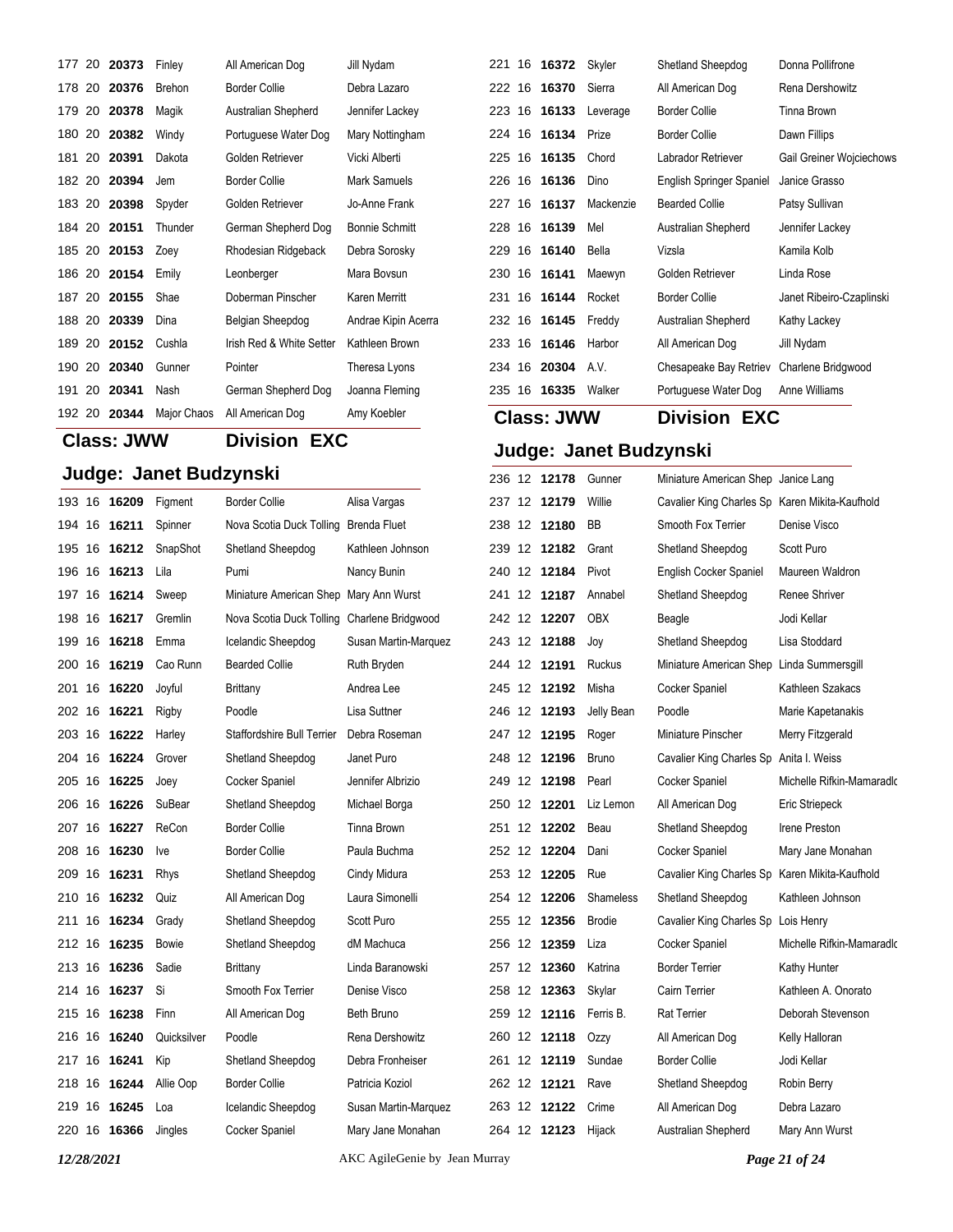|  | 265 12 12128 | Romeo    | Shetland Sheepdog                    | <b>Katy White</b>    |
|--|--------------|----------|--------------------------------------|----------------------|
|  | 266 12 12129 | Selene   | <b>Border Collie</b>                 | Tinna Brown          |
|  | 267 12 12130 | Emma     | All American Dog                     | <b>Christy Wrede</b> |
|  | 268 12 12331 | Chevenne | Miniature American Shep Traci Miller |                      |
|  | 269 12 12333 | Hazel    | All American Dog                     | Sarah Johnson        |

## **Class: JWW Division EXC**

## **Judge: Janet Budzynski**

|        |    | <b>Class: JWW</b> |               | <b>Division</b><br><b>OPN</b>            |                          |
|--------|----|-------------------|---------------|------------------------------------------|--------------------------|
| 302 04 |    | 04094             | Livvie        | Cardigan Welsh Corgi                     | Susan E. Stephon         |
| 301    | 08 | 08329             | Junior        | Cardigan Welsh Corgi                     | Norbert Kowal            |
| 300 08 |    | 08328             | Hank          | <b>Russell Terrier</b>                   | Melissa Bristol          |
| 299 08 |    | 08327             | Beathan       | West Highland White Terr Brian Nishitani |                          |
| 298 08 |    | 08325             | Taylor        | Cocker Spaniel                           | Francine C. LaMarr       |
| 297 08 |    | 08326             | Cara          | West Highland White Terr Marie Holman    |                          |
| 296 08 |    | 08111             | Haley         | Parson Russell Terrier                   | Darlene Barnes           |
| 295 08 |    | 08109             | Madyson       | Cocker Spaniel                           | Susan Rissmiller         |
| 294 08 |    | 08108             | <b>Boots</b>  | Shetland Sheepdog                        | <b>Marialaine Potts</b>  |
| 293 08 |    | 08106             | Aeryn         | Shetland Sheepdog                        | Cindy Midura             |
| 292 08 |    | 08103             | Berkeley      | West Highland White Terr Melissa Smey    |                          |
| 291 08 |    | 08101             | Niki          | Cavalier King Charles Sp                 | Traci Miller             |
| 290 08 |    | 08099             | Digby         | Pembroke Welsh Corgi                     | Mary Brawner             |
| 289 08 |    | 08352             | Dice          | Pembroke Welsh Corgi                     | Joanne Von Essen         |
| 288 08 |    | 08348             | Ziggy         | Pembroke Welsh Corgi                     | Diana Zipperer           |
| 287 08 |    | 08347             | Elvis         | All American Dog                         | Regina Loper             |
| 286 08 |    | 08346             | Kitkat        | Poodle                                   | Nancy Borga              |
| 285 08 |    | 08345             | Yogi          | All American Dog                         | Kristine Snyder          |
| 284 08 |    | 08173             | Myka          | Papillon                                 | Nancy Andrysiak          |
| 283 08 |    | 08177             | Victor        | Toy Fox Terrier                          | <b>Betty Cuzzolino</b>   |
| 282 08 |    | 08350             | Rowan         | Shetland Sheepdog                        | <b>Heather Witt</b>      |
| 281 08 |    | 08171             | Bonnie        | Miniature American Shep Cheryl Dare      |                          |
| 280 08 |    | 08170             | Kerfluffle    | Pomeranian                               | <b>Tiffany Sikalas</b>   |
| 279 08 |    | 08169             | Herbie        | Shih Tzu                                 | <b>Holly Rosario</b>     |
| 278 08 |    | 08168             | Roxie         | <b>Biewer Terrier</b>                    | Linda Thompson           |
| 277 08 |    | 08166             | <b>Buster</b> | All American Dog                         | Jacqueline Soccodato     |
| 276 08 |    | 08162             | Maze          | Cardigan Welsh Corgi                     | Susan E. Stephon         |
| 275 08 |    | 08158             | Captain       | <b>Yorkshire Terrier</b>                 | <b>Cherilyn Martinez</b> |
| 274 08 |    | 08160             | Dreamer       | Papillon                                 | Nancy Andrysiak          |
| 273 08 |    | 08159             | Piper         | <b>Toy Fox Terrier</b>                   | <b>Betty Cuzzolino</b>   |
| 272 08 |    | 08353             | Scout         | All American Dog                         | Regina Loper             |
| 271 08 |    | 08175             | Tyler         | Pembroke Welsh Corgi                     | Diana Zipperer           |
| 270 08 |    | 08157             | Trixie        | Pembroke Welsh Corgi                     | Beth Bruno               |

## **Judge: Janet Budzynski**

|  |                     | 303 24 24C40 Freedom | <b>Border Collie</b> |
|--|---------------------|----------------------|----------------------|
|  | 304 24 20343 Sophie |                      | Labrador Ret         |
|  | 305 24 24026 Conway |                      | Doberman Pi          |

triever Diane Kramer inscher Sophia Koster

**Ilisa Pollard** 

| <b>Class: JWW</b> |     |                |               | Division<br>NOV                                |                                         |
|-------------------|-----|----------------|---------------|------------------------------------------------|-----------------------------------------|
| 335 04            |     | 04322          | Pearl         | All American Dog                               | <b>Christy Wrede</b>                    |
| 334 08            |     | 08048          | Devon         | Cavalier King Charles Sp Susan Drastal         |                                         |
| 333 08            |     | 08014          | Reba          | Cavalier King Charles Sp Karen Mikita-Kaufhold |                                         |
| 332 08            |     | 08013          | Tipsy         | Papillon                                       | Laura Simonelli                         |
| 331               | 12  | 12364          | Enzo          | Cocker Spaniel                                 | Michelle Rifkin-Mamaradlo               |
| 330               | -12 | 12016          | Molly         | Cavalier King Charles Sp Beth Van Handel       |                                         |
| 329 12            |     | 12015          | Basil         | Cavalier King Charles Sp Charly Teller         |                                         |
| 328               | -12 | 12354          | Izzy          | Cocker Spaniel                                 | Michelle Rifkin-Mamaradlo               |
| 327 16            |     | 16337          | Ruby          | Rottweiler                                     | Karen Stiff-Carroll                     |
| 326               | 16  | 16035          | Kel           | Norwegian Elkhound                             | <b>Sherry Falk</b>                      |
| 325               | 16  | 16008          | Radar         | Nova Scotia Duck Tolling                       | Bianca Baker                            |
| 324 16            |     | 16371          | Lindsey       | All American Dog                               | Laura Williams                          |
| 323 16            |     | 16055          | Tori          | Welsh Springer Spaniel                         | Mary Mandich-Steigerwald                |
| 322 16            |     | 16017          | Maceo         | <b>Staffordshire Bull Terrier</b>              | Andrea Kilkenny                         |
| 321 20            |     | 20042          | Lyric         | <b>Irish Setter</b>                            | Susan Kwiatkowski                       |
| 320 20            |     | 20012          | Rhe           | German Shepherd Dog                            | <b>Christine Newman</b>                 |
| 319 20            |     | 20010          | Quinn         | All American Dog                               | May Roessner                            |
| 318 20            |     | 20387          | Maggie Mae    | Labrador Retriever                             | Susanne Peticolas                       |
| 317 20            |     | 20386          | Indy          | Golden Retriever                               | Patricia Browne                         |
| 316 20            |     | 20377          | Ruger         | <b>Border Collie</b>                           | Darlene Barnes                          |
| 315 20            |     | 20269          | Whin          | <b>Border Collie</b>                           | Zanya Gissler                           |
| 314 20            |     | 20257          | Hazel         | <b>Bearded Collie</b>                          | <b>Trudy Wisner</b>                     |
| 313 20            |     | 20071          | Roux          | Golden Retriever                               | Andrew Mellon                           |
| 312 20            |     | 20065          | Fisher        | <b>Bearded Collie</b>                          | Kristine Snyder                         |
| 311 20            |     | 20025          | Casey         | All American Dog                               | Linda Boster                            |
| 310 20            |     | 20024          | Zip Tie       | <b>Border Collie</b>                           | Susan Rocco                             |
| 308 20<br>309 20  |     | 20021<br>20023 | PJs<br>Colbie | Australian Shepherd<br>Labrador Retriever      | Leslie Ann McGettigan<br>Laura Williams |
| 307 20            |     | 20019          | Zen           | <b>Border Collie</b>                           | Denise Spampinato                       |
| 306 24            |     | 24077          | Tallulah      | All American Dog                               | Shawna Burke                            |
|                   |     |                |               |                                                |                                         |

|        | 336 24 24079        | Tilt         | <b>Flat-coated Retriever</b>            | Kristen & Merrill Main |
|--------|---------------------|--------------|-----------------------------------------|------------------------|
|        | 337 24 24080        | Owens        | Doberman Pinscher                       | Sophia Koster          |
|        | 338 24 24082        | Reed         | Doberman Pinscher                       | Karen Merritt          |
|        | 339 24 24083        | Sarah Louise | Doberman Pinscher                       | Merry Fitzgerald       |
|        | 340 24 24399        | Denver       | German Shorthaired Poin Patti Nicholson |                        |
|        | 341 24 <b>24091</b> | Sophie       | Doberman Pinscher                       | <b>Bill Harvey</b>     |
|        | 342 20 20063        | DJ           | Nova Scotia Duck Tolling                | Jennifer Hollis        |
|        | 343 20 20064        | Boomer       | Golden Retriever                        | Marjorie Larsen        |
|        | 344 20 20066        | Kool         | Border Collie                           | Linda F. Goldman       |
|        | 345 20 20070        | Finn         | Border Collie                           | Joseph Diehl           |
|        | 346 20 20073        | Hooey        | Australian Shepherd                     | Debbie Merwin          |
| 347 20 | 20074               | Mac          | <b>Bearded Collie</b>                   | <b>Robert Wisner</b>   |
|        | 348 20 20075        | Amber        | All American Dog                        | Shawna Burke           |
|        | 349 20 20072        | Neon         | Golden Retriever                        | Diane Mellon           |